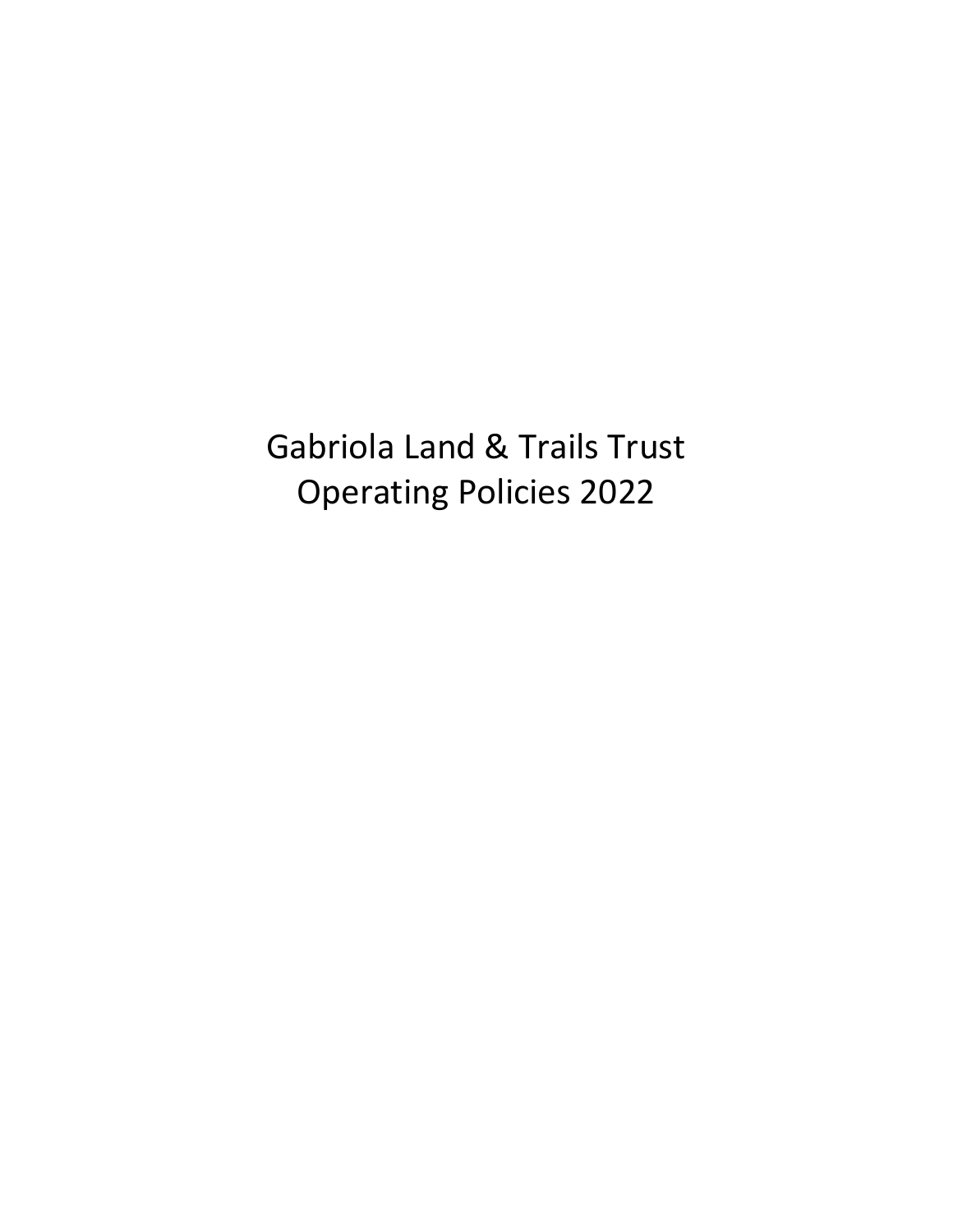# GaLTT Operating Policies and Procedures:

Gabriola Land and Trails Trust (GaLTT) operating policies are intended to comply with or augment *Canadian Land Trust Standards and Practices* and those of the *Land Trust Alliance of BC*.

**NOTE: All policies in the 2018 policy document have been renumbered in this 2022 edition, whether amended or not.**

**1 Adoption, Amendment, Indexing, and Application of Operating Policies (p.3)**

### **2 Board and Staff Guidance**:

- 2.1. Statement of GaLTT's Core Values (p.4)
- 2.2. Board Member Orientation and Guidance for Decision Making (p.5)
- 2.3. Conflict of Interest (pp.6-9)
- 2.4. Record Keeping (p.10)
- 2.5. Privacy (p.11-15)
- 2.6. Harassment (pp.16-19)
- 2.7. Whistleblowers (pp.20-22)
- 2.8. Human Resources (new policy in development) (p. 23)

#### **3 Financial issues**:

- 3.1. Financial and Asset Management (p.24)
- 3.2. Fundraising (enhanced policy in development) (p.25)
- 3.3. Sponsorship (pp.26-27)

### **4 Community relations**:

- 4.1. Membership (p.28)
- 4.2. Communications (p.29)
- 4.3. Community Projects or Sub-committee (pp.30-31) (*see also Appendix A*)

#### **5 Land Acquisition, Conservation Covenants, and Stewardship**:

- 5.1. Land Acquisition & Conservation Covenants— Evaluation, Selection and Establishment (pp.32-36)
- 5.2. Conservation Covenant Stewardship (pp.37-38)
- 5.3. Land Stewardship (pp.39-40)

**Appendix A**: Checklist and Application & Review Templates re Policy 4.3 (pp.41-45)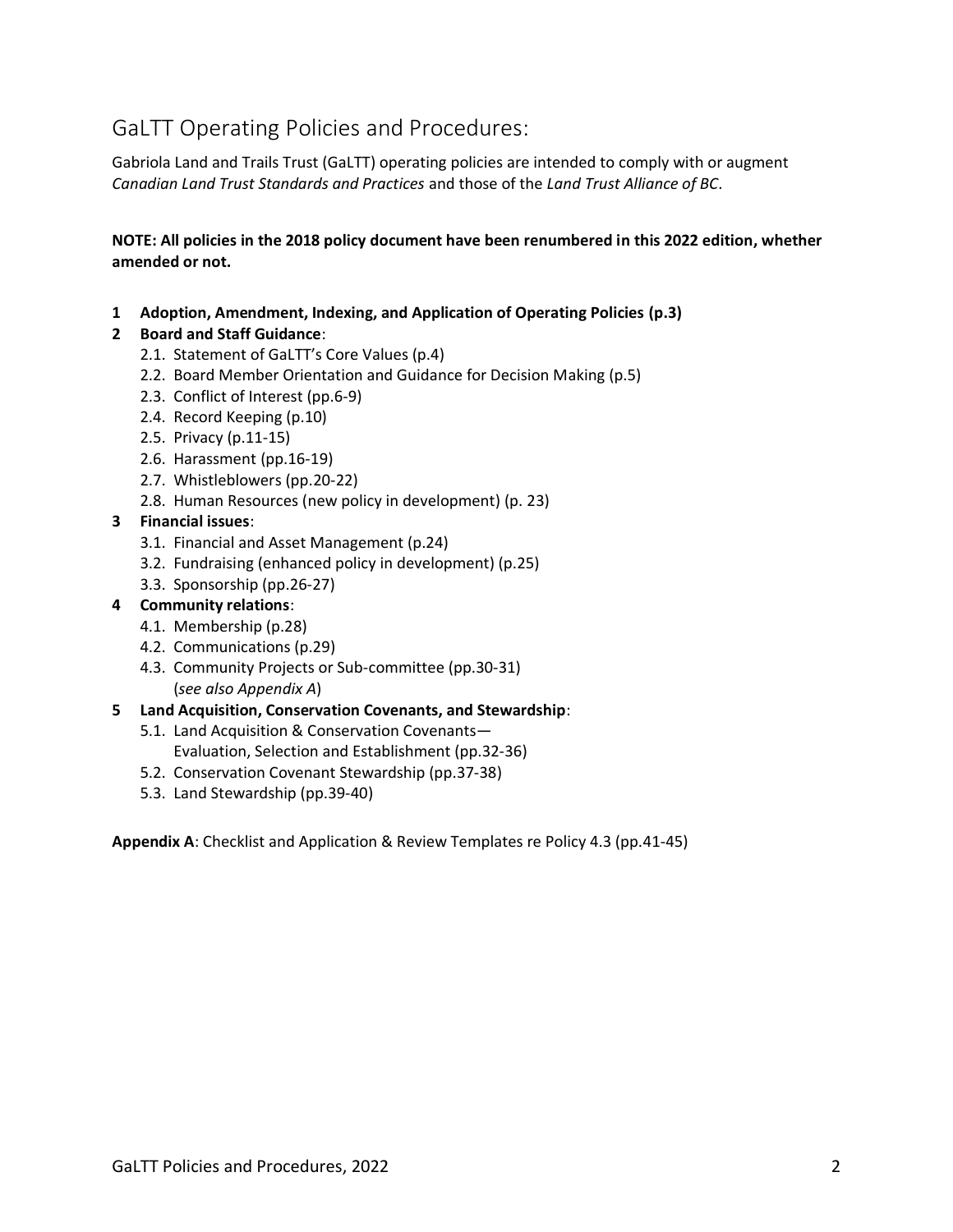# OPERATING POLICY 1 —

# Adoption, amendment, indexing, & application of operating Policies

# **POLICY OP1:**

- **1** GaLTT's Board of Directors may adopt and amend operating policies for the prudent conduct of GaLTT's affairs consistent with Bylaws Part 5, S.1. (3) Operating Policies.
- **2** An index and copies of all operating policies, including the date of their adoption by the Board will be kept by the Board Secretary. A current version of all operating policies shall be maintained on GaLTT's website. A notice will be issued to members when operating polices are created or amended and feedback invited. The Board will review and reply to any comments or concerns expressed by members on the content of operating polices. Any member of GaLTT may request and receive a copy of the operating policies. All new Board members will receive a copy of the Policies as part of their orientation on joining the Board.
- **3** Periodic assessment of GaLTT's progress and/or gaps in compliance with the Canadian Land Trust Standards and Practices will be undertaken by the Executive and the results presented at an Annual General Meeting.

# **PRACTICE:**

- **4** Operating policies will be adopted by a simple majority vote of Board members present at a duly called Board meeting.
- **5** The Board Secretary will be responsible for maintaining a current record of operating policies, for providing them to members on request, and for providing them to new Board members on their joining the Board.

*—DATE ADOPTED: January 2005; DATE AMENDED: January 2018*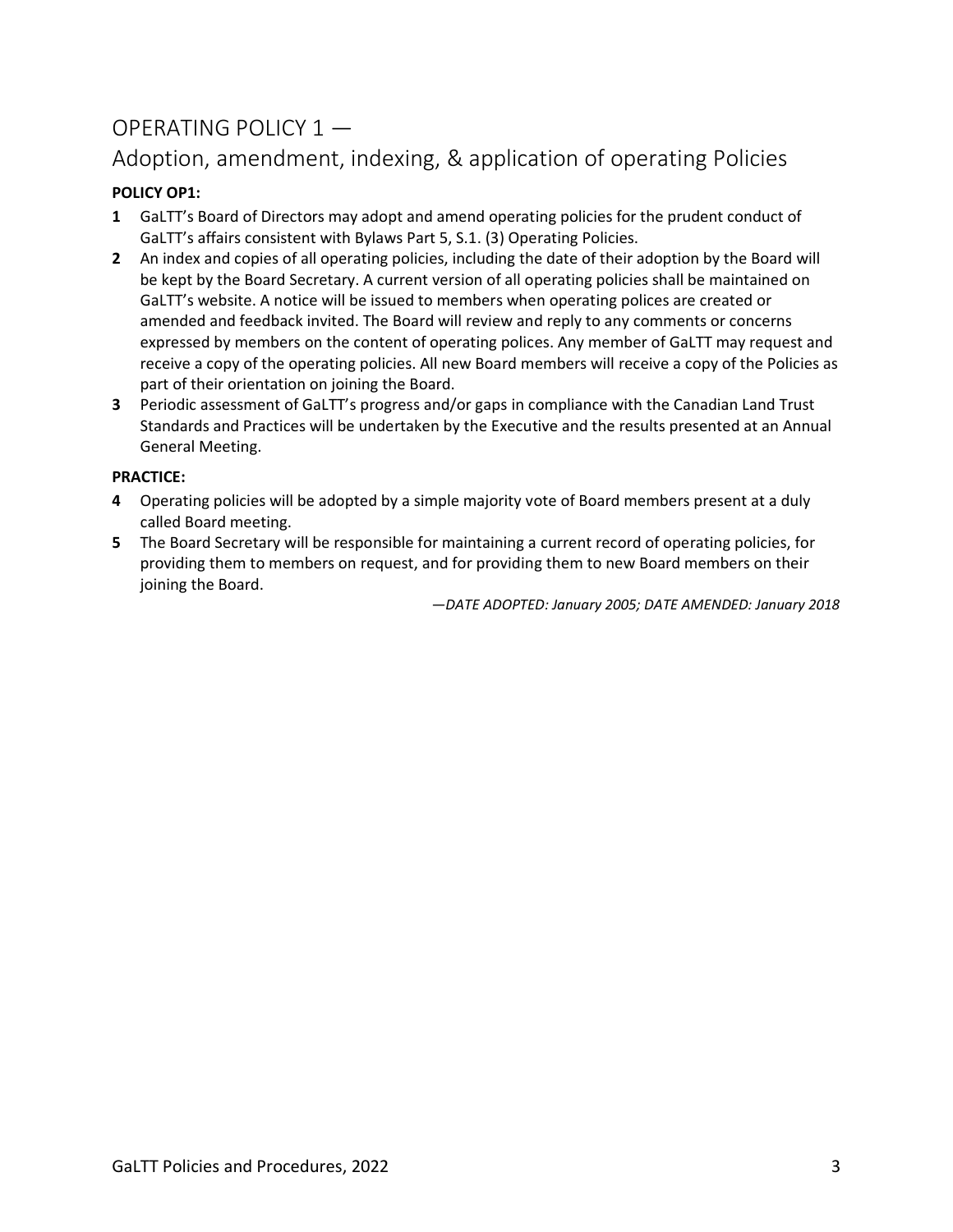# OP 2.1: STATEMENT OF ETHICS & CORE VALUES

## **STATEMENT OF ETHICS**

As a registered, non-profit society, the GaLTT has an obligation to nurture and sustain public trust. We strive to conduct our activities under the highest professional standards and in accordance with the Canadian Land Trust Standards and Practices (2019). We acknowledge the faith placed upon us by members, donors, landowners, government agencies, partners, and other land trusts, and are mindful of our long-term responsibility to the lands we protect.

### **POLICY OP 2.1:**

The core values that guide all Gabriola Land and Trails Trust (GaLTT) actions are:

- **1** The preservation and protection of the natural environment of Gabriola Islands, as well as sites of particular historic or social interest.
- **2** Securing and maintaining access to parks, trails, beaches, and sites of particular historical or social interest, for the use, recreation, and enjoyment of the public

#### **PRACTICE:**

To implement its core values GaLTT carries out the actions specified in its Constitution and Bylaws, as incorporated under the BC Society Act, Sept. 29, 2004, and as may be modified subsequently in the manner specified in its Constitution and Bylaws.

- **3** All GaLTT officers, directors, committee members, and volunteers will act with integrity, ensuring that all interactions with others are characterized by fairness, openness, honesty, and respect.
- **4** In conducting our business, we are committed to respecting all laws and serving the public interest.
- **5** We strive to provide a working environment for board members and volunteers that is free from discrimination and unlawful harassment of any kind.
- **6** We strive to avoid any conflict of interest or provide any private benefit to any of our officers, directors, committee members, or other individuals.
- **7** We will respect and protect privileged information, and will not divulge this information to others, including the personal information of our members and donors, without obtaining prior consent.
- **8** We pledge to be fiscally responsible and dedicated to building a capable and sustainable organization.
- **9** By our actions, we strive to enhance the reputation and credibility of not only our own organization, but of the entire land trust community.

*—DATE ADOPTED: January 2005; DATE AMENDED: June 2020*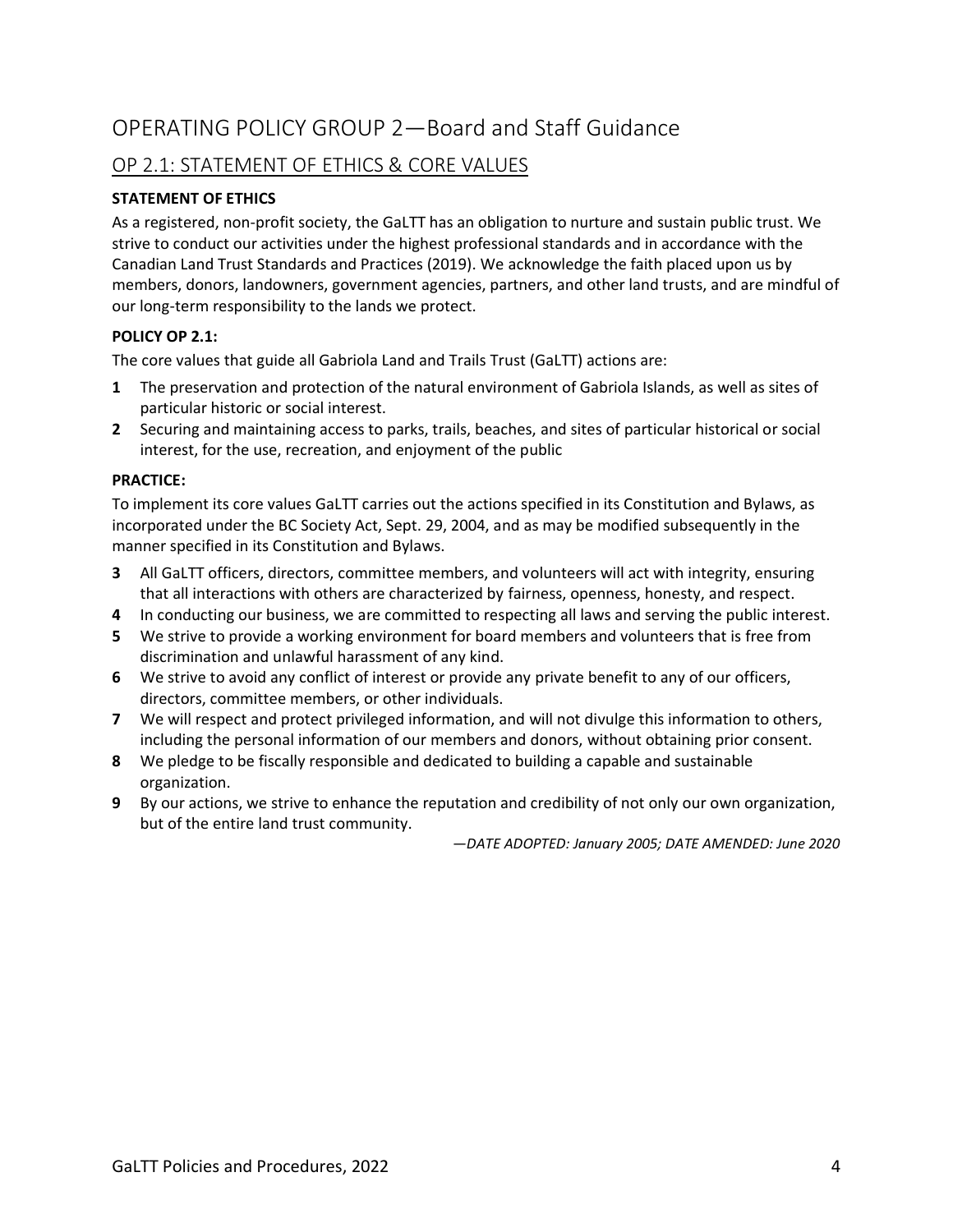# OP 2.2: Board Member Orientation and Guidance for Decision Making

### **POLICY OP 2.2:**

- **1** The Board will conduct its meetings and make decisions according to Robert's Rules of Order. If reference is made to different editions of Roberts Rule's, the most recent edition will prevail.
- **2** The Board Secretary will provide new Board Members with an electronic or paper copy of the Canadian Government publication "Primer for Directors of Not-For-Profit Corporations: Rights, Duties, and Practices," Industry Canada, 2002. (Catalogue number lu4-12/2002E, ISBN 0-662-32550- 8), or an equivalent updated reference.
- **3** Continuing Board Members will welcome and orient new Board members to GaLTT operations within two months of new members joining the Board.
- **4** Board members shall be required to complete a Director's Consent Form as provided by the President prior to being appointed or elected to the Board.

#### **PRACTICE:**

- **5** The President is responsible for assuring that a synopsis of Robert's Rules of Order is available at all Board meetings for reference and provided to members upon request.
- **6** Board members will use the "Primer for Directors of Not-For-Profit Corporations: Rights, Duties, and Practices", or an equivalent updated reference, as guidance for organizational operations and decision making. The publication contents themselves are not policies or bylaws of GaLTT but are used to guide and inform Board actions.
- **7** A Board sub-committee will complete the eight checklists in "Primer for Directors..." periodically and report the results to the Board for action.
- **8** The President is responsible for coordinating the introduction and orientation of new Board members to the Society and continuing Board members

*—DATE ADOPTED: January 2005*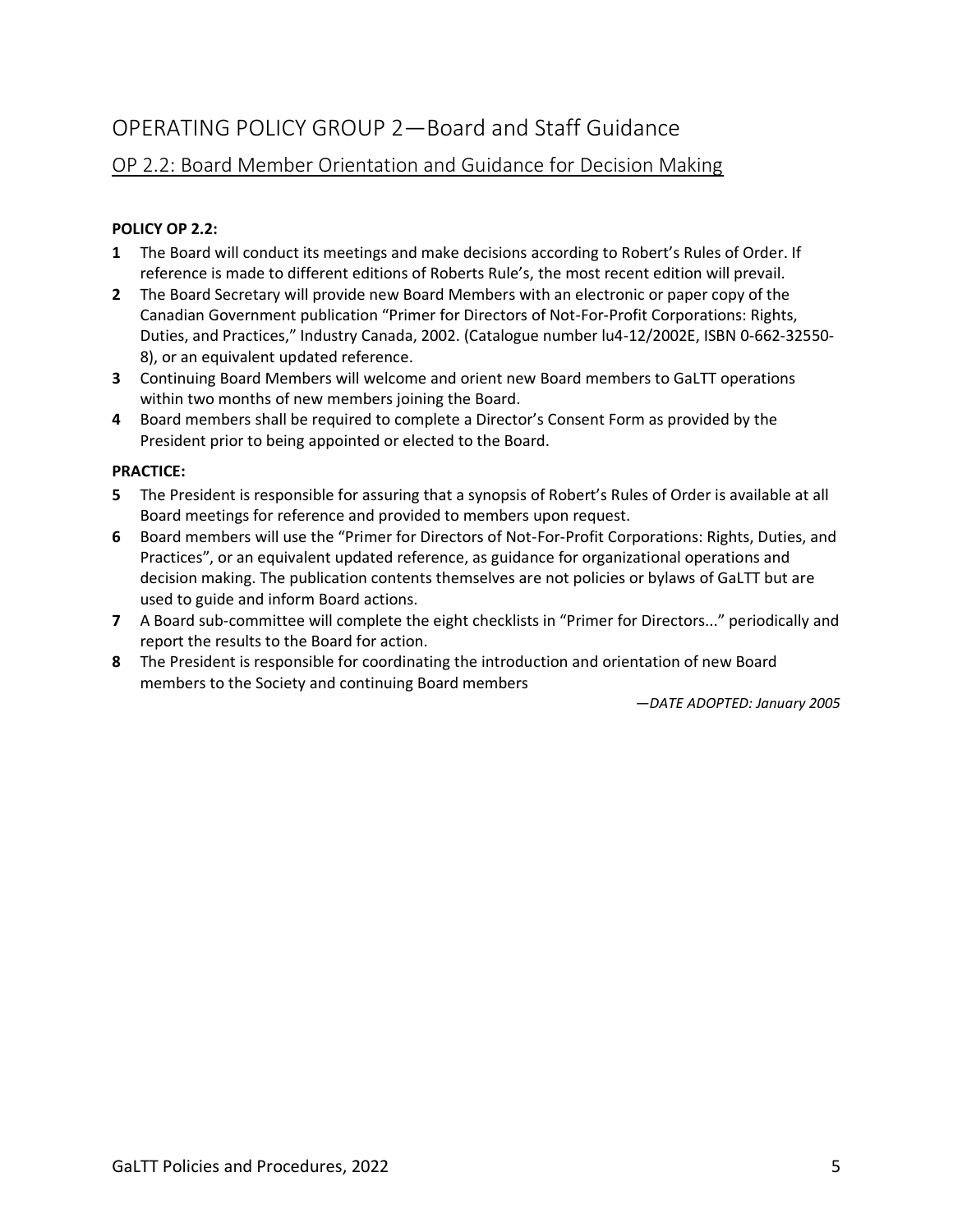# OP 2.3: Conflict of Interest

## **POLICY OP 2.3:**

- **1** GaLTT is committed to following responsible, well-conceived conflict of interest policies and procedures to avoid real or perceived conflicts of interest, to protect our charitable status, and to maintain the highest level of credibility, confidence, and trust with the community we serve and all parties with whom we work. The decisions and activities of the board of directors, volunteers, staff, and others working with GaLTT are governed by an overriding requirement of honesty, good faith, and fiduciary responsibility for the organization, whether or not addressed specifically in this policy.
- **2** An individual who perceives the likelihood of ongoing, serious conflicts between a duty to serve GaLTT and that person's individual interests or competing associations should not serve on the board or as staff, both for legal reasons and to preserve the land trust's credibility.
- **3** This policy is intended to supplement but not replace any applicable provincial or federal laws governing Conflicts of Interest applicable to charitable trusts.

### DEFINITIONS:

- A *Covered Person* is anyone to whom this conflict-of-interest policy applies. It includes but is not limited to board and staff members, volunteers, associates, substantial contributors, parties related to the above, and/or any other insider.
- An *insider* is a person who has an ability to influence decisions of GaLTT and/or access information not available to the general public.
- A *conflict of interest* may exist in different forms:
	- o *Self-Dealing*: any situation in which a Covered Person has a financial interest in a transaction or is in or perceived to be in a position to be able to benefit personally from a decision he or she could make, or to create a benefit to a family member or other organization with which they are associated.
	- o *Opposing loyalties*: any situation in which a Covered Person finds themselves with competing or opposing loyalties separate from GaLTT due to other business, organizational, or personal relationships. Membership in or serving as a Director of another organization is not by definition a competing loyalty.
	- o *Loss of public credibility*: a situation in which a Covered Person's actions in professional or personal roles not associated with GaLTT may create a perception of conflict of interest or cause the loss of public credibility for GaLTT.

## **General policy:**

- **4** Once identified, all potential conflicts of interest, either real or perceived, shall be carefully considered by the Board. The transaction or activity shall not proceed where it is determined the conflict, either real or perceived, may harm GaLTT's integrity, credibility, or reputation
- **5** All Covered Persons shall strive to avoid Conflicts of Interest involving their duties to GaLTT and any activity or organization in which they are financially or otherwise interested or to which they have a duty. Covered Persons must follow strict rules of honesty and fair dealing toward GaLTT and shall not use their position or knowledge gained during their association with GaLTT for their private benefit (or the benefit of their family or other close associates) nor to obtain an unfair advantage over any aspect of their dealings with GaLTT.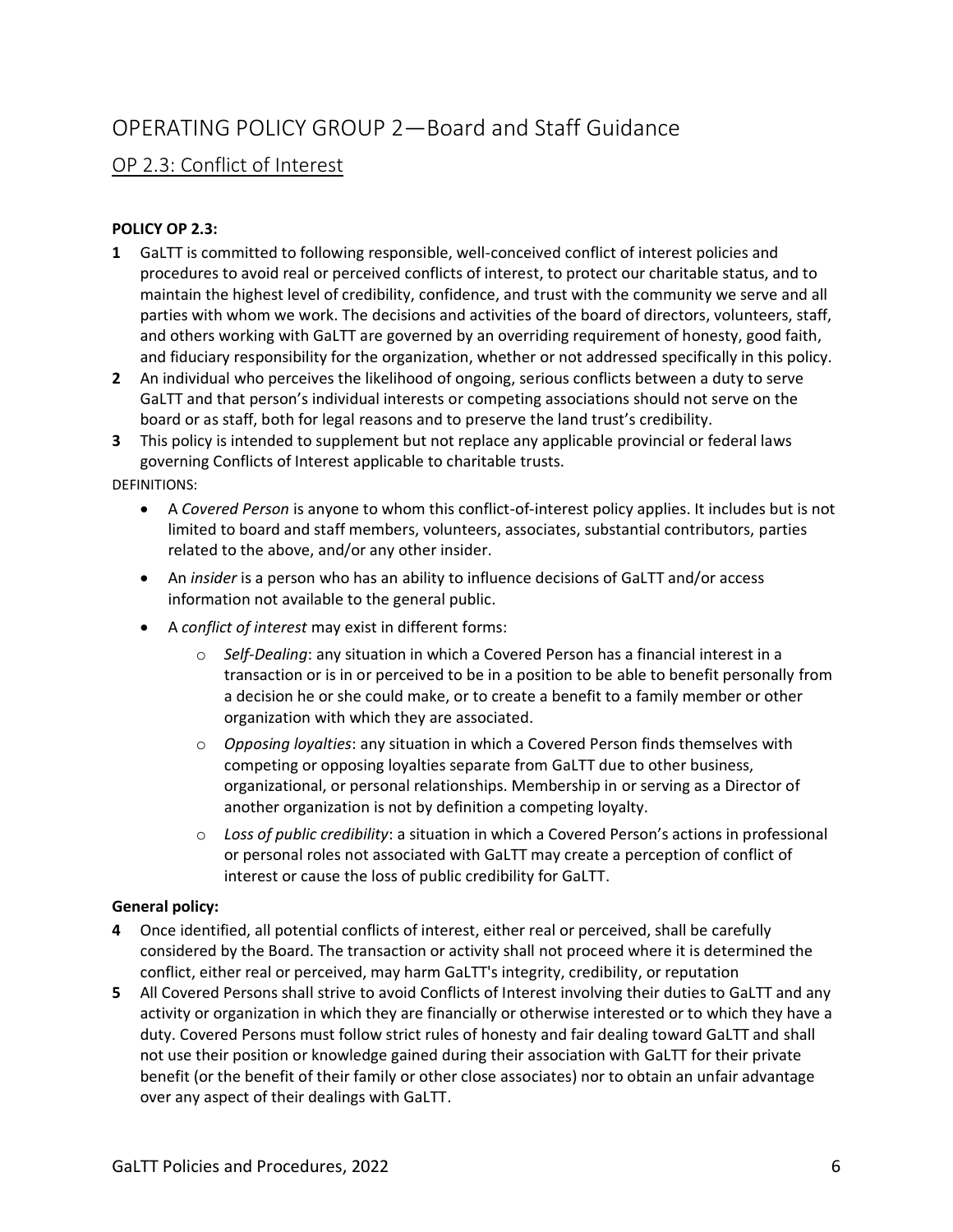- **6** Covered Persons must promptly disclose any possible Conflicts of Interest, whether real or perceived, to the GaLTT Board, and the disclosure must be documented in writing. All disclosures shall be treated as a Conflict of Interest until a final determination is made by the Board. Because GaLTT's mandate impinges upon government policies and actions, GaLTT Board members who are government officials, agents, employees, or contractors must be particularly diligent in identifying and declaring their conflicts of interest.
- **7** If a Director, committee chair, or other individual believes that there is potential for a conflict of interest, they must report the matter to the Board.

#### **Obligations of the Board in conflicted situations**

- **8** The Board shall decide on a case-by-case basis whether an actual or apparent conflict of interest precludes a board member from participation in any actions. When a transaction, contract, or project of GaLTT involves an actual, potential, or perceived conflict of interest with a covered person, the Board shall act as detailed in the Practices section below.
- **9** Any transactions that lead to an on-going conflict of interest must be reviewed by the Board or its delegate at least annually, to ensure they are still appropriate.
- **10** The Board shall approve a transaction or project involving a conflict of interest only after making specific findings that:
	- The transaction, contract, or project is fair and benefits GaLTT and its objectives;
	- The transaction, contract, or project is approved with the board's full knowledge of its financial or other benefit to the covered person who has the conflict of interest;
	- When the covered person is a Board member, the individual did not participate in the discussion or vote approving the transaction, contract, or project and was, in fact, absent both during the discussion of the transaction, contract, or project and when the Board voted on it;
	- A more advantageous arrangement could not have been obtained with reasonable effort.

#### **Compensation of board members**

- **11** In general practice, Board members shall not be financially compensated for their service, except for the reimbursement of expenses.
- **12** In limited circumstances, the Board may compensate a board member for services that would normally be contracted out, with the following provisions:
	- The work must not be part of their normal Board activities;
	- Compensation must comply with any applicable charitable trust laws that apply in British Columbia and Canada;
	- For consulting or other work, the Board must obtain competitive bids for the work by at least two other contractors or document comparable costs, as relevant;
	- For the supply of materials or resources, the board must document comparable costs from other providers;
	- The circumstances, reasoning and justification for the decision will be documented and publicly available;
	- Loans will not be provided to members, directors, officers, or trustees.

#### **Land and Conservation Agreement Transactions with Insiders**

**13** When engaging in land and conservation agreement transactions with Covered Persons, steps shall be taken to guarantee that the Covered Person is not advantaged by their position.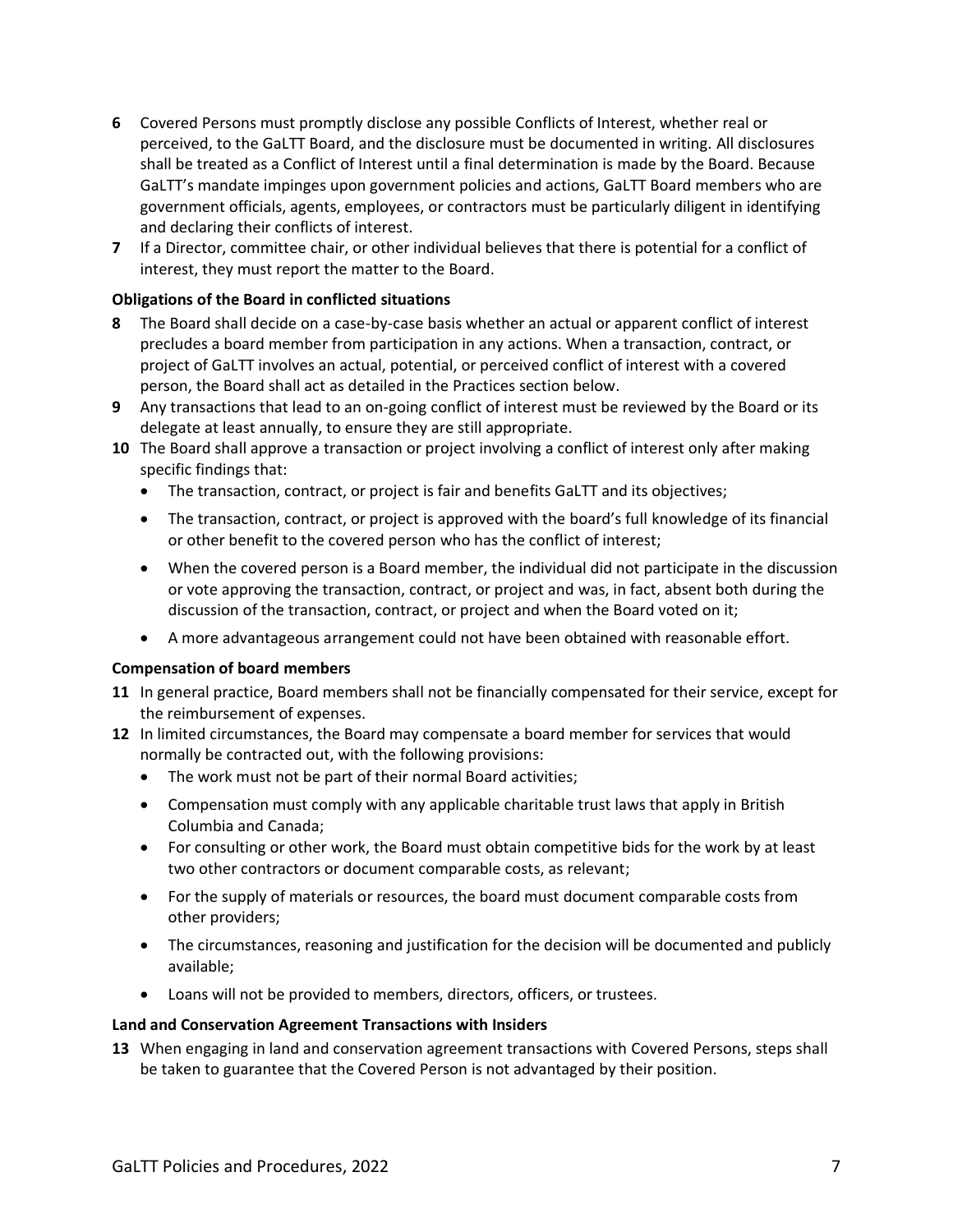#### **PRACTICE:**

### **General**

- **14** Information on conflict-of-interest issues shall be provided to GaLTT Board members and staff as part of their orientation package and made available to any other Covered Persons when appropriate.
- **15** For advice on conflict-of-interest issues, individuals should contact the President.
- **16** Board meeting minutes shall document the existence of all real or perceived conflicts of interest and all actions taken to manage them, while respecting members' right to privacy. Documentation may include disclosure statements and signed copies of conflict-of-interest policies.

### **GaLTT Board**

- **17** Board members must sign a Conflict-of-Interest statement in writing when they are elected, asserting that they have read and understand the document and undertake to comply with its requirements. The signed forms shall be retained by the Secretary.
- **18** Board and staff members shall be reminded of the policy and given an opportunity to disclose conflicts of interest at the first meeting of a new Board after an AGM.
- **19** GaLTT Board members shall evaluate each meeting agenda item for potential conflicts of interest involving themselves and other Board members. GaLTT board members must declare any conflict of interest, whether actual or perceived, and whether in their capacity as Board member or otherwise. Whenever possible, declarations of conflict of interest shall be made prior to the discussion of the matter in question.
- **20** GaLTT Board members will not advocate, move, or support motions at Board meetings pertaining to matters beyond GaLTT's objects of incorporation.
- **21** Where a Board member declares a conflict of interest:
	- they shall not participate in discussions about, or vote on, any matter in which they are conflicted;
	- they shall physically absent themselves during discussion and decision-making about any matter in which they are in conflict.

#### **Management of Conflicts of Interest**

- **22** When a real or potential Conflict of Interest situation arises, it shall be addressed promptly and resolved without delay.
- **23** If the Board has reasonable cause to believe that a Covered Person has failed to disclose actual or potential conflicts of interest, the President shall inform the individual of the basis for such belief and provide the individual with an opportunity to explain the alleged failure to disclose.
- **24** If the existence of a Covered Person's possible conflict of interest is not recognized by that individual, the determination of conflict of interest shall be decided by a simple majority vote of the Board members present at a properly constituted Board meeting, If the Covered Person is a Board member, they shall be physically absent from the discussion and vote.
- **25** The Board retains the option to seek independent advice on any real or potential conflict of interest.
- **26** If, after hearing the response of the Covered Person and making such further investigation as may be warranted under the circumstances, the Board or committee determines that the Covered Person has in fact failed to disclose an actual or potential Conflict of Interest, the Board shall take appropriate disciplinary or corrective action. This may include but is not limited to:
	- Providing further education to the individual on their responsibilities;
	- The removal of the Covered Person from all future discussions and decisions on the matter;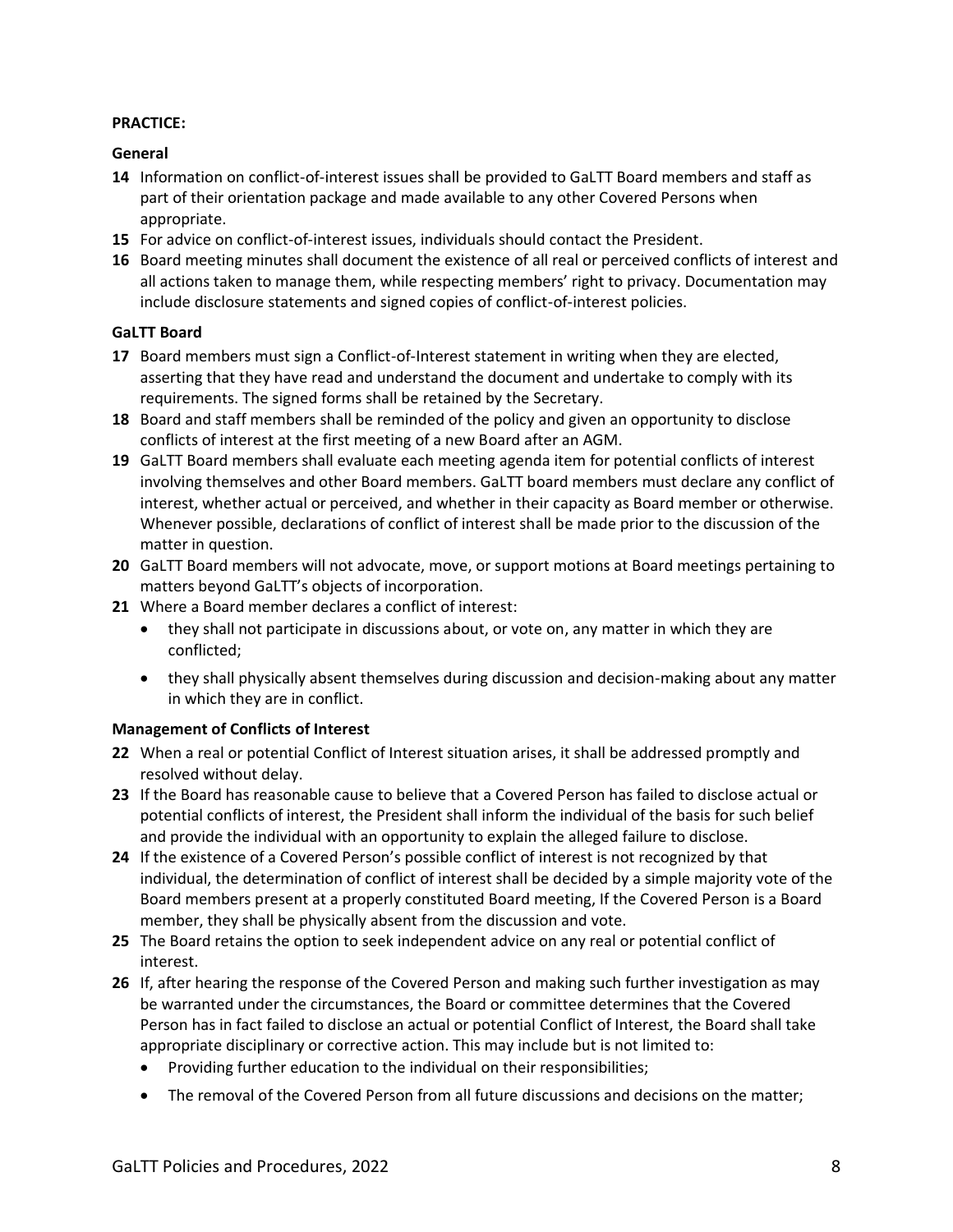- Requiring the Covered Person to take a leave of absence;
- Removal from the Board, as per Bylaw part 5 section 7;
- Expulsion from GaLTT membership, as per Bylaw part 2, section 7.

### **Land and Conservation Transactions with Insiders**

- **27** Conflicts of interest arise most commonly in real-estate transactions involving a Covered Person/Insider. This includes land purchases and sales, conservation covenant donations, conservation covenant amendments, and conservation covenant enforcement. Any transactions related to matters in which there is a conflict of interest:
	- shall be approved by a simple majority of Board members without any conflicting interest, applying normal business judgement and duty of care to GaLTT;
	- shall be demonstrated to be fair and provide a benefit to the land trust;
	- shall demonstrate that a more advantageous arrangement could not have been obtained with reasonable effort under the circumstances;
	- shall use a disinterested party to negotiate terms and implementation of any contract with a Covered Person/Insider in which a conflict of interest exists.
- **28** When engaging in land and conservation agreement transactions with insiders:
	- GaLTT shall follow all transaction policies and procedures as detailed in Operating Policy 5.1 and in this Conflict-of-Interest policy;
	- GaLTT shall clearly document all transactions and demonstrate that the project aligns with the land trust's mandate;
	- GaLTT shall ensure that there is no private inurement or impermissible private benefit;
	- For land and conservation agreement transactions with insiders, GaLTT shall obtain an independent appraisal by an appraiser certified with the Appraisal Institute of Canada to justify all costs, including the purchase or sale price;
	- When selling property to insiders, GaLTT shall widely market the property in a manner sufficient to ensure that the property is sold at or above fair market value and to avoid the reality or perception that the sale inappropriately benefited an insider.

*—DATE ADOPTED: January 2005; DATES AMENDED: January 2018, April 2021*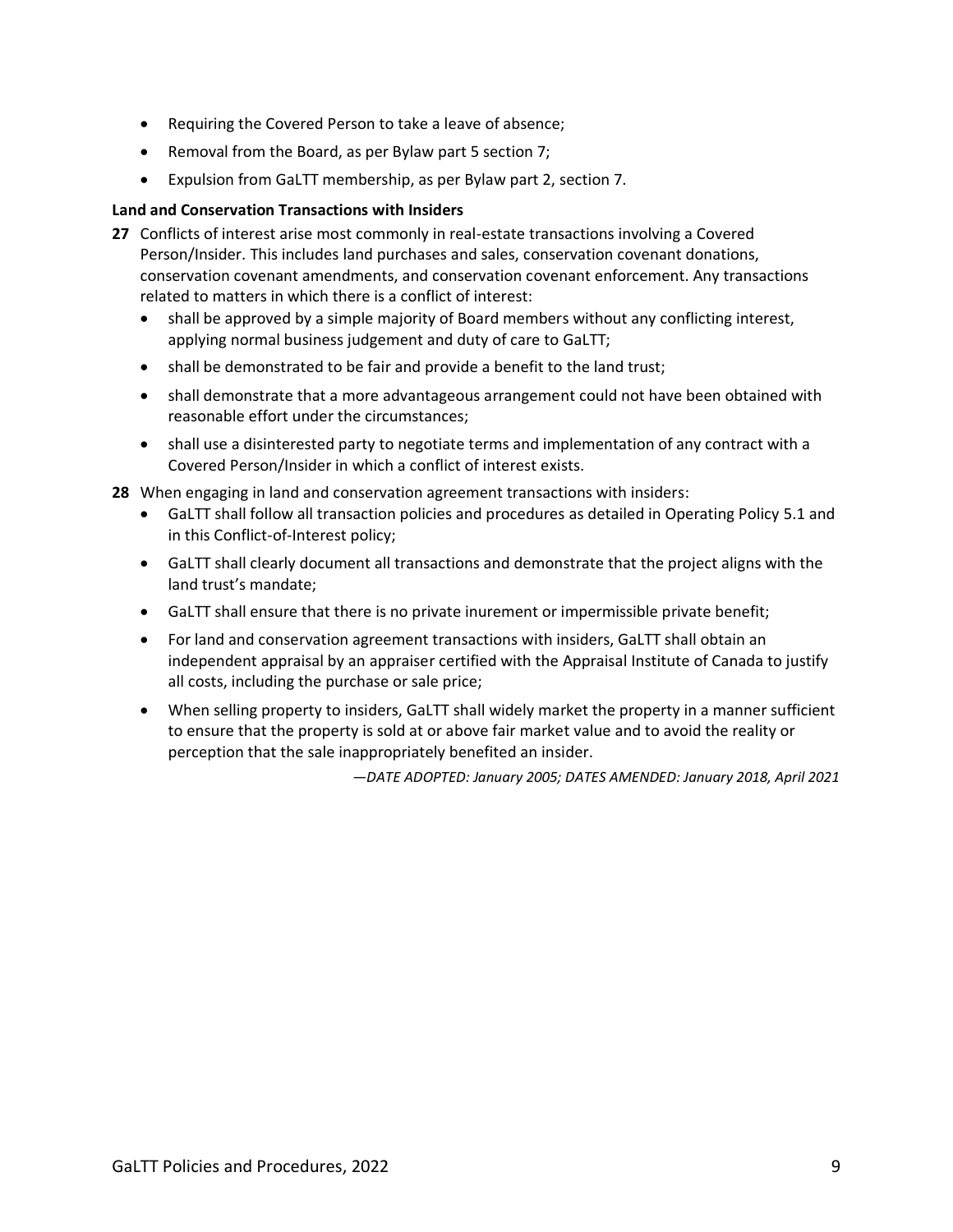# OP 2.4: Record Keeping

## **POLICY OP 2.4:**

- **1** Gabriola Land and Trails Trust Executive, board members and employees will ensure that all records critical to the day-to-day operation of the Society are retained and securely stored.
- **2** These records include originals or certified copies of the Certificate of Incorporation of the society; the constitution and bylaws; the statement of directors, including contact information; directors consent and written resignation; registered office; register of members, including contact information for each member; minutes of meetings of member or directors; ordinary and special resolutions, and in the case of a resolution consented to in writing, a copy of each of the consents to that resolution; and financial statements.
- **3** Gabriola Land and Trails Trust Executive, board members and employees will ensure that all electronic records critical to GaLTT's operation are retained and backed up.
- **4** Records no longer relevant to the operation of the Society that are older than 10 years may be disposed of.

### **PRACTICE**

- **5** Physical records including original signed documents critical to GaLTT's operation will be maintained in GaLTT's fireproof file cabinet, currently held by the Secretary, or at an alternate location as authorized by the Board of Directors.
- **6** Electronic records will be backed up daily by the Secretary onto a separate device.
- **7** A back-up copy of electronic files will be made available to another Board member if the Secretary is to be unavailable for an extended period greater than 2 weeks. Investigation into a future 'cloud' archived storage system will take place.
- **8** Financial summary reports will be maintained in monthly minutes filed by the Secretary. Year to Date summaries will be stored digitally, by year, in files maintained by the Secretary.
- **9** Banking transactions and statements will be maintained and monitored by the Treasurer and/or Bookkeeper and stored digitally at the Bank. The Treasurer and/or Bookkeeper will maintain either digital or hard copy of current year invoices and record of payment.
- **10** Charitable tax receipts and tax records will be maintained by the Treasurer and/or Bookkeeper. The bookkeeper will retain the current year tax reports, records and charitable receipts, and the previous year for reference. Files and records older than the current and previous year will be transferred to GaLTT files for archived storage.
- **11** Insurance policies and records will be stored in the Secretary's files.
- **12** Original physical documents, and electronic copies of all land and licence transactions and covenant or environmental monitoring reports will be stored in the Secretary's files.

*—DATE ADOPTED: January 2018*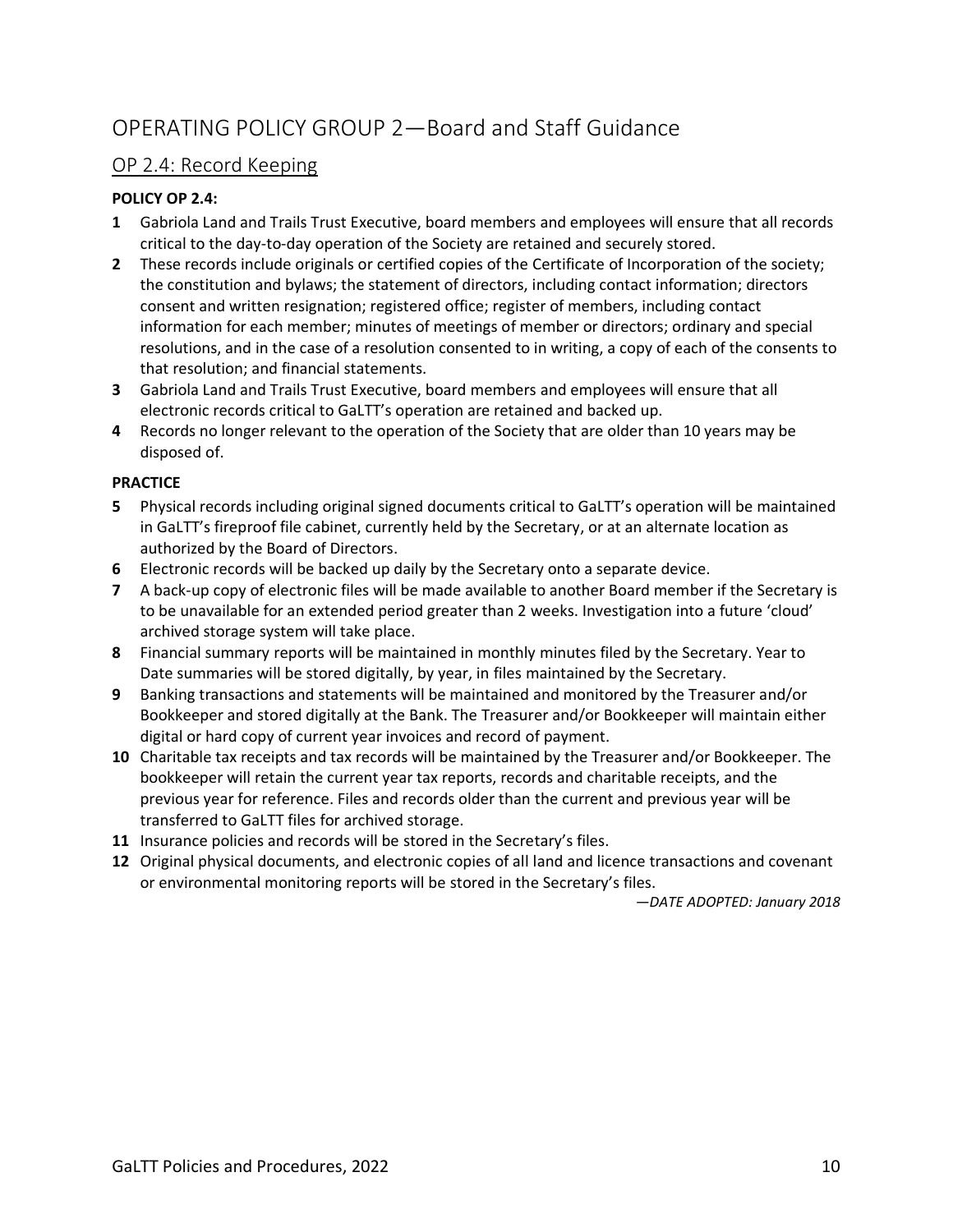# OP 2.5: Privacy

# **POLICY OP2.5:**

- **1** The Gabriola Land & Trails Trust (GaLTT) is committed to protecting the personal information of its members, partners, and associates, and follows the principles and practices required by BC's Personal Privacy Protection Act (PIPA) legislation.
- **2** This policy applies to all GaLTT members, volunteers, and any person providing services or doing business on GaLTT's behalf.
- **3** "Personal Information" means information about an identifiable individual, including their name, home address and phone number, email address, age, sex, marital or family status, an identifying number, financial information, educational history, etc.
- **4** "Personal employee information" is personal information about an employee, contractor or volunteer which is collected, used, or disclosed solely for the purposes of establishing, managing, or terminating an employment or volunteer work relationship.
- **5** "Partners and associates" means individuals or businesses with whom the Society has a relationship. This includes but is not limited to landholders for whom GaLTT holds trail licences or with whom GaLTT is in negotiation

## **Information collected:**

- **6** GaLTT collects personal information when individuals/families join the organization.
- **7** GaLTT may collect personal information from members, volunteers, and participants in authorized GaLTT activities or projects. Examples: committee contact lists, work logs, volunteer sign-ups, activity registration, waivers.
- **8** GaLTT may collect personal information from employees, partners, and associates.
- **9** GaLTT may collect personal information from other individuals with their consent or as authorized by law.
- **10** GaLTT may collect financial information if it is required to establish membership status, meet legal and/or insurance requirements, facilitate financial transactions, or issue tax receipts.
- **11** GaLTT informs individuals, before or at the time of collecting personal information, of the purposes for which the information is being collected. The only time GaLTT does not provide this notification is when information is volunteered for an obvious purpose (for example, producing a credit card to pay a membership fee when the information will be used only to process the payment).

## **Reasons for collection**

- **12** GaLTT collects only personal information that is needed for the purposes of:
	- communicating with members about GaLTT activities;
	- providing services to its members;
	- ensuring the safety of participants in activities;
	- complying with legal requirements or those of GaLTT's insurer;
	- conducting financial transactions; and
	- carrying on the business of the Society as described in its statement of purpose.

#### **Consent:**

**13** GaLTT asks for consent to collect, use or disclose personal information, except in specific circumstances where collection, use or disclosure without consent is authorized or required by law.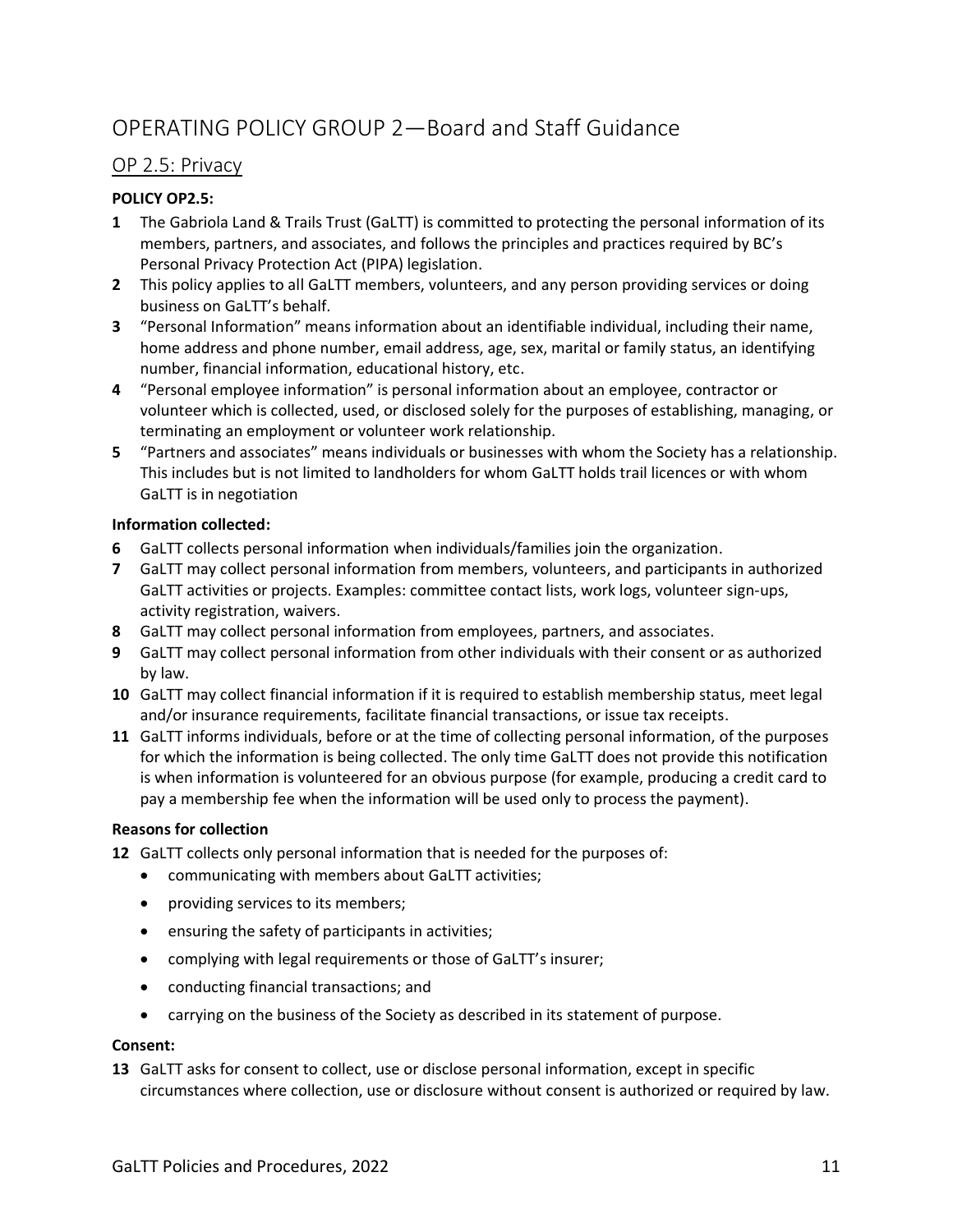GaLTT may assume consent has been granted in cases where information is collected for an obvious purpose (e.g., credit card information for payment processing).

- **14** GaLTT assumes consent to continue to use and, where applicable, disclose personal information that has been previously collected, for the purpose for which the information was originally collected.
- **15** A member may withdraw consent to the use and disclosure of personal information at any time unless the personal information is necessary for GaLTT to fulfil legal obligations. If consent is withdrawn, GaLTT may not be able to provide certain services to that member.

#### **Records access:**

- **16** GaLTT's member register will be shared only as required by law.
- **17** Communications of interest from other organizations may be passed on, but GaLTT will not share its membership register and the personal information of its members with any other organization or business.
- **18** Non-member information of volunteers, employees, partners, and associates is collected for internal use only and will be shared only as required by law.
- **19** Within the organization access to personal information is limited to those who require it in order to carry out the business of the organization. For example, contact information retained by committee members in order to communicate with each other will not be shared beyond members of that committee and/or records administrators.
- **20** Right of access to personal information:
	- Individuals have a right to access their own personal information in a record that is in the custody or under the control of GaLTT, subject to some exceptions specified in the Personal Information Protection Act.
	- If GaLTT refuses a request in whole or in part, it will provide the reasons for the refusal.
	- Individuals may make a request for access to their personal information by writing to the President of the Board. Requests must provide sufficient information to enable identification of the specific information requested.
	- Individuals may request information about the use of their personal information and any disclosure of that information to persons outside the organization. In addition, individuals may request a correction of an error or omission in their personal information.
	- GaLTT will respond to all requests for access to personal information, information on its use, or correction of errors and omissions, within 30 business days, unless an extension is granted by the individual requesting the information.

#### **Use and disclosure of personal information:**

- **21** GaLTT uses and discloses personal information only for the purpose for which the information was collected, except as authorized by law.
- **22** GaLTT may collect, use or disclose personal information without consent only as authorized by law. For example, consent may not be requested when the use or disclosure of personal information is to determine suitability for an honour or award, or in an emergency that threatens life, health or safety.
- **23** If GaLTT wishes to use or disclose an individual's personal information for any new purpose except as authorized by law, GaLTT will seek consent from that individual.

#### **Personal Employee Information**

**24** GaLTT may collect, use and disclose personal employee information without consent only for the purposes of establishing, managing or ending the employment or volunteer relationship.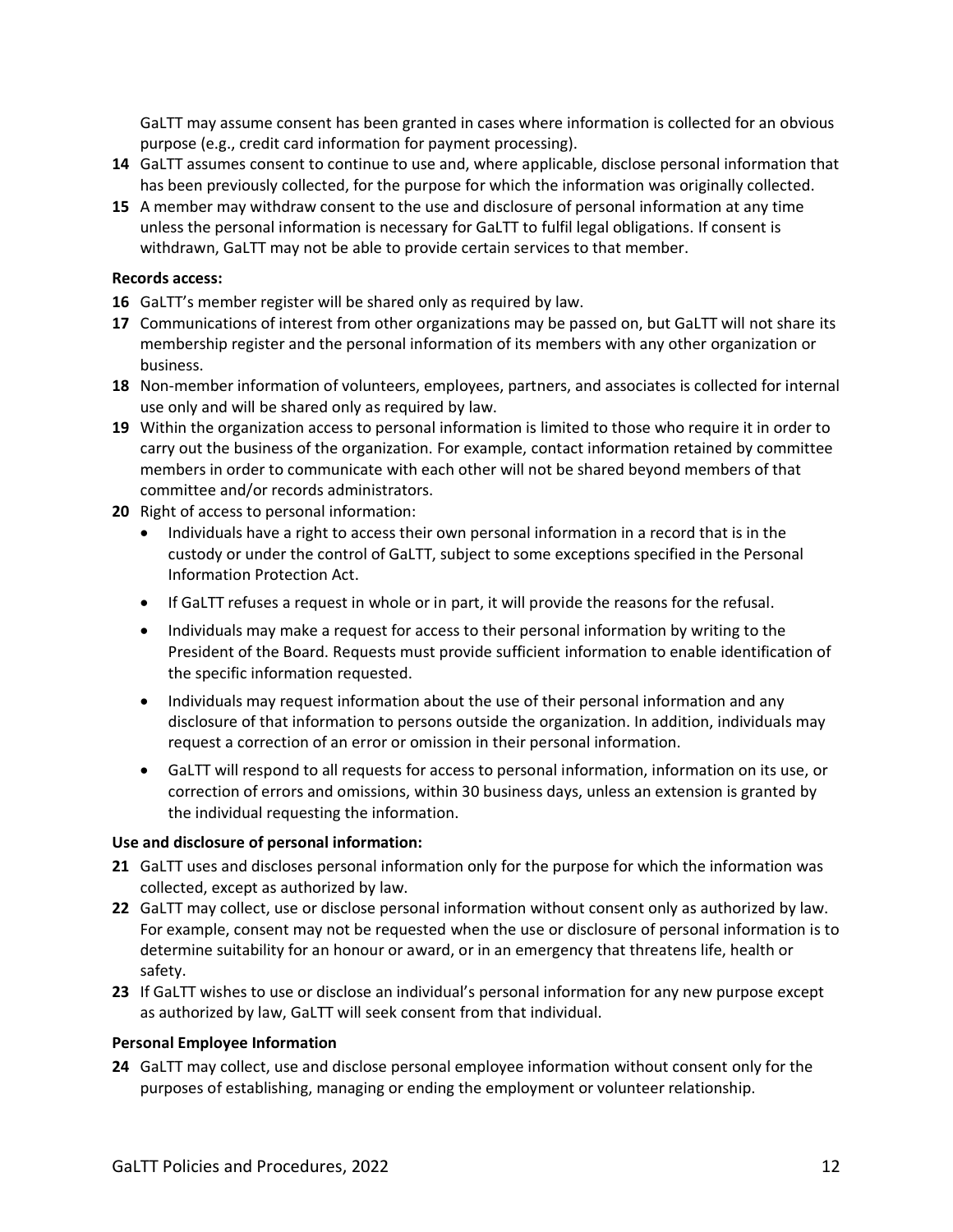- **25** GaLTT collects, uses, and discloses personal employee information to meet the following purposes:
	- Determining eligibility for work, including verifying qualifications and references;
	- Establishing training and development requirements;
	- Assessing performance and managing performance issues if they arise;
	- Administering pay and benefits (paid employees only);
	- Processing employee work-related claims, (e.g., benefits, workers' compensation, insurance claims; paid employees only);
	- Complying with requirements of funding bodies (e.g., lottery grants);
	- Complying with applicable laws (e.g., Canada Income Tax Act, BC Employment Standards Code).
- **26** GaLTT only collects, uses and discloses the amount and type of personal employee information that is reasonable to meet the above purposes.
- **27** GaLTT will inform its employees and volunteers of any new purpose for which it will collect, use, or disclose personal employee information, or will obtain your consent, before or at the time the information is collected.
- **28** References: it is GaLTT's policy not to disclose personal information about employees and volunteers to other organizations without prior consent.

## **Photography**

- **29** Individuals who are identifiable in photographs may not be included in GaLTT's print and electronic publications without their consent.
- **30** A photographer who submits a photo for use in GaLTT communication materials is responsible for:
	- Explaining to any person or persons shown in the photo that photographs taken at the event or activity may be submitted to GaLTT for use in print or digital/online communication materials promoting GaLTT and its activities, including, but not limited to, brochures, flyers, newsletters, posters, the GaLTT website, and social media such as Facebook and Instagram.
	- Obtaining consent from all recognizable individuals in a photo to allow its publication in GaLTT communication materials. Consent must be documented.
	- Certifying to GaLTT that consent has been obtained from any recognizable individuals for unlimited publishing and reproduction of the image for the purposes of promoting the organization and its activities.
- **31** Consent for the use of any image that personally identifies an individual may be withdrawn at any time. If consent is withdrawn the image will not be used in future print materials and will be removed from online content.
- **32** At public events (e.g., the AGM) it will be announced at the beginning that photographs will be taken and used in print or electronic GaLTT communications materials. Consent for this will be deemed to be "consent by not declining consent"—if an individual does not opt out, they will be understood to have given consent. Any individual may explicitly refuse consent, and a GaLTT member will be designated as contact for registering their refusal and ensuring that a recognizable image of them is not used.

## **Safeguards and security measures**

## **—General:**

**33** GaLTT makes every reasonable effort to ensure that personal information is accurate and complete. GaLTT relies on individuals to notify it if there is a change to their personal information that may affect their relationship with the organization.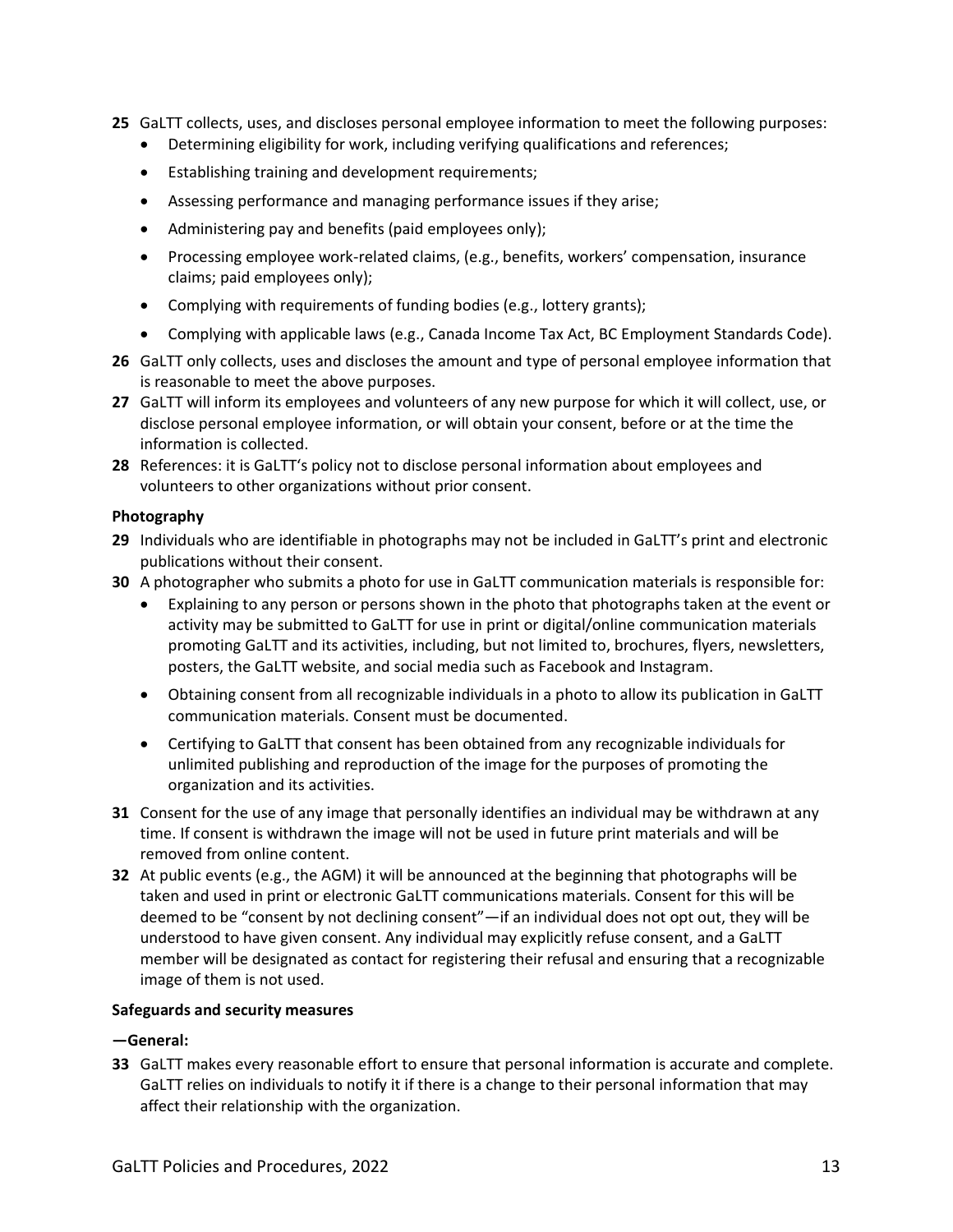- **34** Personal information is protected in a manner appropriate for the sensitivity of the information. GaLTT makes every reasonable effort to prevent any loss, misuse, disclosure or modification of personal information, as well as any unauthorized access to personal information.
- **35** GaLTT uses appropriate security measures when destroying personal information, including shredding paper records and permanently deleting electronic records.
- **36** GaLTT retains personal information only as long as is reasonable to fulfill the purposes for which the information was collected or for legal or business purposes.
- **37** Guidance documents will be provided to Board and committee members explaining how GaLTT policies and practices apply in context.
- **38** Details of GaLTT's security practices are available to members on request.
- **39** GaLTT will review practices and procedures regularly and will update them as necessary.

#### **—Membership records:**

**40** Individual member names and contact information may not be published in print or on GaLTT's website or other electronic media without prior consent.

### **PRACTICE:**

#### **Information collected:**

- **41** All GaLTT forms used to collect personal information shall include a clause explaining the reasons for its collection and clarifying that completion of the form provides consent. For family memberships, the individual completing the form is assumed to provide consent for all members of the family.
- **42** The Secretary will record minutes of Board meetings, not including individuals' contact information. When members of the Society or public are discussed in the context of GaLTT business, they will remain anonymous in the minutes.
- **43** The GaLTT Board of Directors and/or committee members will protect and keep private discussions with private landholders, or about GaLTT's interest in specific private land, unless expressly permitted by the landholder. Any discussions of private land interests will take place in-camera, where minutes are not recorded, unless specific permission is provided by the landholder.

#### **Records access**

- **44** The official register of members will be retained by the Membership Chair.
- **45** Directors' consent forms shall be filed with the Society's official documents maintained by the Secretary and their privacy protected.
- **46** Access to the personal information of GaLTT's membership will be limited to the Membership Committee except as required by law.
- **47** Each standing or ad hoc committee will set the terms of access to any personal information held by that committee, following the principle of limiting access except as necessary. For example, contact information retained by committee members in order to communicate with each other will not be shared beyond members of that committee and/or records administrators.
- **48** Personal information relating to financial transactions will be disclosed only as required by law.

#### **Personal employee information**

**49** *[CONTENT PENDING: section on who will manage the records, who can access them, and other practical details; to be developed when overall administrative infrastructure for employee management is set up*]

#### **Safeguards and security measures**

**50** Individual's names and contact information may not be published on GaLTT's website or other electronic media without specific permission.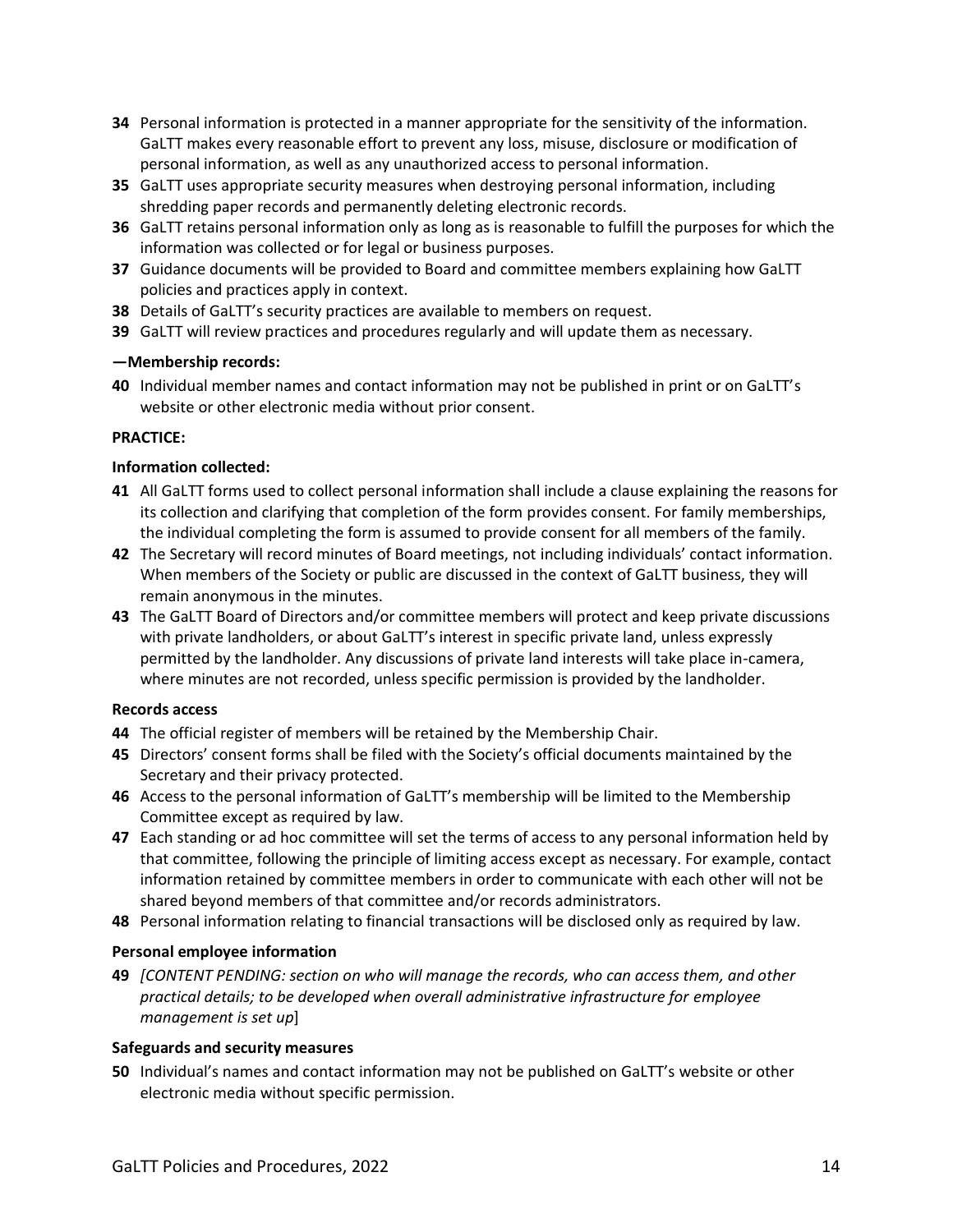- **51** Membership application forms will not be shared beyond the Membership Committee.
- **52** Contact information necessarily recorded on membership application forms shall not be shared beyond the Membership Committee apart from specified exceptions:
	- Where authorized by the member, email addresses will be provided to the email list manager.
	- Where authorized by the member, email addresses and/or other personal contact information relating to committee or otherwise authorized activities may be shared with other participants.
- **53** Group emails sent out to member and volunteer lists by authorized board members shall be sent as blind copies so that other recipients' email addresses are not visible to individual members.
- **54** Directors' consent forms shall be filed with the Society's official documents maintained by the Secretary and their privacy protected.
- **55** Board meeting minutes will not include an individual's contact information.
- **56** Committees will protect personal information collected during the course of their work and limit access to it.
- **57** The number of documents containing personal information which are not publicly available will be limited, and such documents will be protected.
- **58** Procedural documents specifying security practices for hardcopy and electronic files will be provided to the GaLTT board and committee members.
- **59** Disposal of records:
	- Hardcopy files will be shredded.
	- Electronic/online files are deleted, and the trash is immediately emptied.

#### **Record retention**

- **60** In general records containing personal information are retained for the duration of the purpose for which the information was collected, plus a maximum of one year.
	- Membership records are retained for the duration of a membership plus one year after the membership has expired
	- Records relating to an activity are retained for a maximum of one year after the end of the activity, except as required by law or GaLTT's insurer.
	- Records of legal agreements in general are retained for the duration of the agreement plus one year. This period may be extended if GaLTT's interest in a property continues.
	- Legal documents relating to trail licences are retained as a historical record. Personal information of landholders is removed from any other documentation relating to the licence.
	- Records of covenants are retained in perpetuity because covenants may not be extinguished.
	- Records relating to properties of interest are retained for the duration of GaLTT's interest in them plus one year.

*—DATE ADOPTED: January 2005; DATES AMENDED January 2018, January 2022.*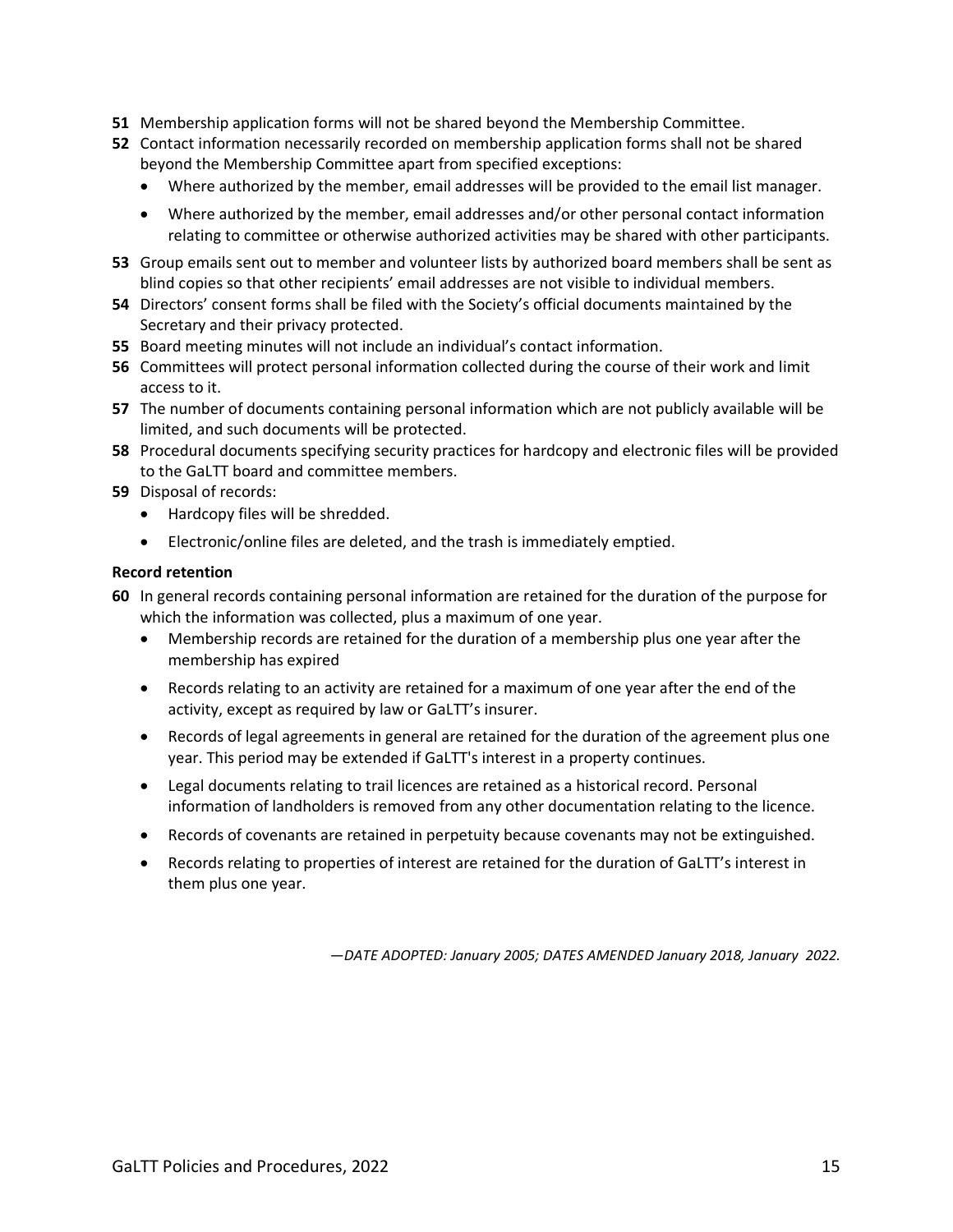# OP 2.6: Harassment

# **POLICY OP 2.6:**

- **1** GaLTT's Harassment Policy is intended to:
	- Prevent, detect, and correct discriminatory, harassing, or bullying conduct or behaviour;
	- Encourage individuals to report what they in good faith believe to be improper conduct or behaviour directed toward themselves;
	- Ensure the receipt, documentation, and resolution of reports received under this policy; and
	- Protect reporting individuals from discrimination and retaliation.
- **2** Gabriola Land and Trails Trust (GaLTT) recognizes a moral and legal responsibility to provide an environment for its officers, directors, employees, contractors, and volunteers that is free from discrimination and all forms of harassment and bullying.
- **3** Discrimination, harassment, and bullying are unacceptable behaviours that will not be tolerated.
- **4** The Executive Committee will take steps to ensure that all officers, directors, contractors, and volunteers have a common understanding of appropriate and expected conduct and behaviour as well as their own rights and responsibilities regarding harassment. On an ongoing basis, the GaLTT president will:
- **5** provide all new directors, employees, and contractors with a copy of this policy and review it with them.
- **6** ensure that all members and volunteers are advised about the existence of this policy and provided with instructions on how to access it on the GaLTT website.
- **7** Harassment is defined as any form of conduct or comment that is directed at, and is offensive to, another person, and which that person knew or ought reasonably to have known, would be unwelcome and cause offence or harm. It comprises objectionable conduct, comment, or display that demeans, insults, belittles, or causes personal humiliation or embarrassment, and any acts of intimidation or threats, which detrimentally affects individual well-being or the communal environment. It includes, but is not limited to, harassment of a sexual nature (offensive and/or unwelcome sexual invitations, conduct, or contact) and bullying behaviour.
- **8** Harassment includes discriminatory harassment within the meaning of the Canadian Human Rights Act (CHRA). For the purposes of this Act, the prohibited grounds of discrimination are race, national or ethnic origin, colour, religion, age, sex, sexual orientation, gender identity or expression, marital status, family status, genetic characteristics, disability, and conviction of an offence for which a pardon has been granted or in respect of which a record of suspension has been ordered.
- **9** When undertaken in an appropriate manner, harassment excludes differences of opinion, constructive feedback, guidance or advice about organizational-related behaviour and performance, or actions taken by an employer or supervisor relating to the management and direction of a worker or the place of employment. However, interactions of this type must be undertaken in a constructive, objective way that does not humiliate or intimidate.
- **10** No officer, director, employee, volunteer, contractor, or other individual who, in good faith, reports a concern shall be threatened, discriminated against, or otherwise subject to retaliation or, in the case of an employee, suffer adverse employment consequences as a result of such report. This applies even if an investigation proves that no unlawful activity has occurred. Moreover, an officer, director, employee, volunteer, contractor, or other individual who retaliates against a person who has reported a concern in good faith is subject to discipline, up to and including dismissal from the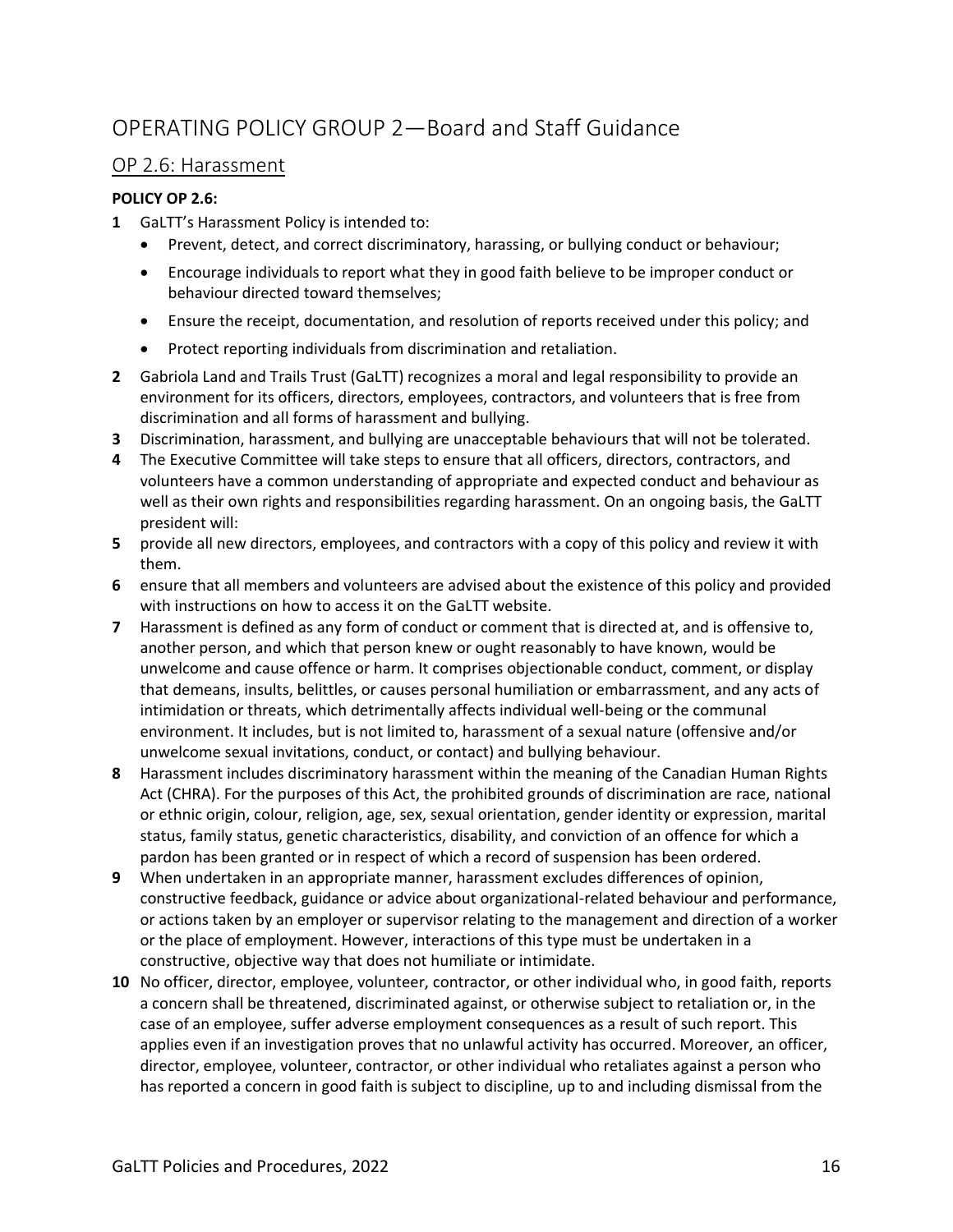organization, termination of employment or contract, or prohibition from attending an activity or future activity.

- **11** A person making a report under this policy must have reasonable grounds for believing that the matter raised is a significant violation of law or policy. The act of making allegations maliciously, recklessly, with gross negligence, or with the foreknowledge that the allegations are false or unsubstantiated, will be viewed as a serious offense and may result in discipline, up to and including dismissal from the organization, termination of employment or contract, or prohibition from attending an activity or future activity.
- **12** This policy applies to any person:
	- engaged in GaLTT business, or participating in any GaLTT-sanctioned activity, as a director, employee, contractor, or volunteer; or,
	- acting on behalf of GaLTT; or
	- doing business under contract with GaLTT.

#### **PRACTICE:**

- **13** GaLTT employees who believe they have been subjected to harassment of any kind have the responsibility to report the harassment as quickly as possible to their supervisor. Employees who are uncomfortable reporting the harassment to their immediate supervisor (whether because the supervisor has committed the harassment, or for any other reason whatsoever) or who do not believe the concern is being addressed appropriately, must report the harassment to the next higher level of management above the immediate supervisor or, if they prefer, to any member of the Executive Committee.
- **14** Officers, directors, volunteers, and contractors should report concerns to the Executive Director (if applicable) or to the Board president. If the person making the report is not comfortable reporting to either of these individuals or if he/she does not believe the issue is being addressed appropriately, the individual may report directly to any member of the Executive Committee.
- **15** Members of the public who believe they are being subjected to harassment of any kind at a GaLTTsanctioned event or activity should immediately report concerns to any GaLTT board member present. Pending further investigation, immediate steps may be taken to stop the alleged harassment, up to and including dismissal of the accused person from the event.
- **16** All complainants are encouraged to report harassment behaviour in writing. A complaint form may be found in the Policies section of the GaLTT website. If a written report is not possible, the person receiving the complaint shall take detailed written notes of the individual's oral report. Individuals who are not themselves complainants, but who assist in an investigation relating to unlawful activity, will also be protected from discrimination and retaliation.
- **17** Reports should be as detailed as possible, including names of the people involved, witnesses, when and where the incident occurred, and what behaviour and/or words led to the complaint. Supporting documents, such as emails, handwritten notes, or photographs should be attached to the report. Physical evidence, such as vandalized personal belongings, can also be submitted.
- **18** Unless required by law to immediately report a violation, GaLTT shall promptly and with due care investigate all complaints made in accordance with this policy. The person receiving the initial report shall forward it to the Executive Committee (excluding any members of the executive who are included in the complaint) within five business days.
- **19** Mediation: under some circumstances, mediation, which is a process by which a neutral third party helps people involved in a complaint reach a solution acceptable to all parties, may be appropriate as an alternative to a formal investigation. Mediation is undertaken prior to initiating a formal investigation and will only proceed with the agreement of all parties to the complaint.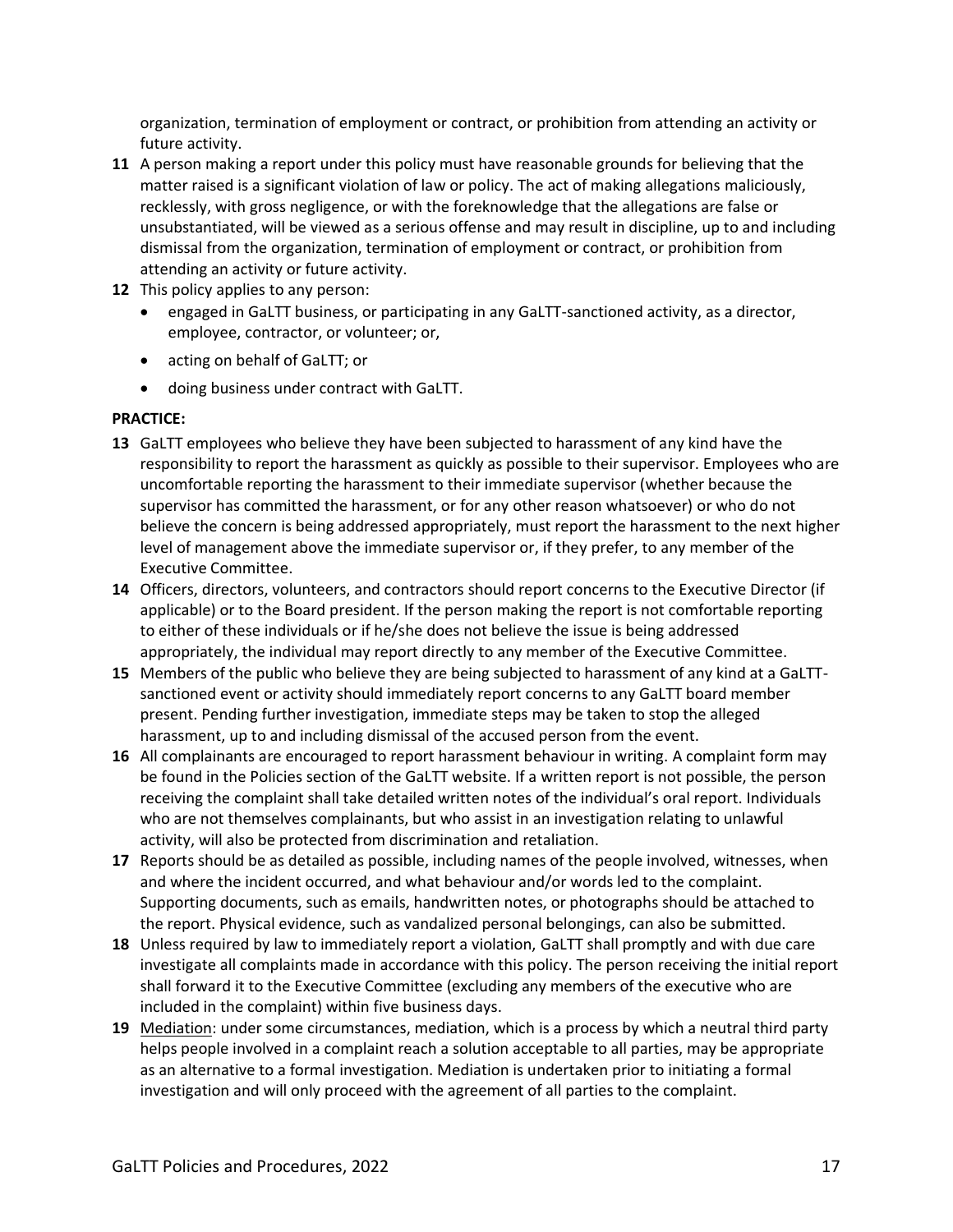- The Executive Committee will make all parties to the complaint aware that mediation is an option.
- If all parties agree to work toward a mediated settlement, the Executive Committee will appoint a mediator, from within the organization or from outside it, who is acceptable to all parties, is not otherwise involved in the complaint, and who will not be asked to represent the organization at any stage of any proceedings related to the complaint.
- Any person may refuse mediation. Individuals should not accept mediation if they feel pressured or at a disadvantage or uncomfortable with the process for any reason. The investigating committee will not pressure parties to pursue this remedy.
- If mediation does occur, each person has the right to be accompanied and assisted during the sessions by someone with whom they feel comfortable.
- If mediation does not occur or is unsuccessful, a formal investigation will be initiated.
- **20** Investigation: A formal investigation of a complaint will be directed by the Executive Committee (excluding any members of the executive who are included in the complaint). The Executive Committee may delegate the investigation to a standing harassment committee or external subject matter expert.
- **21** The investigating committee will meet to decide how to conduct an investigation to determine whether the allegations are true, whether the issue is significant, and what actions, if any, are necessary to address and correct the issue.
- **22** Investigation of the complaint must commence within 10 business days of the receipt of the report.
- **23** Investigations will include interviews with the complainant, respondent, and any witnesses. All people who are interviewed will have the right to review their statement, as recorded by the investigator, to ensure its accuracy.
- **24** Investigations will be fair and impartial, providing both the complainant and respondent equal treatment in evaluating the allegations.
- **25** If deemed appropriate, the investigating committee shall seek legal advice.
- **26** The investigating committee shall submit a written summary of the investigation to the Board of Directors. The report will include:
	- a description of the allegations;
	- the response of the person the complaint was made against;
	- a summary of information learned from witnesses (if applicable); and
	- a conclusion about whether, on a balance of probabilities, harassment did occur;
	- recommendations for corrective action, if any.
- **27** Corrective action for the person found to have engaged in harassment may include: a reprimand; prohibition from participating in a GaLTT activity or committee; termination of employment; or dismissal from the organization.
- **28** If the Board is unsatisfied with the findings or recommendations of the investigating committee, it may request that the investigating committee provide a more detailed report for review. In this event, the final findings and decisions regarding corrective action will rest with the Board.
- **29** The complainant and respondent(s) will be provided with a copy of the final summary report and the decision regarding outcome.
- **30** Where complainants or respondents are dissatisfied with the outcome of a complaint, they will be reminded of their rights under the British Columbia Human Rights Tribunal [\(http://www.bchrt.bc.ca\)](http://www.bchrt.bc.ca/).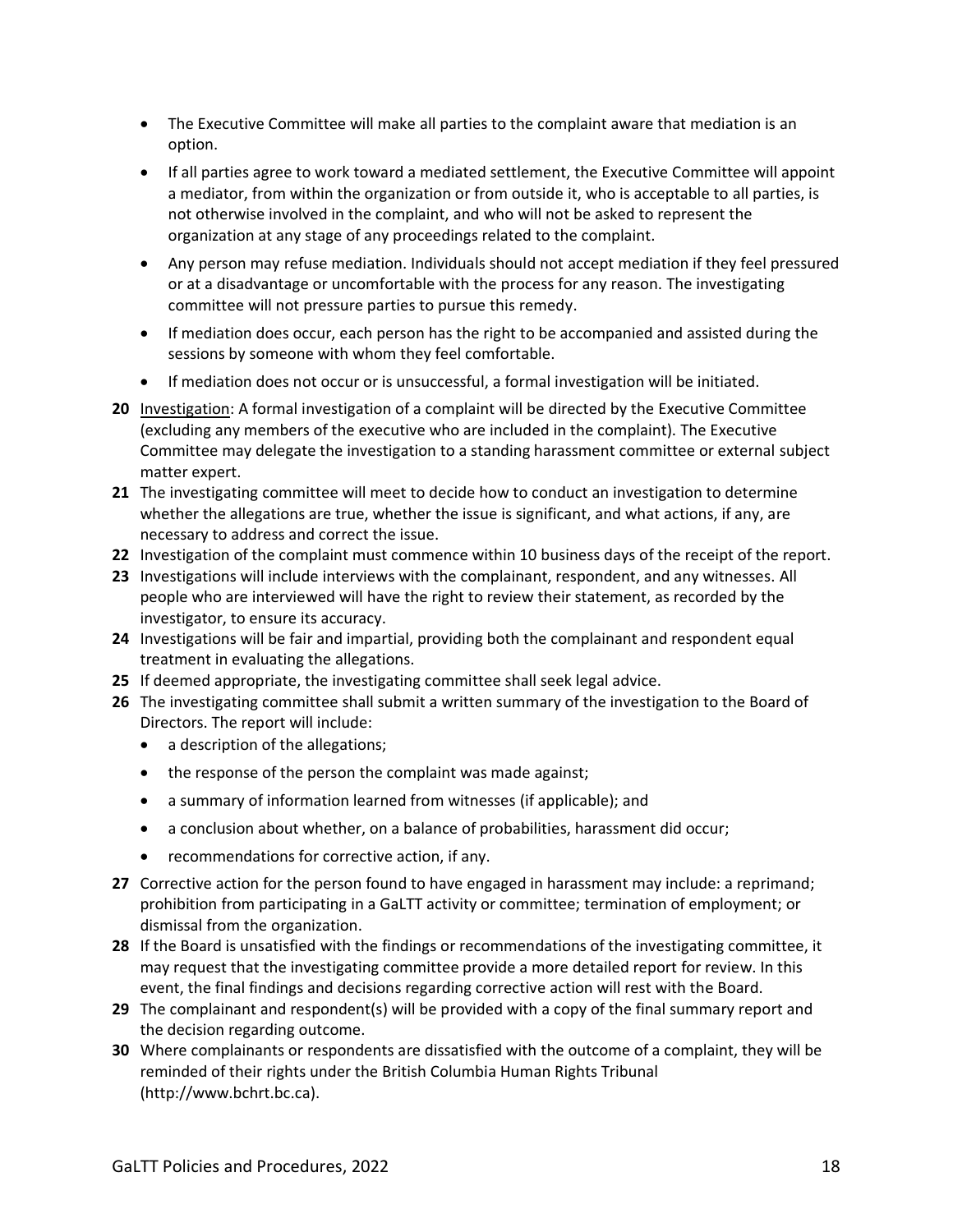### **31** Privacy:

- All parties to a harassment complaint are expected to respect the privacy and confidentiality of all other parties involved and to limit the discussion of a harassment complaint to those that need to know.
- GaLTT and all individuals involved in the harassment complaint process, will comply with all requirements of BC's Personal Information Protection Act to protect personal information.
- Reports of concerns, and investigations pertaining thereto, shall be kept confidential to the extent possible. However, due to the need to thoroughly investigate reports, GaLTT cannot guarantee absolute confidentiality.

#### **32** Record keeping:

- All records of an active complaint and investigation including notes, documents, photographs, and other evidence will be kept securely. These records will be considered confidential, and access will be given only to members of the investigating committee.
- If a complaint is found to be substantiated, written records of the investigation will be retained. Such records may be opened by the complainant or requested by courts.
- If a complaint is found to be false or unsubstantiated, all records of it will be destroyed.
- **33** Unauthorized disclosure of information relating to an investigation under this policy to individuals not involved in the investigation will be viewed as a serious disciplinary offense and may result in discipline, up to and including dismissal from the organization.

*—DATE ADOPTED: June 2020*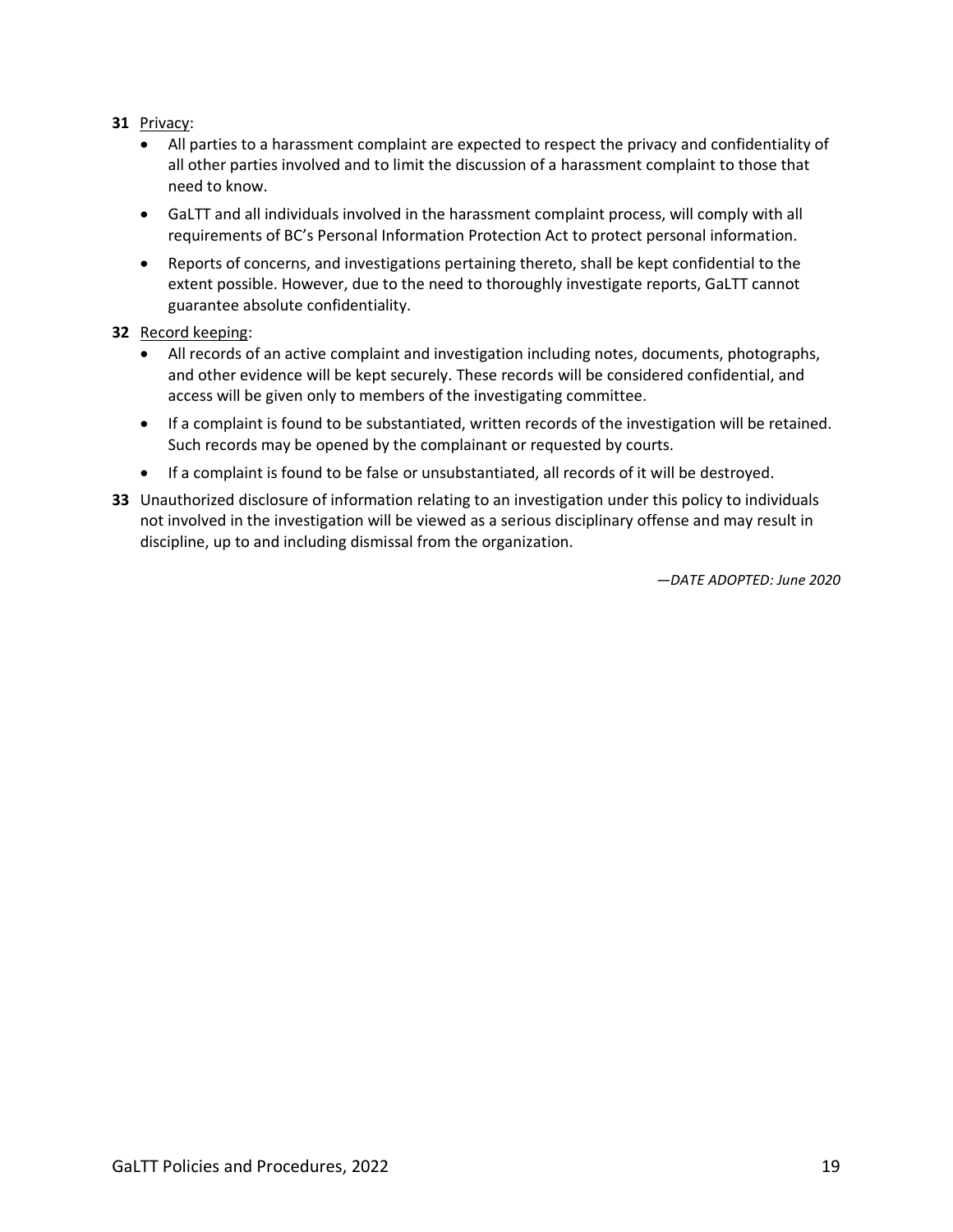# OP 2.7 Whistleblowers

## **POLICY OP 2.7:**

- **1** The Gabriola Land and Trails Trust (GaLTT) is committed to lawful and ethical behavior in all of its activities and requires officers, directors, employees, volunteers, and contractors to act in accordance with all applicable laws, regulations, and policies, and to observe high standards of business and personal ethics in the conduct of their duties and responsibilities
- **2** GaLTT's Whistleblower Policy is intended to ensure that when an individual has reasonable grounds to believe that a GaLTT officer, director, employee, contractor, or volunteer has committed, or is about to commit, a GaLTT whistleblowing incident:
	- The individual understands it is appropriate to disclose this information and is provided with a clear process for doing so;
	- The complainant will be protected from discrimination and retaliation;
	- All parties to an investigation will be treated fairly and impartially;
	- Confidentiality will be maintained to the greatest extent possible; and
	- If wrongdoing is found, appropriate remedial and disciplinary actions will be taken.

DEFINITION OF TERMS:

- *Whistleblower incident:* For the purposes of this Policy, a whistleblower incident is defined as a concern related to GaLTT's financial or operational matters, including but not limited to:
	- $\circ$  Improper accounting or auditing practices, or other financial activity indicating fraud or misrepresentation;
	- $\circ$  Violations of federal or provincial laws that could result in fines or civil damages payable by GaLTT, or that could otherwise harm GaLTT's reputation or status as a charitable, non-profit society;
	- o Unethical conduct in violation of any GaLTT policies or bylaws;
	- o Risk to the health and safety of officers, directors, employees, contractors, volunteers, or the general public.
- *Whistleblower*: is meant to be any director, employee, contractor, subcontractor, agent, volunteer, landowner, donor, member of the general public, or partner of GaLTT who has reported a whistleblower incident.
- **3** All GaLTT officers, directors, employees, volunteers, and contractors have an obligation to report to the organization what they believe are whistleblower incidents. These individuals must also notify the organization if an action needs to be taken for the organization to comply with law or policy or with generally accepted accounting practices or safety issues.
- **4** The Whistleblower must communicate whistleblower incidents as soon as possible after the Whistleblower becomes aware of such situations, using GaLTT's prescribed procedures.
- **5** No officer, director, employee, volunteer, contractor, or member of the public who, in good faith, reports a concern shall be threatened, discriminated against, or otherwise subject to retaliation or, in the case of an employee, suffer adverse employment consequences as a result of such report. This applies even if an investigation proves that no unlawful activity has occurred. Moreover, an officer, director, employee, volunteer, or contractor who retaliates against a person who has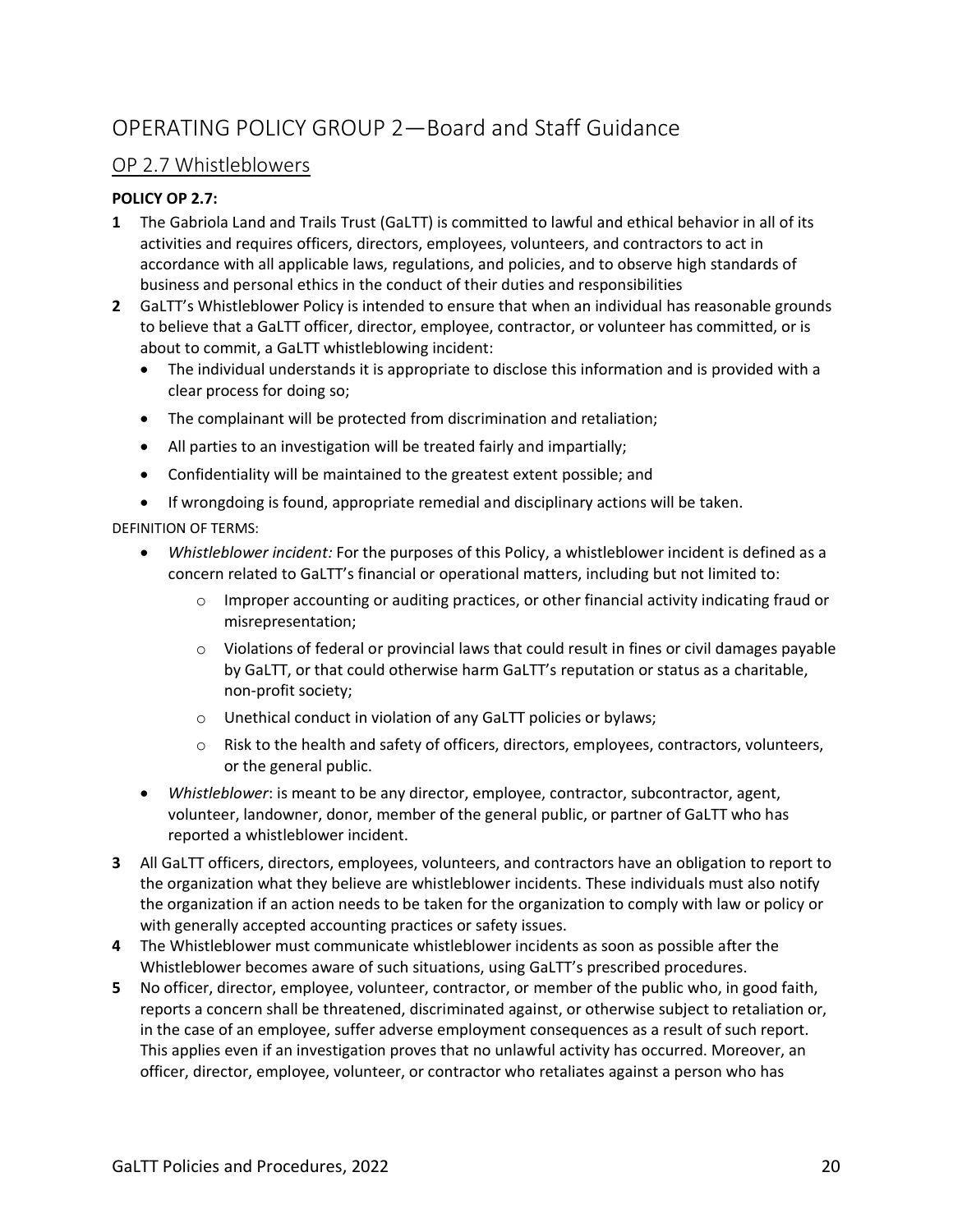reported a concern in good faith is subject to discipline, up to and including dismissal from the organization.

- **6** Employees, officers, and directors of GaLTT who themselves are not complainants, but who assist in an investigation relating to unlawful activity, will also be protected from discrimination and retaliation.
- **7** A person making a report under this policy must have reasonable grounds for believing that the matter raised is a legitimate whistleblower incident as defined in this Policy. The act of making allegations maliciously, recklessly, with gross negligence, or with the foreknowledge that the allegations are false or unsubstantiated, will be viewed as a serious offense and may result in discipline, up to and including dismissal from the organization.
- **8** GaLTT will not protect a Whistleblower who intentionally makes false accusations in reporting of a whistleblower incident.
- **9** It is the policy of GaLTT to treat all reported whistleblower incidents in a confidential and sensitive manner. In addition, the Whistleblower shall be provided the opportunity to remain anonymous.
- **10** This policy applies to all current and former officers, directors, employees, volunteers, and contractors of GaLTT.

#### **PRACTICE:**

- **11** All complaints shall be submitted in writing. A form for reporting may be found in the Policies section of the GaLTT website.
- **12** GaLTT employees should report whistleblower incidents directly to their supervisor. Employees who are uncomfortable communicating with their supervisor or who do not believe the concern is being addressed appropriately, may report the issue to the next higher level of management above the immediate supervisor or, if the employee prefers, to any member of the Executive Committee.
- **13** Officers, directors, volunteers, and contractors should report whistleblower incidents to the Executive Director (if applicable) or to the Board president. If the person making the report is not comfortable reporting to either of these individuals or if he/she does not believe the issue is being addressed appropriately, the individual may report directly to any member of the Executive Committee.
- **14** Whistleblowers who wish to remain anonymous should download and complete the form and then send it by mail to any member of the Executive Committee, by name, via GaLTT's general mailing address.
- **15** Unless the complaint is submitted anonymously, the person receiving the complaint shall promptly acknowledge receipt of the complaint to the Whistleblower.
- **16** Unless required by law to immediately report a violation, GaLTT shall promptly and with due care investigate all reports made in accordance with this policy. The person receiving the initial report shall forward it to the executive committee within five business days.
- **17** The Executive Committee shall meet to discuss the report as soon as possible (and, in any event, within ten business days) and decide how to conduct an investigation to determine whether the allegations are true, whether the issue is significant, and what actions, if any, are necessary to address and correct the issue. Any appropriate action and investigation will be initiated at this time.
- **18** In the event that a report concerns a member of the Executive Committee, the committee deliberations shall proceed confidentially without that member being present. Any member of the Executive Committee with a conflict of interest in the matter must recuse themselves and maintain full confidentiality about the matter. In either of these situations, the Executive Committee may choose to draw on the assistance of other Board members in discussions and investigations relating to the matter.
- **19** If deemed appropriate, the Executive Committee shall seek legal advice.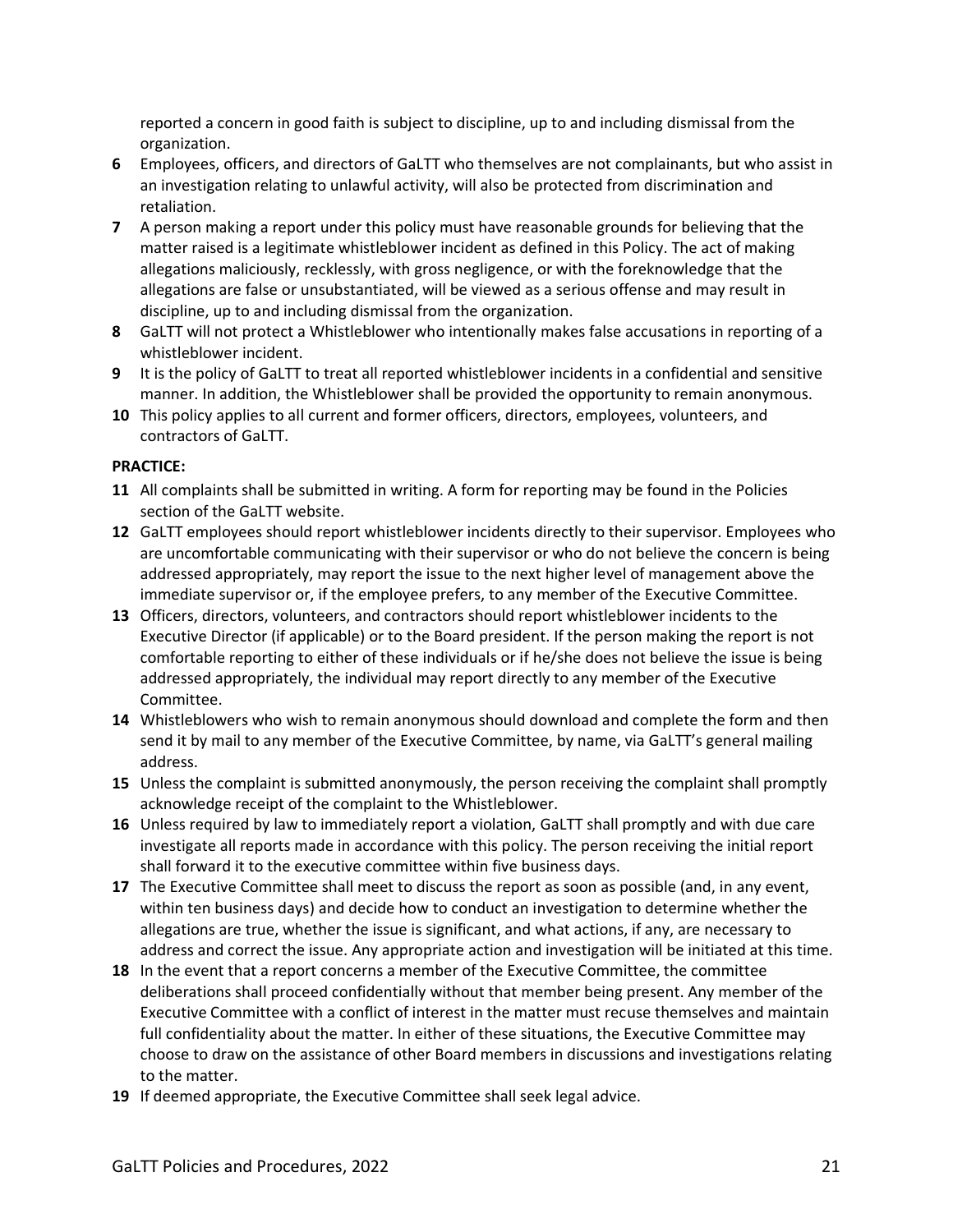- **20** A written report of the investigation, including recommended actions, will be issued to the Board of Directors, which may conduct further investigation upon receiving the report.
- **21** Reports of whistleblower incidents, and investigations pertaining thereto, shall be kept confidential to the greatest extent possible. However, an individual's identity may have to be disclosed to conduct a thorough investigation, to comply with the law, or to provide accused individuals their legal rights of defence. Unauthorized disclosure of information relating to an investigation under this policy to individuals not involved in the investigation will be viewed as a serious disciplinary offense and may result in discipline, up to and including dismissal from the organization.
- **22** If a Whistleblower name and contact information is provided in the initial report, the results of the investigation will be shared with the Whistleblower to the extent possible. However, due to confidentiality and legal requirements, all details of the investigation, and actions taken, may not be divulged to the Whistleblower.

*—DATE ADOPTED: June 2020*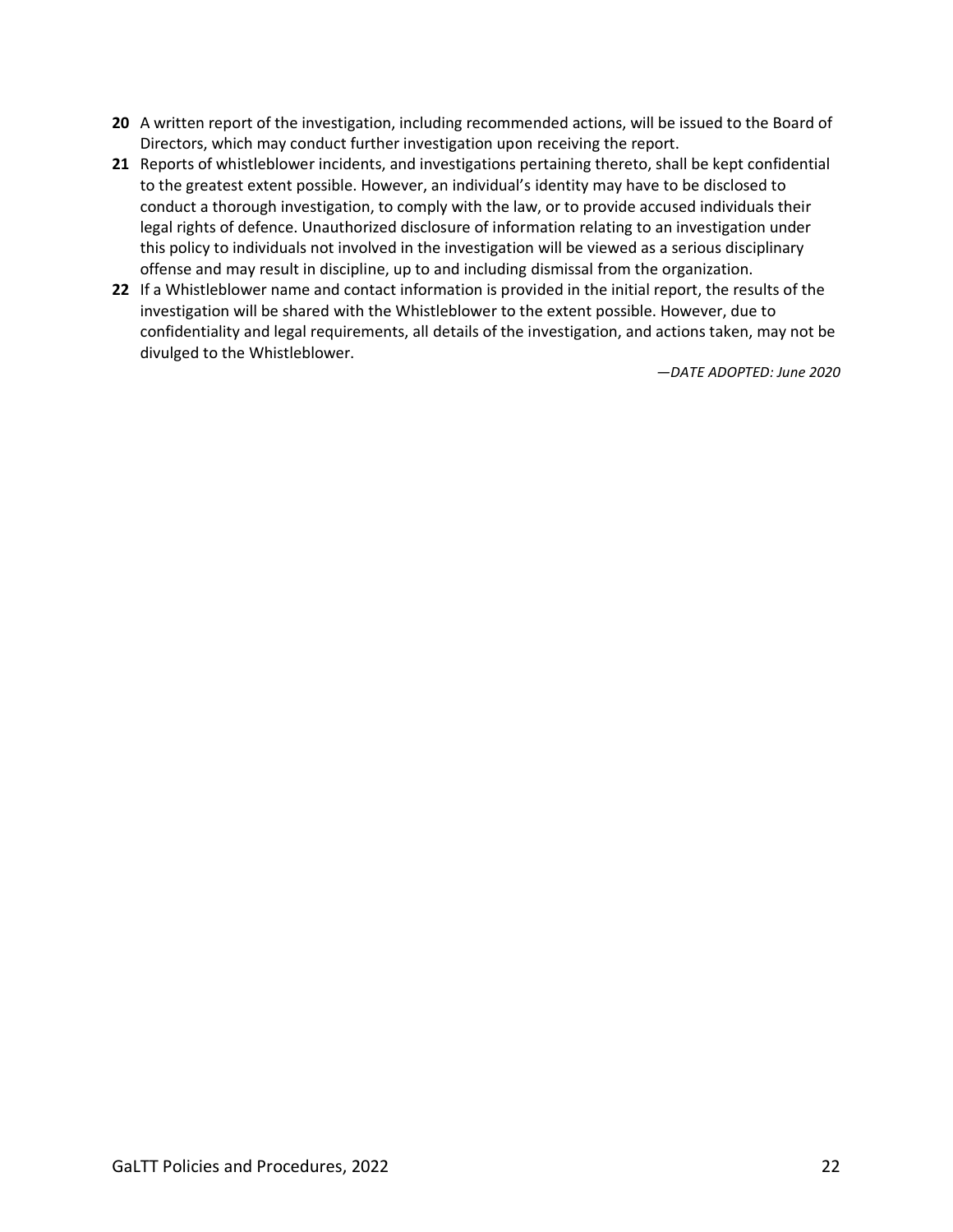# OP 2.8 Human Resources—*policy under development*

*The Board is currently revising several specific policies and developing new policies to ensure that they follow best practices and are in full compliance with the most recent standards and practices of the Canadian Land Trust.* 

*Our new Human Resources policy section will address legal requirements and ethical processes and procedures in relation to current Volunteers and Contractors and possible future employees/staff.*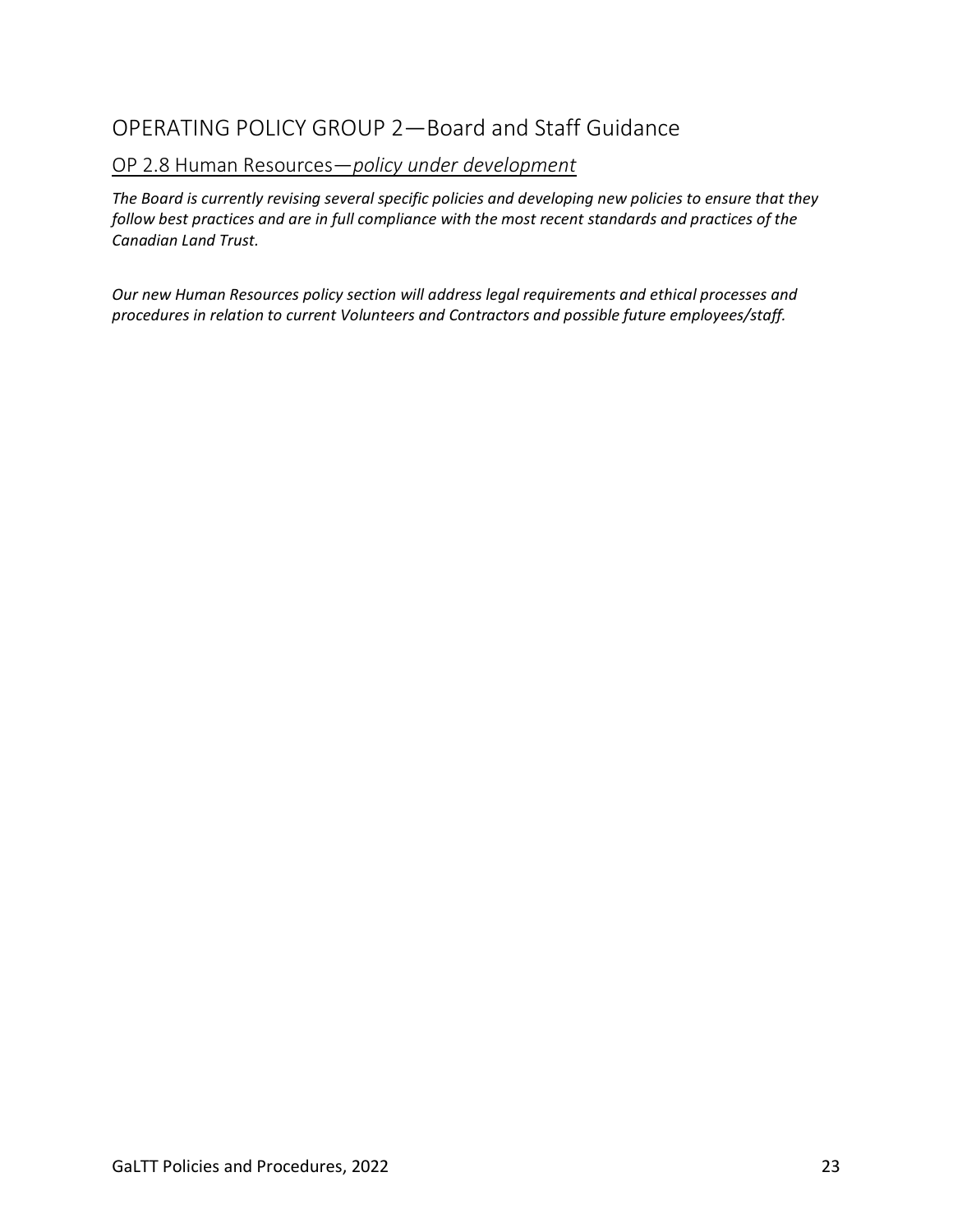# OPERATING POLICY GROUP 3—Financial Issues

# OP 3.1: Financial and Asset Management

# **POLICY OP 3.1:**

- **1** It is a core responsibility of the GaLTT Board of Directors to ensure that finances and assets are managed in a responsible and accountable way.
- **2** Revenue and expenditures will be tracked accurately.
- **3** Budgets and financial reports will be regularly produced, reviewed at each Board meeting, and made available to members upon request.
- **4** Financial practices will be fully documented and updated regularly as required.

### **PRACTICE**

- **5** Charitable receipts for income tax purposes are issued to members/donors for amounts of \$20 or more.
- **6** The annual budget is approved by the Board of Directors and tabled at the AGM.
- **7** Major deviations from the authorized annual budget are approved by the Board of Directors.
- **8** The internal system for handling money will be fully documented and current.

*—DATE ADOPTED: January 2005*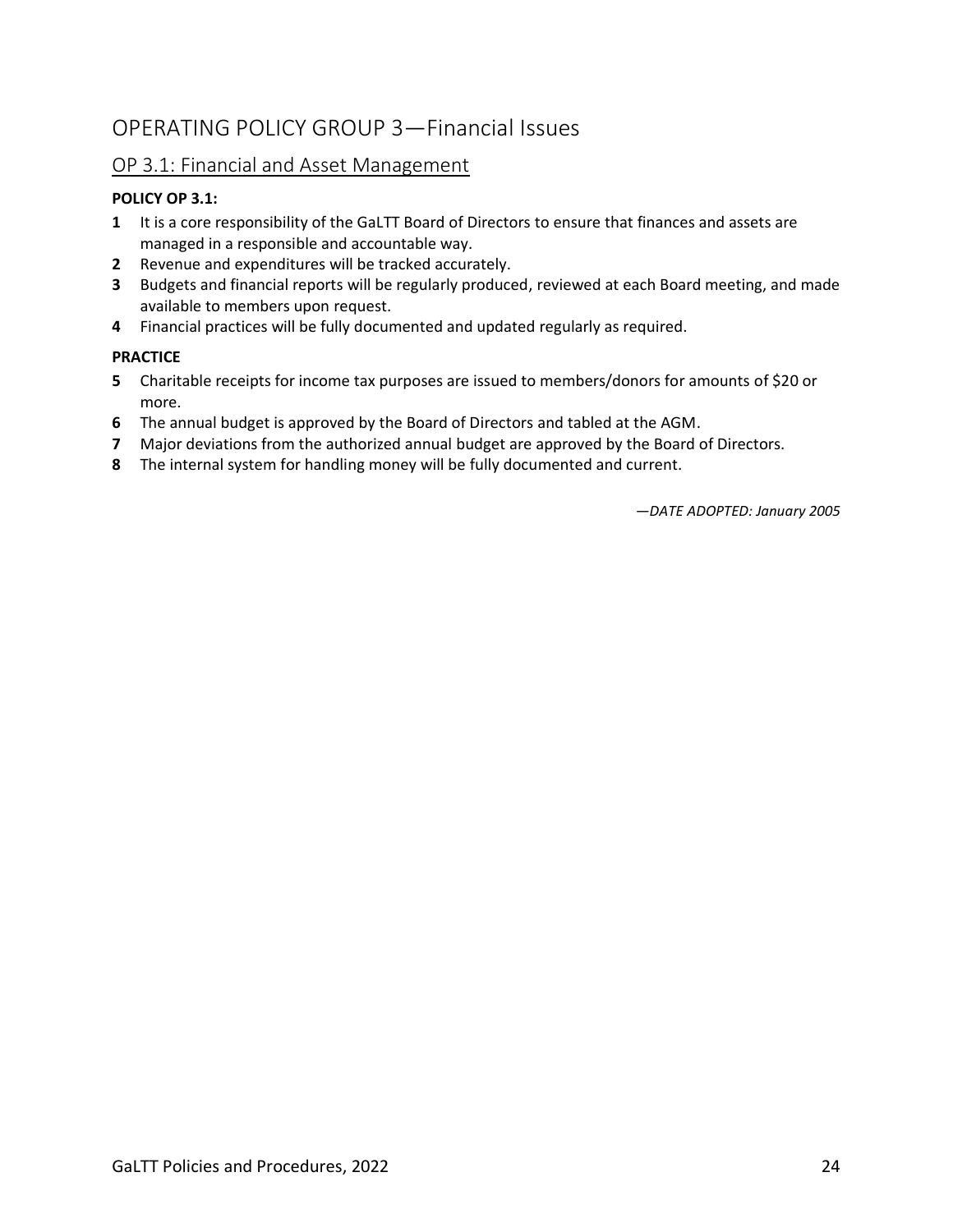# OPERATING POLICY GROUP 3—Financial Issues

# OP 3.2: Fundraising

## *NOTE—THIS POLICY IS UNDER DEVELOPMENT:*

*The Board is currently revising several specific policies to ensure that they follow best practices and are in full compliance with the most recent standards and practices of the Canadian Land Trust.* 

*Our new Fundraising Policy will expand on the 2005 Operating Policy below. The new policy will provide detailed guidance for ethical fundraising procedures and practices.*

#### **POLICY OP 3.2:**

**1** GaLTT seeks property and financial support from sources and by methods that respect the environment, stakeholders, and human rights and security.

#### **PRACTICE:**

- **2** Donations or grants from individuals, foundations, corporations, government agencies, governments, and other sources will be reviewed and approved by the GaLTT Board of Directors.
- **3** The Board will review donations of stocks prior to acceptance, with reference to the "Socially Responsible Investing" values statement of "The Ethical Funds Company" in its annual and semiannual reports available from its website www.ethicalfunds.com.
- **4** Any company whose equity or debt is held by a mutual fund of the Ethical Funds Company (and has thereby already been evaluated against the above standards) can be considered by the GaLTT Board for a donation.
- **5** GaLTT is accountable to its donors and provides written acknowledgement of gifts as required by law, ensures that donor funds are used as specified, keeps accurate records, honours donor privacy concerns, complies with applicable privacy legislation and advises donors to seek independent legal and financial advice for substantial gifts, whether they be land or monetary gifts.

*—DATE ADOPTED: January 2005*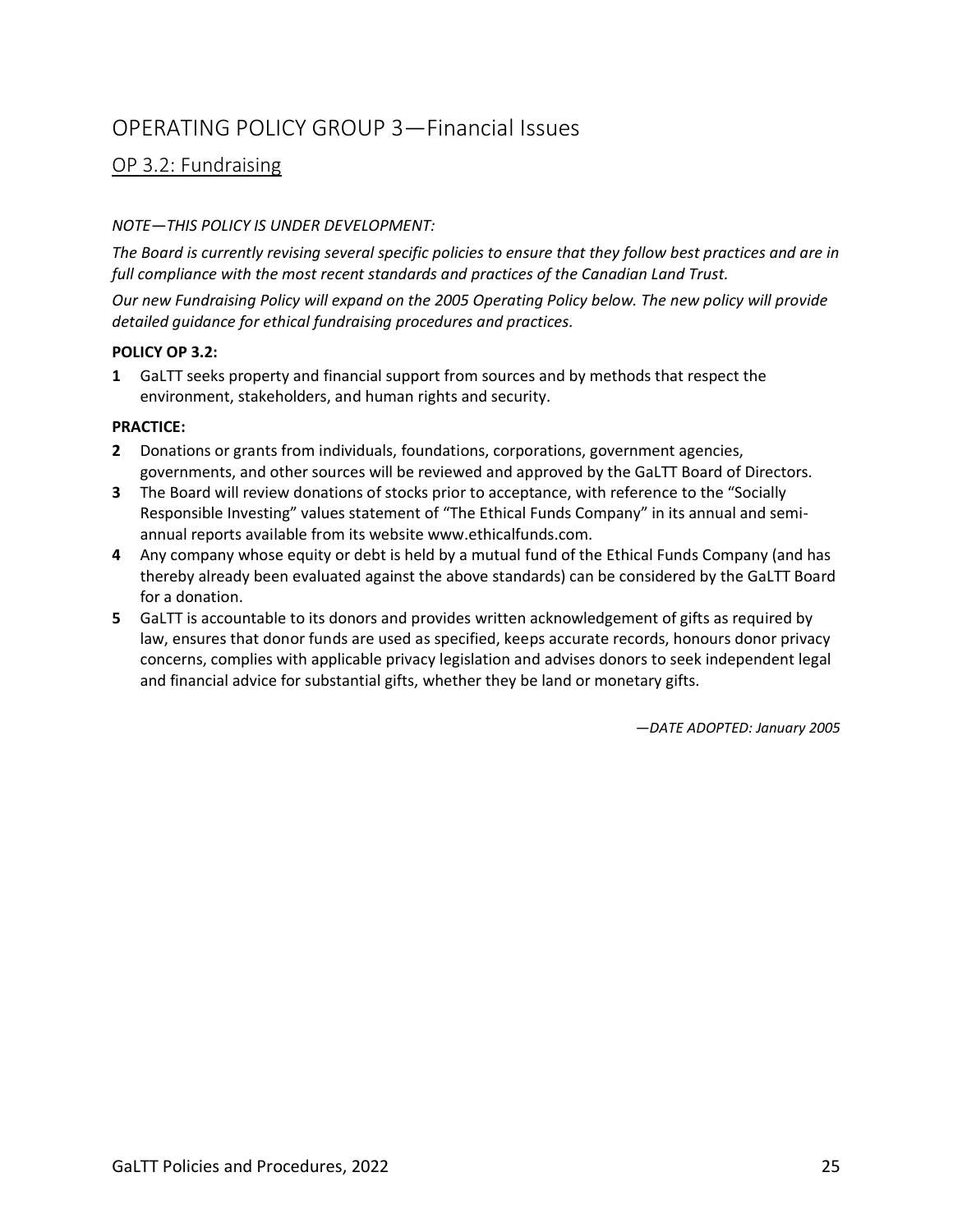# OPERATING POLICY GROUP 3—Financial Issues

# OP 3.3: Sponsorship

*Purpose of this policy*: to set out criteria for decision-making on sponsorships of GaLTT activities; to balance the reputation of GaLTT and community goodwill against revenue generation and the achievement of desired program results. Detailed information on the interpretation and application of this policy can be found in its associated guidelines document.

# **POLICY OP 3.3:**

**1** Sponsorship occurs when a business or organization makes a contribution to GaLTT and in return receives advertising or promotion of its brand, products, or services. It does not apply to personal donations from individuals. Sponsorships may be direct, in kind, indirect, or monetary.

## **General policy**

- **2** Supplementary guidelines may be developed and approved by the GaLTT Board to provide more detailed guidance on the application and implementation of policy. Supplementary guidelines shall not contradict the terms of this policy.
- **3** All sponsorship requests and proposals will be subject to this policy and additional guidelines.
- **4** All sponsorship requests and proposals will be considered on a case-by-case basis.
- **5** GaLTT may solicit and accept money or sponsorships from businesses or organizations for events, programs, projects, and operations within the terms of its approved policy, principles, and values.
- **6** GaLTT may enter into a relationship with a business or organization that will benefit the Society and support GaLTT's mission and work, provided that the sponsorship is consistent with the Society's objectives, vision, mission, strategic goals, and priorities.
- **7** Evaluation of a proposed sponsorship will be at the discretion of the Board under the terms, principles and values set out in this Policy and in associated guidelines.
- **8** Only reputable businesses or organizations whose image, product or services do not conflict with GaLTT's mission and values may be considered as sponsors. There is no obligation to accept every sponsorship offer. The long-term reputation and credibility of GaLTT must always take precedence over short-term monetary or project needs.
- **9** The Board may refuse a proposed sponsorship; no business or organization has an inherent right to such a relationship.
- **10** The details of sponsorship relations will be kept confidential and limited to the Board and any applicable Committee Chairs.
- **11** The details of sponsor recognition will be agreed in negotiations between the sponsor and GaLTT on a case-by-case basis. In most cases only "sponsored by" with the sponsor's name and logo will be used. A link to the sponsor's website may be included, if appropriate
- **12** Event sponsors will be recognized only in materials connected with the event.
- **13** GaLTT will never directly or by implication endorse a sponsor's products or services. In some circumstances, a disclaimer may be used to ensure there is no confusion over this.
- **14** Sponsors who wish to promote GaLTT by using its name, logo and website URL may do so only with the explicit written agreement of the GaLTT board. The unauthorized use of GaLTT's identity voids all contracts or agreements with the sponsor.
- **15** Sponsorships must be unrestricted and unconditional. The exception to this rule is that GaLTT may choose in some limited situations to enter into an agreement for exclusive sponsorship of an event.
- **16** GaLTT will not grant exclusivity of sponsorship beyond a single event without a full examination of the benefits to the Trust. Sponsors requesting exclusivity must commit to funding the majority of costs of a specified program or event, including related overhead.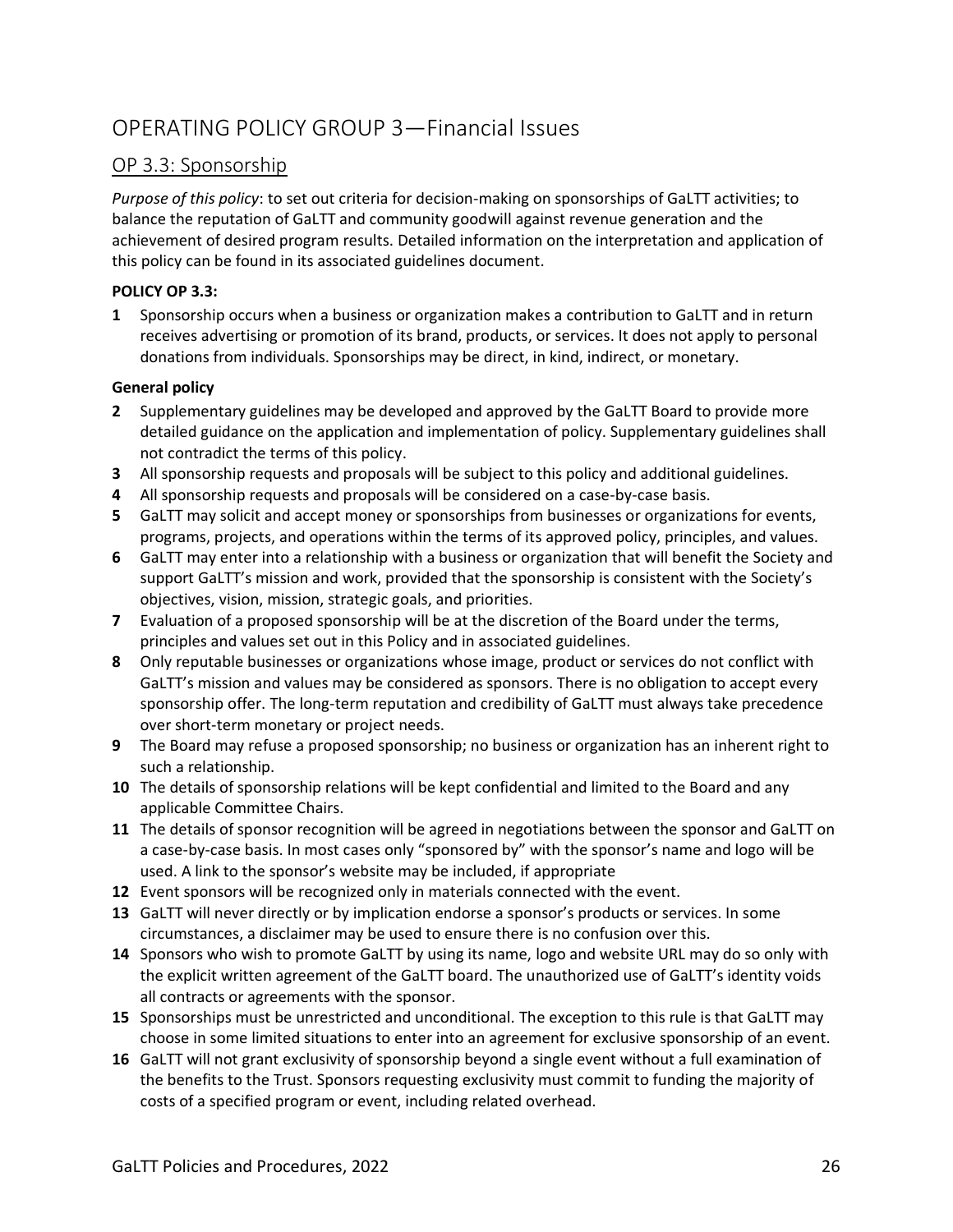**17** Any Director with a direct or indirect interest in a proposed Sponsor must declare their interest and recuse themselves from decisions on the subject, per GaLTT's Conflict of Interest policy.

### **PRACTICE:**

- **18** Proposed sponsorships will be reviewed and approved by the Board or its designate, per our sponsorship policy guidelines. Each potential sponsorship agreement will be considered on the strength of its merits. Evaluation criteria in determining the suitability of a sponsorship will include:
	- whether the activities of the business/organization are in alignment with GaLTT's principles and values;
	- whether the business/organization is a good fit with GaLTT's mandate;
	- whether the reputation of the business/organization is likely to harm GaLTT's reputation.
- **19** Sponsorship agreements will be recorded and agreed to in writing by the GaLTT President or alternate and an authorized representative of the sponsoring business/organization.
- **20** Any long-term sponsorship relationship with any business/organization will be reviewed regularly, per policy guidelines.
- **21** A record of sponsorship proposals will be maintained, detailing existing or potential sponsor relationships, and including reasons for accepting or refusing sponsorships as applicable, as a decision-making resource.

*—DATE ADOPTED: January 2005; DATE REVISED: April 2021*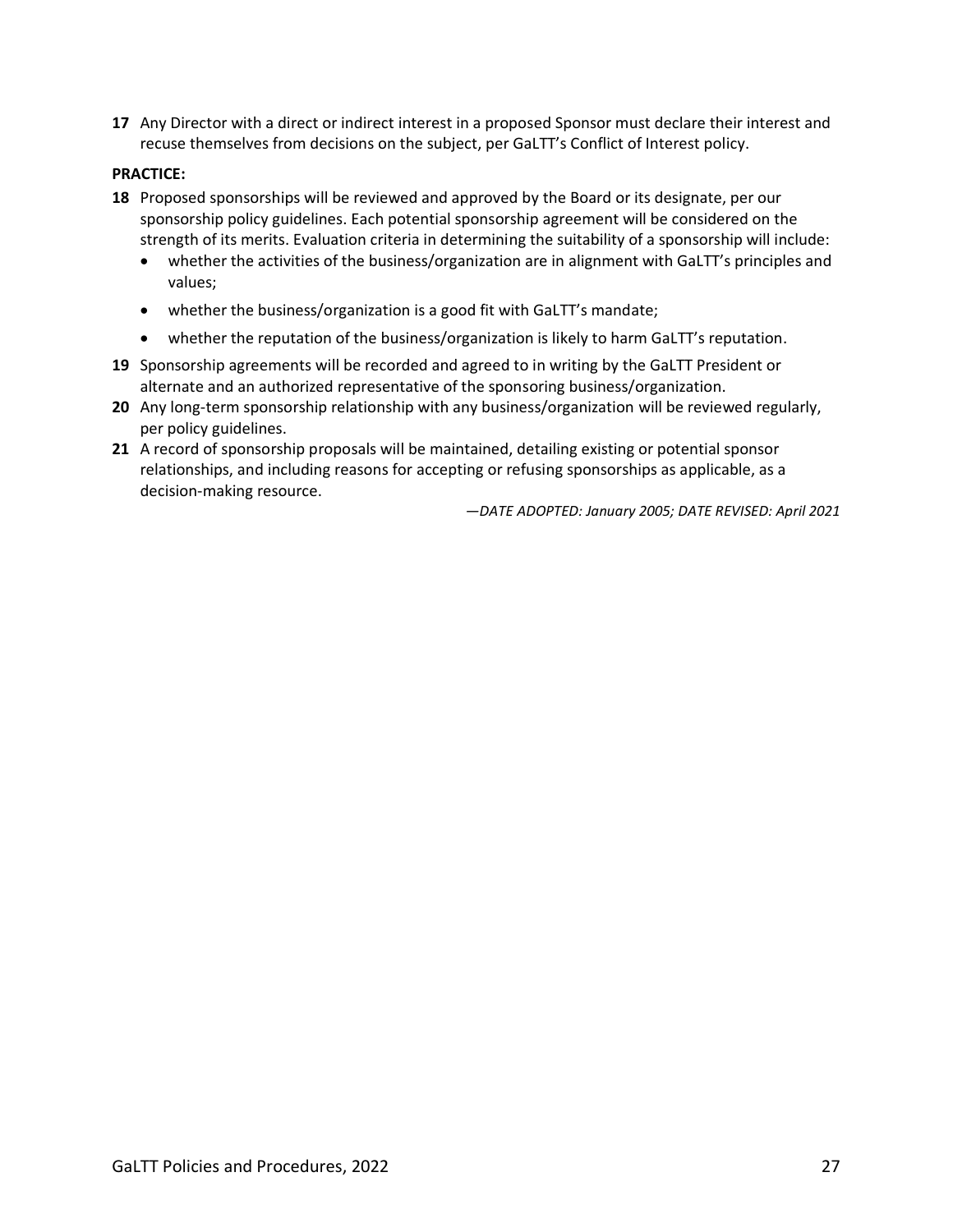# OPERATING POLICY GROUP 4—Community Relations

# OP 4.1: Membership

## **POLICY OP 4.1:**

- **1** The Board or a Membership Committee appointed by the Board will review membership applications and recommend acceptance where:
	- the membership applications and process are as specified in the Constitution and Bylaws, as incorporated under the BC Society Act, Sept. 29, 2004, or as subsequently modified in the manner specified in its Constitution and Bylaws;
	- the application is complete and meets a category agreed upon by the Board; and
	- the member supports GaLTT's core values as defined in Operating Policy 2.

## **PRACTICE:**

- **2** Membership application categories and fees are defined by the Board from time to time and periodically adjusted in this Operating Policy
- **3** Membership is for one year from receipt of the application, unless otherwise agreed upon.
- **4** Continuing membership is awarded to members making automatic ongoing donations (which are at least \$5 per month) through a financial institution. When the ongoing donation is initiated, a membership application form must be submitted for GaLTT's records.
- **5** Membership categories include individual, family, corporate, and honorary members.
- **6** Membership applications may be accepted from individuals in the category of volunteer with no annual fee where the member agrees to provide 24 hours of volunteer time to GaLTT projects annually.
- **7** Corporate members do not qualify as volunteers.
- **8** Memberships may be reviewed annually for renewal. Where a member has demonstrated a lack of support of GaLTT's Core Values the Board may recommend against accepting a new membership application.
- **9** Where volunteer members have not met the 24-hour annual time commitment to GaLTT projects the Board may recommend against accepting a new volunteer membership application.
- **10** The Board may offer honorary lifetime membership to individuals for extraordinary service, etc.
- **11** Members in each membership category may cast one vote at general meetings, except honorary members who have no voting capacity.
- **12** Current member fees and categories can be found on GaLTT's website and Membership Application Forms. The Board may periodically update fees and categories.

*—DATE ADOPTED: January 2005*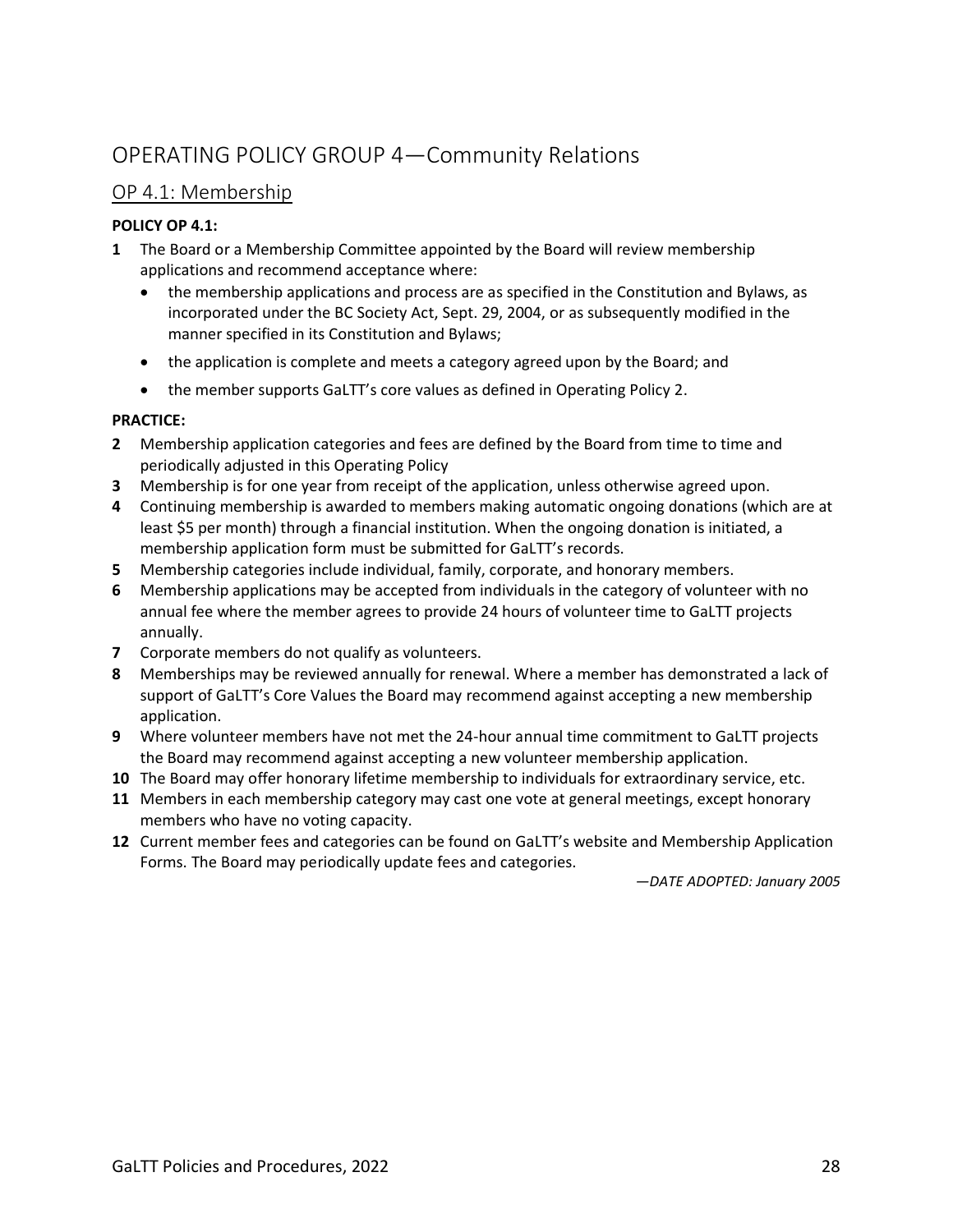# OPERATING POLICY GROUP 4—Community Relations

# OP 4.2: Communications

## **POLICY OP 4.2:**

- **1** The Board President is authorized to act as the spokesperson for the organization on all matters pertaining to GaLTT's mandate.
- **2** Board members may respond to inquiries related to policies and positions approved by the Board.
- **3** Board members must take care to ensure that their personal opinions are not construed as those of GaLTT.

## **PRACTICE:**

- **4** All media and public inquiries will be referred to the Board President.
- **5** All correspondence will be signed by the Board President unless otherwise delegated by the President.
- **6** The Board President has the authority to delegate authority to another board member to respond to specific media and public inquiries and draft correspondence related to a specific issue.
- **7** Board members may share policies and positions adopted by the Board (apart from *in-camera*  discussions or decisions), in response to general inquiries from the membership or general public.
- **8** If Board members comment publicly (verbally or in writing) as private citizens on any matter which may be perceived to be related to GaLTT's mandate, they must take all reasonable steps to clarify that it is their personal opinion and not a policy or position of GaLTT. In an instance where such a situation occurs, the member must advise the Board president in advance, or as soon as possible.

*—DATE ADOPTED: January 2005*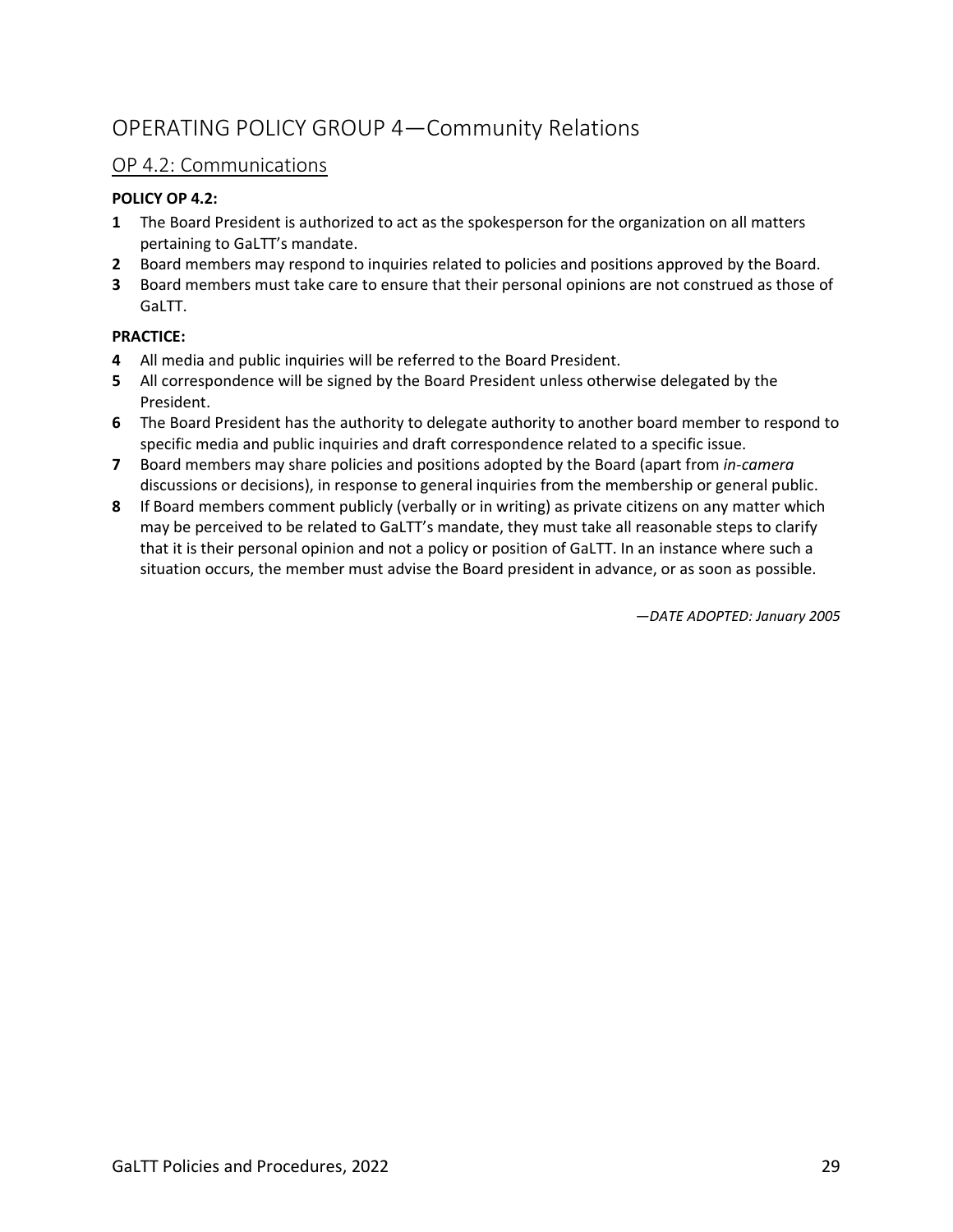# OPERATING POLICY GROUP 4—Community Relations

# OP 4.3: Community Projects or Subcommittees

*see also Appendix A for project assessment & agreement templates.*

### **POLICY OP 4.3:**

- **1** The purpose of this Operating Policy is to clarify GaLTT's relationship and approach to Streamkeepers and similar community project requests.
- **2** Appendix A (Policy 4.3) contains checklists for a Community Project submission for GaLTT Board review, and a template for an approved Letter of Understanding (LOU) between GaLTT and the Community Project.

#### **PRACTICE:**

#### **Process for Community Project Support Application, Review, and Decision**

- **3** The Community Project seeking GaLTT's administrative support must be defined in writing and submitted to the GaLTT Board of Directors for review. A checklist (Appendix A) will help guide the contents of the submission, which must include:
	- a description of the project, and the purpose of GaLTT's requested involvement;
	- the scope, location, map, and drawings of structures proposed, if applicable;
	- estimated time frame for GaLTT's required support (i.e., long term on-going, or short-term (up to 2 years));
	- fundraising goals, and work to date; and
	- key community supporters outside of GaLTT.
- **4** The GaLTT Board will review the Community Project:
- **5** Does the Project fit within GaLTT's existing mandate, constitution, and by-laws? If yes, how does it fit? If no, is the Board prepared to consider an amendment to GaLTT's existing mandate, constitution, and by-laws in order to accept the Project as proposed?
- **6** Do the attributes of community group, project, objectives fit with GaLTT's 'social currency' in the community?
- **7** Does the GaLTT Board have sufficient capacity to accept the Project or Sub-committee at this time?
- **8** What are the benefits of the Project to the community of Gabriola?
- **9** What are the benefits to GaLTT's affiliation with Project?
- **10** Are there risks to GaLTT's affiliation with Project?
- **11** What additional tasks will be expected of the GaLTT Board, bookkeeper, etc.
- **12** Are there additional insurance or other liability implications for GaLTT?
- **13** What are the GaLTT expectations for the Community Group?
- **14** A long-term Project may be represented by a member appointed to the Board, or a short term (1 to 2 years) Project may be championed by an existing Board member.
- **15** Public communications, the use of GaLTT website, etc. should be reviewed in consideration of potential impacts to GaLTT.
- **16** A documented process shall be established for the tracking of grants that the Community Project or Subcommittee receives, or other funds received into GaLTT's account by the Project, as well as a process for documenting and tracking expenditures paid out of GaLTT's account in respect of the Project.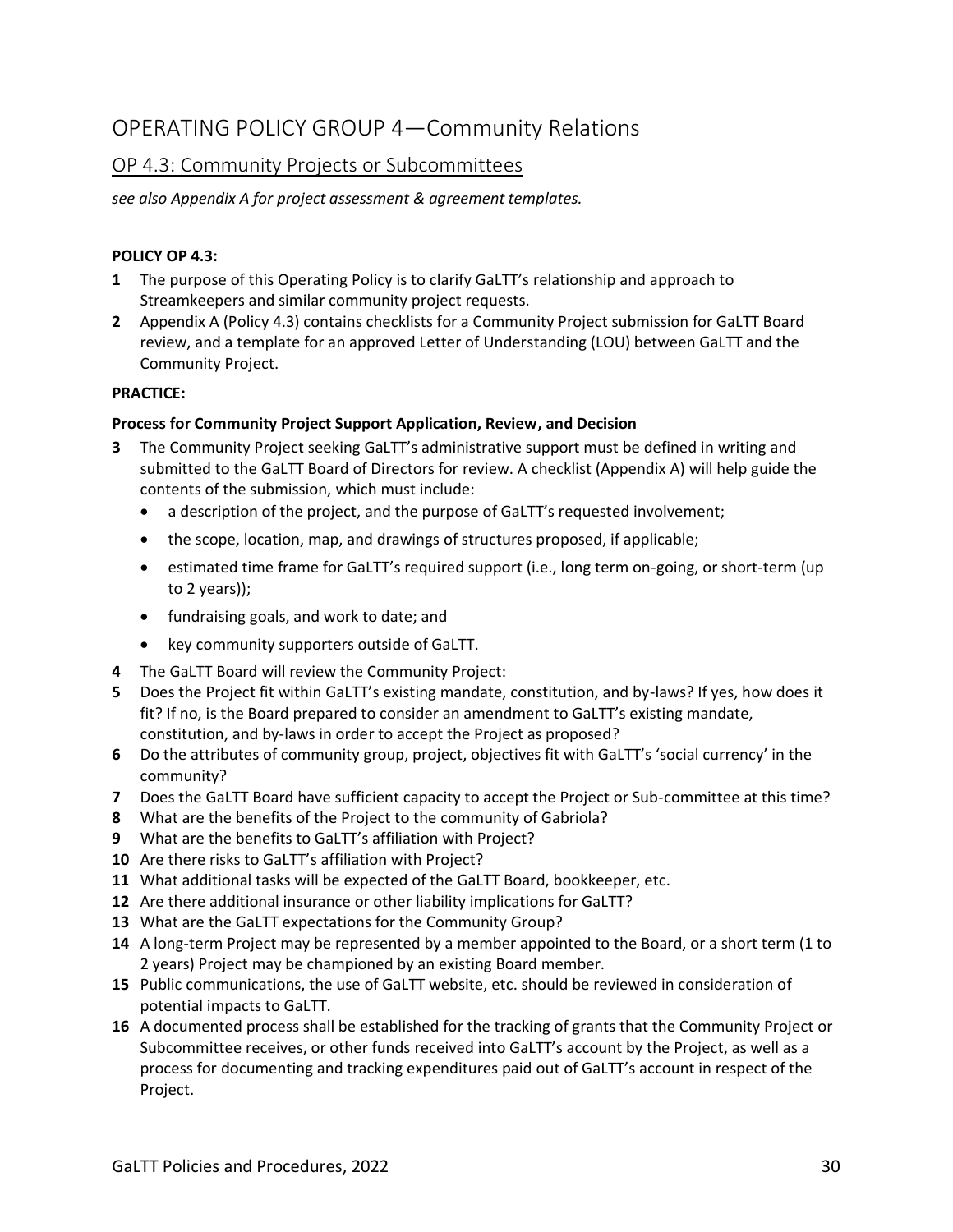- **17** Equipment inventory equipment that is acquired by the Project funds that are administered by GaLTT shall be considered jointly held by GaLTT. A documented process for tracking such equipment inventory shall be established.
- **18** When Projects are completed, or if Projects fail to proceed, funds that have been granted or donated for the Project to GaLTT in excess of the Project requirements, and equipment in the inventory will be held by GaLTT until appropriate dispersal of funds is agreed upon by the Board, i.e., to a similar project or to another non-profit charity organization.
- **19** If or when the Project acquires independent charitable status, funds and inventory jointly held shall be transferred to the new charitable society.
- **20** Decision making and response:
	- A simple majority of the Board is required to approve adopting a Community Project or Subcommittee.
	- The Board response will include explicit written statements about the Project fit with GaLTT Constitution and by-laws, as well as statements that acknowledge and further define the points in Section 2 above.

## **Next Steps if The Project is Accepted**

- **21** The Community Project or Sub-committee shall appoint a minimum of two contacts who, upon acceptance by the GaLTT Board will serve as the Project liaison advisors.
- **22** The Community Project or Sub-committee liaison advisors:
	- Shall take out and maintain membership in GaLTT;
	- Shall be signatories to the Letter or Understanding between GaLTT and the Project;
	- Shall be responsible for communicating GaLTT's objectives and processes to other Project participants;
	- Shall be spokesperson for the Project or Sub-committee only and shall respect GaLTT Board positions and communications;
	- Shall be the signing authorities for all Project invoices that are to be approved for payment; and
	- Shall regularly provide reports of the Project to the GaLTT Board of Directors
- **23** In the case of an on-going longer term (three years plus) Project or Sub-committee affiliation, one of the two contacts may be appointed to the GaLTT Board to serve as a Director. This may be defined as an on-going requirement for the term of the Sub-committee. If the Board is full to its capacity of 15 members, an existing Board member could agree to champion the Project or Sub-committee until space on the Board becomes available.
- **24** For a shorter-term Community Project, an existing Board member shall agree to champion the Project as an on-going requirement for the term of the Project.
- **25** The Board will draft a detailed Letter of Understanding for signature by GaLTT President and the contact liaisons for the Community Project or Subcommittee.
- **26** Periodic review of approved Projects or Sub-committees shall occur as defined in the review process and Letter of Understanding, and at minimum annually prior to each GaLTT AGM.

#### **Next Steps if The Project is Not Accepted**

**27** If review of the Project cannot be completed, if the project is not accepted, or if GaLTT Board majority is not reached, the Board will draft a letter of explanation to Project or Sub-committee applicants for signature by GaLTT President.

*—DATE ADOPTED: November 2015*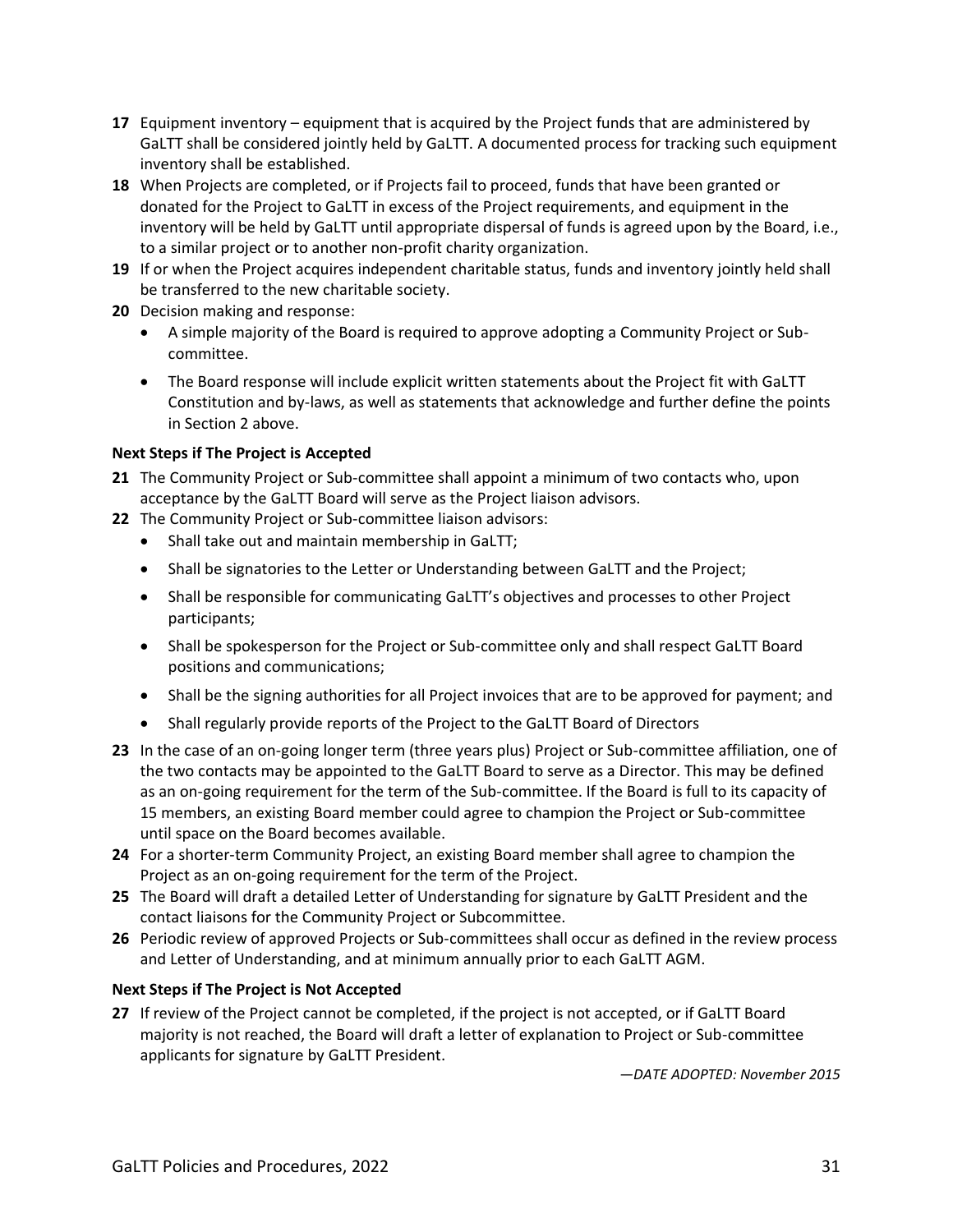# OPERATING POLICY GROUP 5—Land Acquisition, Conservation Covenants, & Stewardship

# OP 5.1: Land Acquisition and Conservation Covenants— Evaluation, Selection, and Establishment

# **POLICY OP 5.1:**

- **1** As stated in the GaLTT By-Laws section 13.3(e), the GaLTT Board of Directors may "…*raise money, acquire funds and other assistance necessary to own, acquire and take by purchase, donations, devise or otherwise, land or personal property and expend, sell, exchange, mortgage, lease, let, improve or develop same for the purposes of the Gabriola Land and Trails Trust."*
- **2** This policy deals with land acquisition and conservation covenant projects that have strong conservation values. Secondary attributes may exist (e.g., trail connections, cultural values) but conservation shall be the principal reason for the acquisition or covenant.
- **3** There is a defined process for evaluating and selecting land acquisition and conservation covenant projects, including written criteria that are consistent with GaLTT's mandate, mission, goals, objectives, and conservation priorities. The process for selecting land acquisition and conservation covenant projects shall document the conservation values of every land and conservation agreement project and consider project feasibility and GaLTT's capacity and ability to fulfill perpetual stewardship responsibilities (*also see Policy 5.2 – Conservation Covenant Stewardship and Policy 5.3 – Land Stewardship*).
- **4** GaLTT's general policy is not to take final title to real estate property, because other land management organizations and governments in the region, e.g., RDN, ITC, have more resources and land management expertise. Exceptions may be made if the benefits of acquiring title clearly outweigh the costs and liabilities of acquisition and ongoing management.

DEFINITIONS:

- **Note:** *GaLTT recognizes that the language commonly used to refer to land ownership may be*  disrespectful to First Nations. E.q., Notions of 'private' and 'Crown' land do not appropriately *recognize aboriginal title and the concept that land may have been owned prior to the assertion of European sovereignty. Therefore, when referring to land, GaLTT uses the terms "provincially managed" or "federally managed" land instead of "Crown". Similarly, "privately managed" is used in place of "private", and "landholder" is used instead of "landowner".*
- *Conservation Covenant:* A voluntary, legal agreement between GaLTT and a landholder used to protect ecological values on private land in perpetuity without requiring the landholder to part with the land.
- *Insider*: Board and staff members, substantial contributors, parties related to the above within the meaning of the *Income Tax Act* (Canada), those who have an ability to influence decisions of the organization and those with access to information not available to the general public.
- *Land Acquisition*: A legal agreement with a landholder, whereby GaLTT or an organization that GaLTT collaborates with, gains ownership over a real estate property. Land acquisition may occur through purchase, donation or partnering with another organization*.*
- *Land Acquisition Fund*: A segregated fund within GaLTT's accounting records. These funds may be used to cover costs associated with land protection through land acquisition or conservation covenant.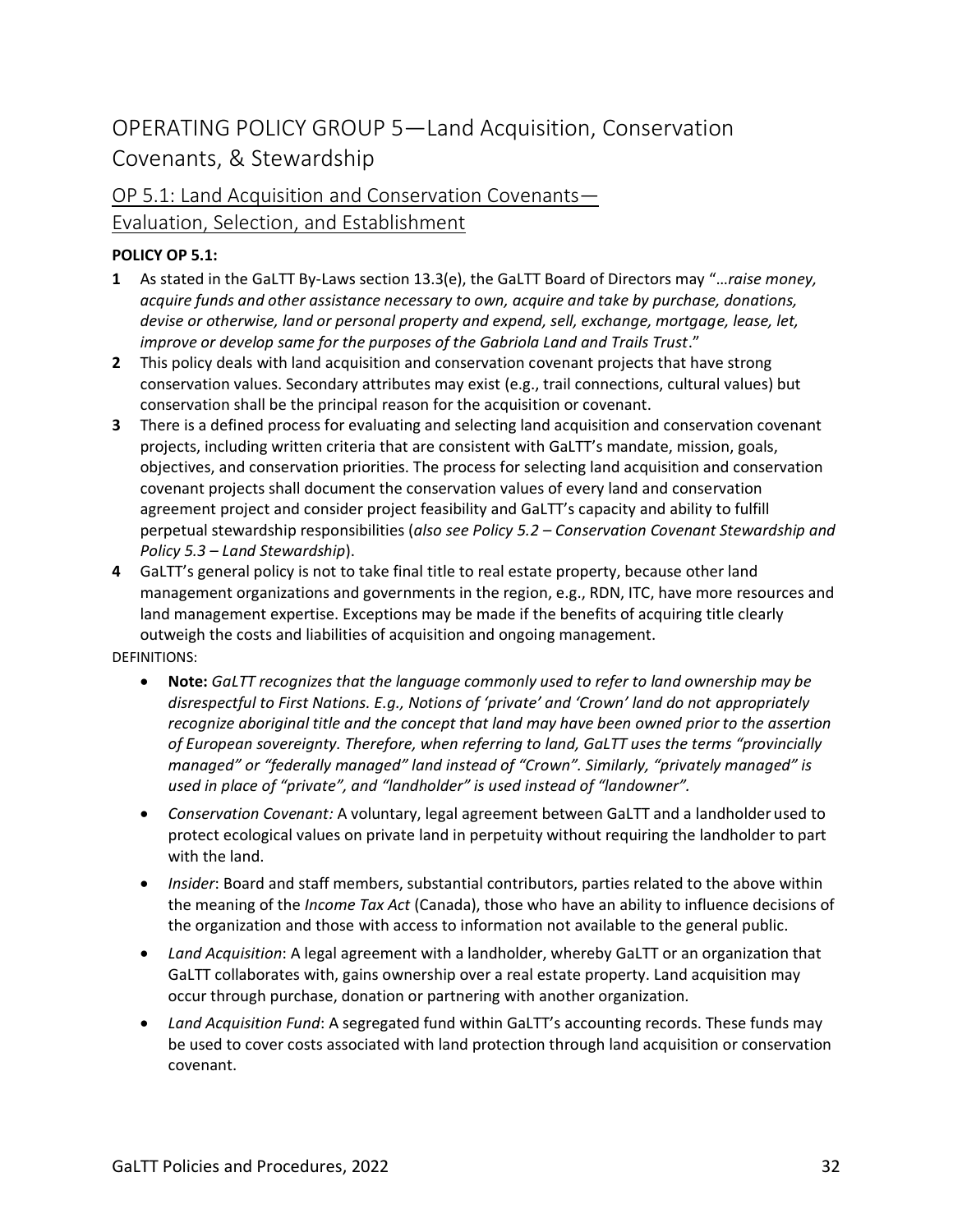• *Phase 1 Assessment*: A formal investigation conducted by a qualified environmental consultant or engineer into the presence or absence of hazardous and toxic materials on or near a property.

### **PRACTICE–EVALUATING AND SELECTING CONSERVATION PROJECTS:**

- **5** GaLTT shall pursue all land transactions with integrity, ensuring actions are characterized by fairness, openness, honesty, and respect. GaLTT shall seek financial support only from sources that are not in conflict with the Society's vision, mission, and objectives.
- **6** The Conservation Committee will review land acquisition and conservation covenant priorities annually.
- **7** All decisions regarding the selection of land for land acquisition and conservation covenants shall align with GaLTT's mandate, mission, goals, objectives, and priorities. Land acquisition may occur through purchase, donation or partnering with another agency. Ultimately, authority for all land acquisition and conservation covenant decisions rests with the Board.
- **8** A supermajority of not less than 75% of the Directors shall be required to approve any land acquisition, conservation covenant, or financial contribution to government or other organization for land acquisition. Approval may be obtained through a vote at a regular or extraordinary board meeting, by email, or a combination of both.
- **9** Prior to land acquisition, contributing to land acquisition, or entering into a conservation covenant, the Conservation Committee shall visually inspect the property and use an assessment tool, which may be updated periodically by the Conservation Committee, to determine whether to pursue the project. GaLTT may issue contracts to qualified professionals to assist with assessments. The assessment shall determine:
	- conservation values and long-term ecological viability;
	- current and potential threats;
	- financial and technical feasibility of the project; and
	- other values, e.g., cultural.
- **10** Following the assessment, the Conservation Committee shall make a written recommendation to the Board whether or not to pursue the project. If full funding for a land acquisition or conservation covenant is not already secure, the Board shall only approve the acquisition or covenant if there is a viable plan in place to raise the necessary funds.
- **11** When engaging in a legal partnership on a joint land acquisition or when co-holding a conservation covenant, a written agreement will be created to clarify:
	- the goals of the project;
	- the roles and responsibilities of each party;
	- legal and financial arrangements; and
	- communications to the public and between parties.
- **12** GaLTT may consider receiving a donation of land that does not, due to its small size or ecological attributes, have significant conservation value. These donated properties may be held for resale, and when sold, the proceeds shall be deposited in GaLTT's Land Acquisition Fund to be used to advance GaLTT's conservation goals. Landholders who wish to donate such property shall be made aware of the possibility of resale, through clear documentation of the intent. Properties with some environmentally sensitive areas may be protected by conservation covenant, where practical, prior to resale.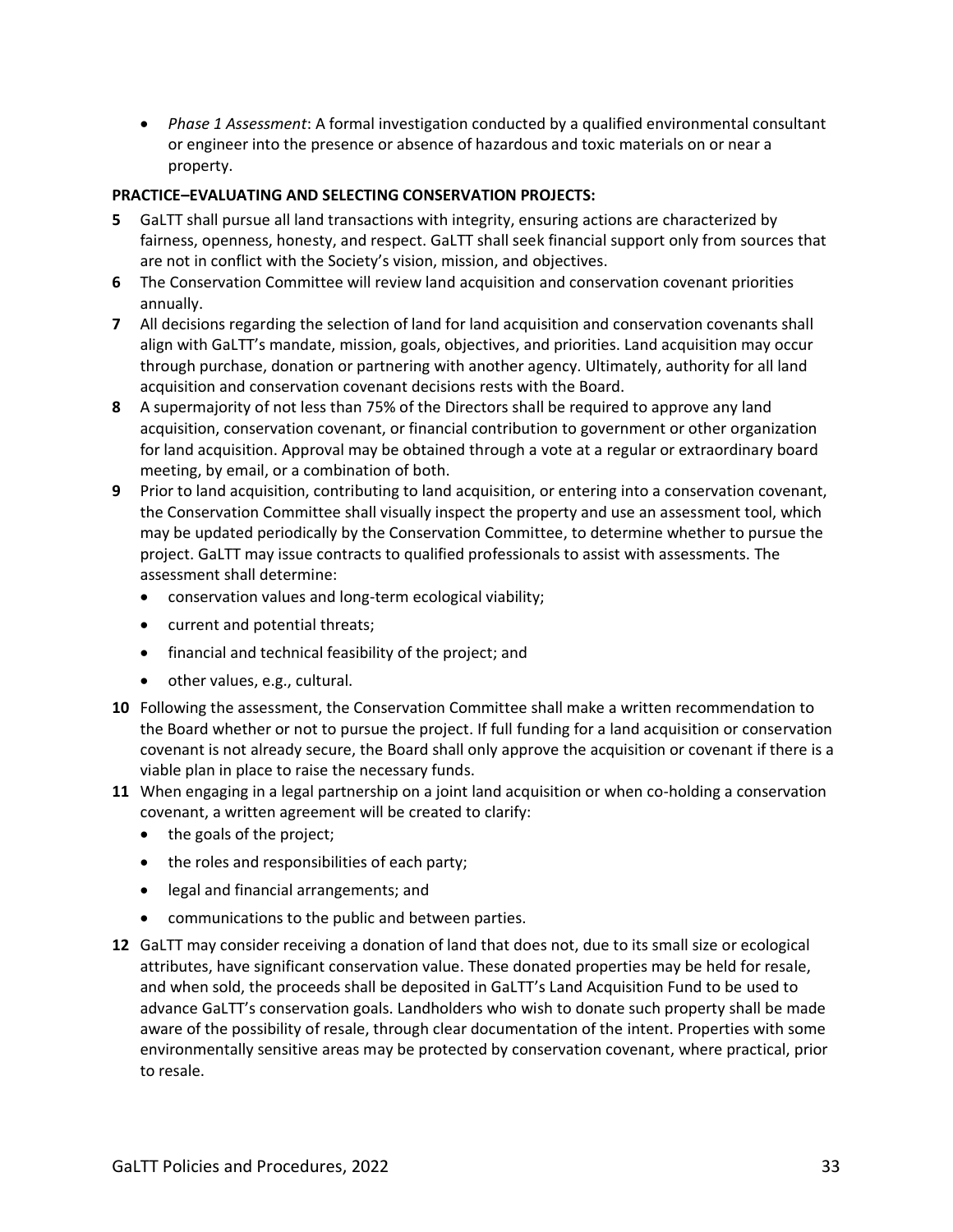- **13** The Land Acquisition Fund shall only be used to cover costs associated with land conservation, through either land acquisition, by GaLTT or others, or conservation covenant, on Gabriola and neighbouring islands. The fund shall be administered as a segregated fund within GaLTT's accounting records. Contributions to the Land Acquisition Fund may include cash, securities, property for resale and other assets deemed acceptable by GaLTT. Accrued interest shall be added to the fund. The fund shall not be used for the purchase of lands for primarily non-conservation purposes.
- **14** A list of eligible expenses shall be established and reviewed periodically. The Conservation Committee shall obtain prior approval from the Board for expenses over \$1,000. Expenses less than \$1,000 may be approved by the Conservation Committee. Changes to the list of eligible expenses shall be approved by the Board.
- **15** Landholders shall normally be responsible for all expenses required to complete and register a conservation covenant and shall be asked to contribute towards future stewardship costs. GaLTT may provide financial assistance to property holders who have expressed a demonstrated need.

#### **PRACTICE– ENSURING SOUND TRANSACTIONS:**

- **16** Except when providing funds for land acquisition by outside agencies, GaLTT shall obtain a legal review of every land acquisition and conservation covenant transaction, appropriate to its complexity. As dictated by the project, appropriate expertise in financial, real estate, tax, scientific, Indigenous and land and water management matters shall be secured.
- **17** GaLTT shall refrain from giving specific legal, financial and tax advice when providing transactionrelated information and shall recommend in writing, that each party to a land acquisition or conservation covenant transaction, obtain independent legal, financial and tax advice.
- **18** As appropriate to the project, GaLTT shall conduct or obtain a preliminary environmental investigation before the land or conservation covenant transaction is complete, to identify and document whether there are any conditions that pose environmental risks on or near the property that could create future liabilities for GaLTT. If evidence of environmental risks is found, a more thorough investigation shall be undertaken, such as a Phase 1 assessment, and steps taken to address any significant concerns.
- **19** GaLTT shall ensure the boundaries of every protected property project are determined through legal property descriptions, accurately marked boundary corners or, if appropriate, a survey. The landholder is normally responsible for boundary determination fees. If a conservation covenant contains restrictions that are specific to certain zones or areas within the property, the locations of these areas shall be clearly described in the conservation covenant agreement and supporting materials so that they can be identified in the field.
- **20** Every conservation covenant shall be individually tailored to the specific property and shall:
	- identify the important conservation values protected;
	- allow only uses and permitted rights that are consistent with the conservation purposes and that will not significantly impair the protected conservation values; and
	- avoid restrictions and permitted rights that GaLTT cannot monitor and/or enforce.
- **21** Each conservation covenant shall be reviewed for:
	- consistency with enabling legislation of conservation covenants and other provincial and federal applicable legislation; and
	- internal consistency, omissions, and absence of errors within the conservation covenant documents.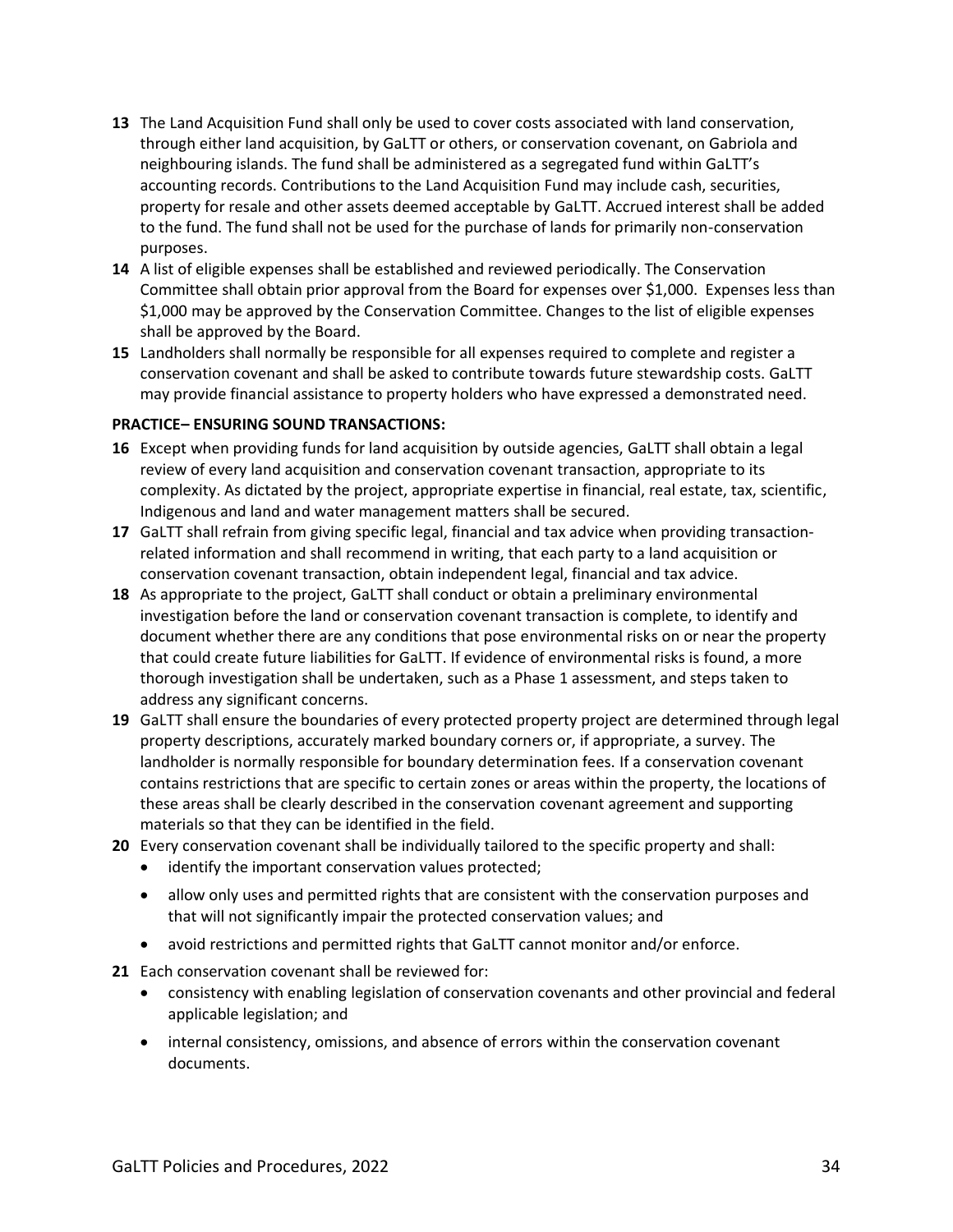- **22** Prior to closing and preferably early in the process, the title for each property for acquisition or conservation covenant shall be investigated by a lawyer or notary and the title updated as required at or just prior to closing. Any encumbrances or title exceptions shall be evaluated, and any actions taken to address mortgages, liens and any other encumbrances shall be documented just prior to closing. Any encumbrances that could result in extinguishment of a conservation covenant or significantly undermine the important conservation values on the property shall be discharged or properly subordinated to the conservation covenant.
- **23** All originals of all irreplaceable documents essential to the defence of each transaction (such as legal agreements, critical correspondence, surveys, appraisals, and baseline documents) shall be protected from daily use and kept in a secure manner and protected from fire, floods, and other damage. Hard and digital copies of these essential documents shall also be kept in a separate location.
- **24** All land acquisitions and conservation covenants shall be legally recorded at the appropriate records office according to municipal and provincial law.
- **25** When purchasing land (or in rare cases a conservation covenant), GaLTT shall document the justification for the purchase price and that no private or undue benefit has occurred.
- **26** A qualified independent appraisal shall be obtained in advance of closing for all transactions to justify the purchase price, based on fair market value. However, a short narrative, letter of opinion or other documentation from a qualified real estate professional may be obtained in the limited circumstances when a property has a very low economic value, a full appraisal is not feasible before a public auction, or the amount paid is significantly below the fair market value. When negotiating for a purchase below the appraised value, GaLTT shall ensure that its communications with the landholder are honest, forthright, and recorded. In limited circumstances where acquiring a property above the appraised value is warranted, GaLTT shall document the justification for the purchase price and that there is no Insider benefit.
- **27** In the case of any land transactions with an Insider, GaLTT shall diligently follow all practices and requirements outlined in this policy and Operating Policy 2.3— Conflict of Interest.
- **28** When selling land or transferring conservation covenants, GaLTT shall document the important conservation values and draft protection agreements as appropriate to the property. If the sale is to a party other than another charitable organization or public agency, GaLTT shall obtain an independent appraisal by a qualified appraiser or a short narrative, a letter of opinion or other documentation from a qualified real estate professional to determine the value of the asset and to support the selling price. GaLTT shall market the properties and select buyers in a manner that avoids any appearance of impropriety and preserves the public's confidence in the land trust.
- **29** When selling or transferring conservation land or a conservation covenant to another charitable organization or public agency, GaLTT shall consider whether the new holder can fulfill the long-term stewardship and enforcement responsibilities. For the sale or transfer of land or conservation covenants certified as ecological gifts, authorization shall be requested from the Minister of Environment and Climate Change Canada, or its replacement.

#### **PRACTICE–TAX BENEFITS AND APPRAISALS:**

**30** GaLTT shall inform potential land or conservation covenant donors who may claim a provincial or federal income tax deduction of credit, in writing and early in the project discussions, of the following: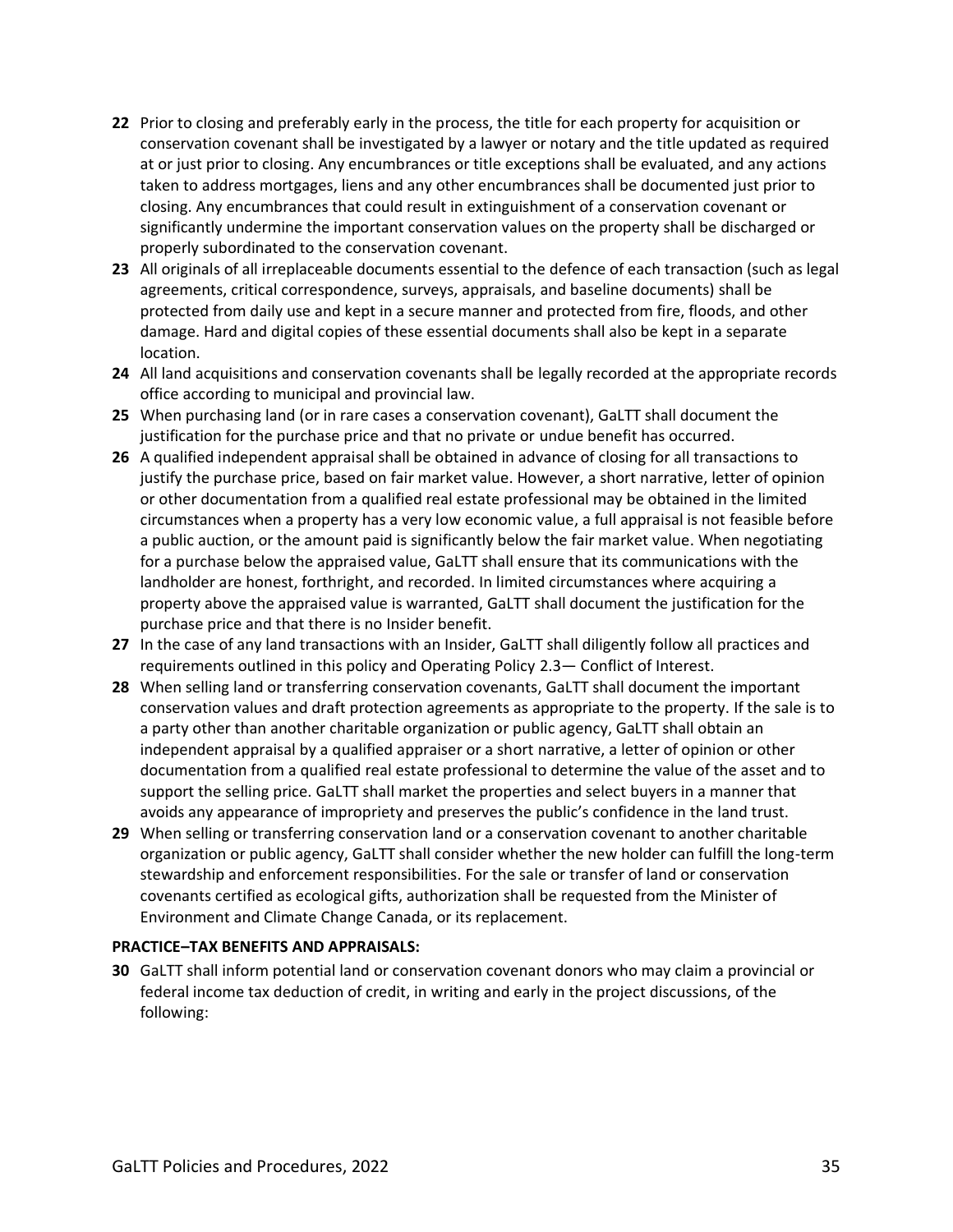- **31** Canada Revenue Agency (CRA) strongly recommends an independent appraisal prepared by a qualified appraiser who is certified by the Appraisal Institute of Canada and who follows the Canadian Uniform Standards of Professional Appraisal Practice:
	- as the beneficiary of the tax receipt, the donor has the primary responsibility for any determination of the value of the donation, even in the case where the appraisal has been arranged for or commissioned by GaLTT;
	- GaLTT requires a copy of the completed appraisal in order to issue a charitable donation receipt; and
	- GaLTT shall not participate in projects where it has a significant concern about the potential for false receipting, tax avoidance, tax abuse or tax fraud.
- **32** Where applicable, GaLTT shall inform potential donors about the Ecological Gifts Program including:
	- the increased tax benefits associated with making a gift under the program;
	- the consequences of unauthorized disposition or change in land use of ecological gifts; and
	- that appraisals of ecological gifts must comply with the Ecological Gifts Program Guidelines for Appraisals and will be reviewed independently by the Appraisal Review Panel.

**33** GaLTT shall not make assurances as to:

- individualized legal or tax implications;
- whether a particular land or conservation covenant donation will be eligible for a donation tax deduction or credit;
- what monetary value of the donation the CRA and/or province will accept; and
- what the resulting tax benefits of the deduction or credit will be, if any.
- **34** GaLTT shall only issue donation receipts in accordance with the provisions of the Income Tax Regulations.
- **35** To avoid fraudulent or abusive transactions, GaLTT shall:
	- review, on its own behalf, each transaction for consistency with provincial and federal income tax deduction or credit requirements;
	- evaluate any appraisal to determine whether there are any substantial concerns about the appraised value or the appraisal; and
	- discuss substantial concerns about the appraisal, the appraised value, or other terms of the transaction with legal counsel, and take appropriate action as needed, e.g., documenting that GaLTT has shared those concerns with the donor; seeking additional substantiation of value; or withdrawing from the transaction prior to closing.

*DATE ADOPTED: January 2005; DATES AMENDED July 2017, December 2021, and February 2022.*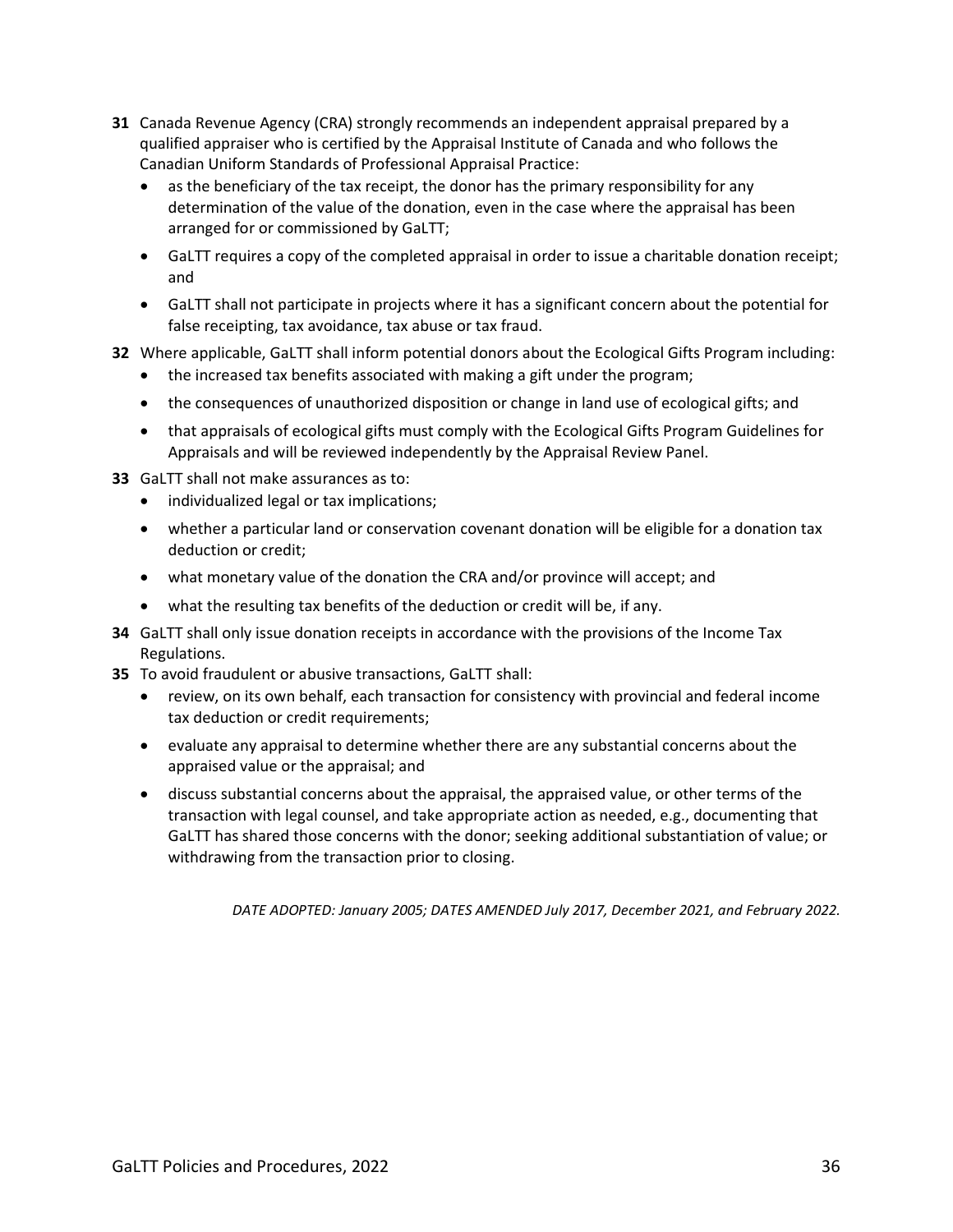# OPERATING POLICY GROUP 5

—Land Acquisition, Conservation Agreements, & Stewardship

# OP 5.2: Conservation Covenant Stewardship

# **POLICY OP 5.2:**

This policy deals with conservation covenants held by GaLTT.

- **1** GaLTT shall have a program of responsible stewardship for conservation covenants.
- **2** Prior to finalizing a conservation covenant project, the GaLTT Board shall estimate the stewardship and enforcement expenses of the conservation covenant and secure the dedicated or operating funds to cover current and future expenses, including long-term stewardship, enforcement and defence costs. If funds are not secured at or before the completion of the transaction, the Board shall have a plan to secure these funds and a policy committing the funds to this purpose.

DEFINITIONS

- *Conservation Covenant*: A voluntary, legal agreement between GaLTT and a landholder used to protect ecological values on private land in perpetuity without requiring the landholder to part with the land.
- *Conservation Stewardship Fund*: A Fund established by GaLTT to cover costs associated with land stewardship of both conservation covenants held by GaLTT and conservation properties owned by GaLTT on Gabriola or neighbouring islands.
- *Ecological Gift:* Land qualifying as an ecological gift under the *Income Tax Act* (Canada).

## **PRACTICE:**

- **3** A Conservation Stewardship Fund shall be established to cover costs associated with land stewardship of conservation covenants held by GaLTT and conservation property owned by GaLTT on Gabriola or neighbouring islands. The fund shall be a segregated fund within GaLTT's accounting records. Contributions to the Conservation Stewardship Fund may include cash, securities, property for resale and other assets deemed acceptable to the GaLTT Board. Accrued interest will be added to the fund.
- **4** The Conservation Stewardship Fund may be used to cover legal or other costs associated with breaches, encroachments, trespasses and/or challenges to a conservation covenant or property owned by GaLTT. A minimum of \$5,000 per owned or covenanted property shall be set aside within the Conservation Stewardship Fund and the funds shall be pooled and not restricted to any specific property. If funds are drawn down below the \$5,000 minimum per property, the fund shall be promptly replenished to the minimum level.
- **5** A list of eligible expenses shall be established and reviewed periodically and approved by the Board. When funds over \$1,000 are required from the fund, the Conservation Committee shall make a recommendation for approval by the Board. Expenses less than \$1,000 may be approved by the Conservation Committee. Money used from this fund shall be recorded and tracked.
- **6** A baseline report shall be prepared for each conservation covenant and signed by the landholder and GaLTT prior to closing. The baseline report shall be prepared by qualified individuals. The report shall include written descriptions, maps and photographs that document the conservation values protected by the agreement and the relevant conditions of the property as necessary to monitor and enforce the agreement.
- **7** The landholder and GaLTT shall each hold at least one original copy of the signed baseline documentation report.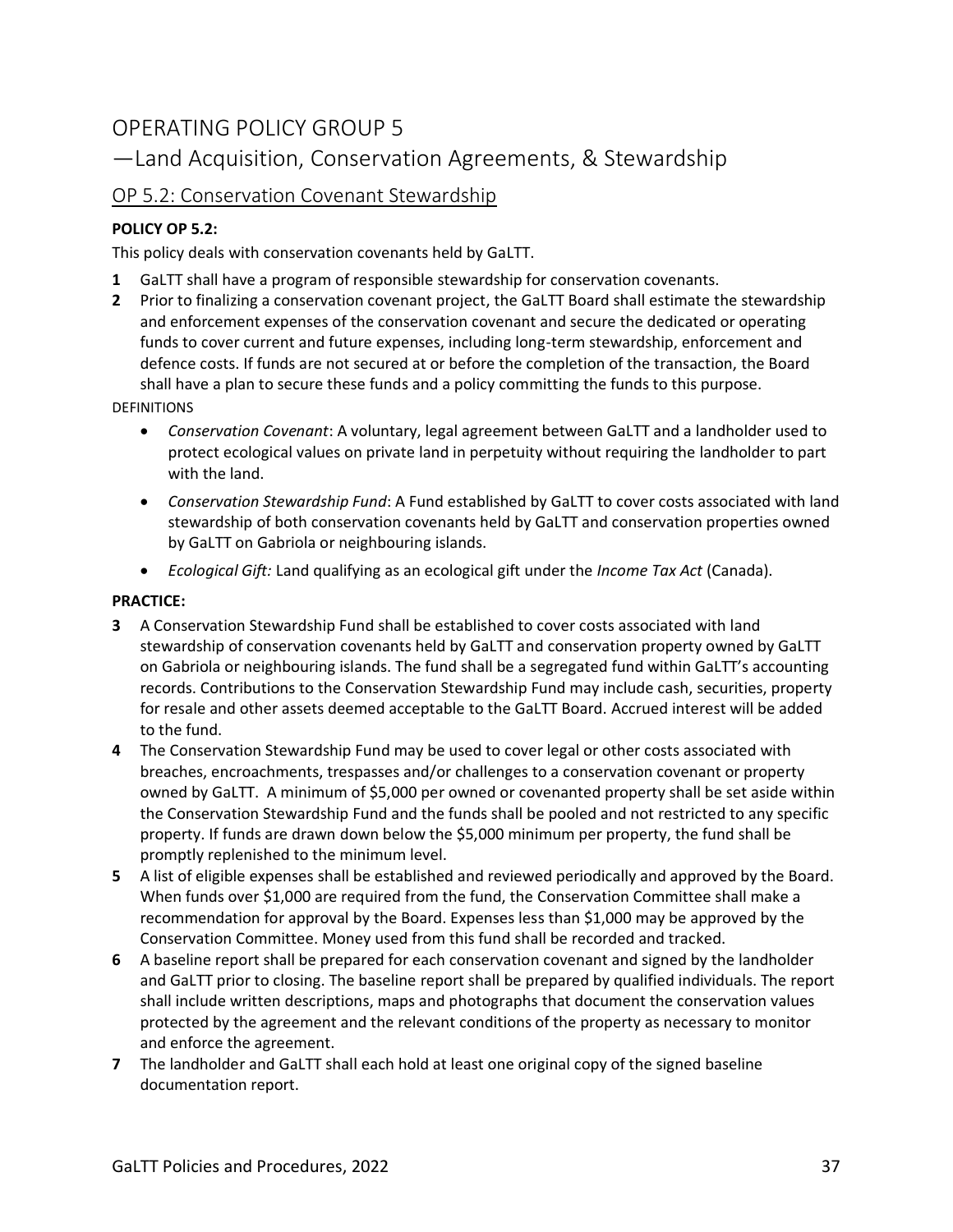- **8** Except in exceptional circumstances, as determined by the Board, each of the conservation covenants for which GaLTT is a covenant holder shall have a co-covenant holder. GaLTT may act as the co-covenant holder on a conservation covenant on which another land trust or a public or government entity is a covenant holder. A written agreement between GaLTT and a co-covenant holder that clearly explains the respective duties and responsibilities of each of the parties shall be drawn up and signed by the respective parties.
- **9** Each conservation covenant shall be monitored at least once per calendar year, using consistent monitoring protocols and recordkeeping procedures, as outlined in this policy's supplementary Conservation Covenant Stewardship Guidelines. Outcomes of annual compliance monitoring shall be promptly documented, including communications to and from the holders of the conservation covenanted properties and co-covenant holders. Timely on-the-ground verification will be conducted for any suspected violation or breach of a conservation covenant.
- **10** In the limited circumstances when there are significant changes to the land (such as a result of a wildfire or bank erosion) or conservation covenant (such as a result of an amendment or the exercise of a permitted right), these changes shall be documented in a monitoring report, a baseline supplement, or a current conditions report.
- **11** Regular contact shall be maintained with landholders of properties with a conservation covenant to maintain good relations and to avoid potential covenant conflicts. When a property changes hands, a GaLTT representative shall meet with the new landholder and ensure they receive:
	- a copy of the conservation covenant documents;
	- a copy of GaLTT's stewardship policies and procedures; and
	- other relevant information relating to the covenant.
- **12** Potential conservation covenant violations shall be investigated in a timely way and all subsequent actions taken shall be promptly documented. Procedures are outlined in this policy's supplementary Conservation Covenant Stewardship Guidelines. Pertinent parties, authorities and legal counsel shall be involved as appropriate with the severity of the violation and the nature of the proposed resolution. For conservation covenants certified as an ecological gift, violations that have impacted the natural features of the property shall be reported to Environment and Climate Change Canada or its replacement.
- **13** GaLTT shall respond to landholder required notices or requests for interpretation or approval in a timely and consistent manner, as specified in the conservation covenant or in a written procedure. Written procedures shall guide GaLTT's decision-making regarding approvals and permitted rights. A permanent record shall be maintained of all notices, approvals, denials, interpretations, and the exercise of any significant permitted rights. These procedures are outlined in this policy's supplementary Conservation Covenant Stewardship Guidelines.
- **14** A written procedure shall outline a process to guide any conservation covenant amendments. Authorization shall be requested from the Minister of Environment and Climate Change Canada or its replacement, for amendments to conservation covenants certified as ecological gifts. These procedures are outlined in this policy's supplementary Conservation Covenant Stewardship Guidelines.
- **15** If a conservation covenant is threatened with expropriation, procedures outlined in the Canadian Land Trust Standards and Practices 2019 dealing with expropriation (Standard 11, I.1) shall be followed.
- **16** In the rare case that it is necessary to extinguish a conservation covenant, in whole or in part, the procedures outlined in the Canadian Land Trust Standards and Practices 2019 dealing with extinguishment (Standard 11, J.1) shall be followed.

*—DATE ADOPTED: December 2021*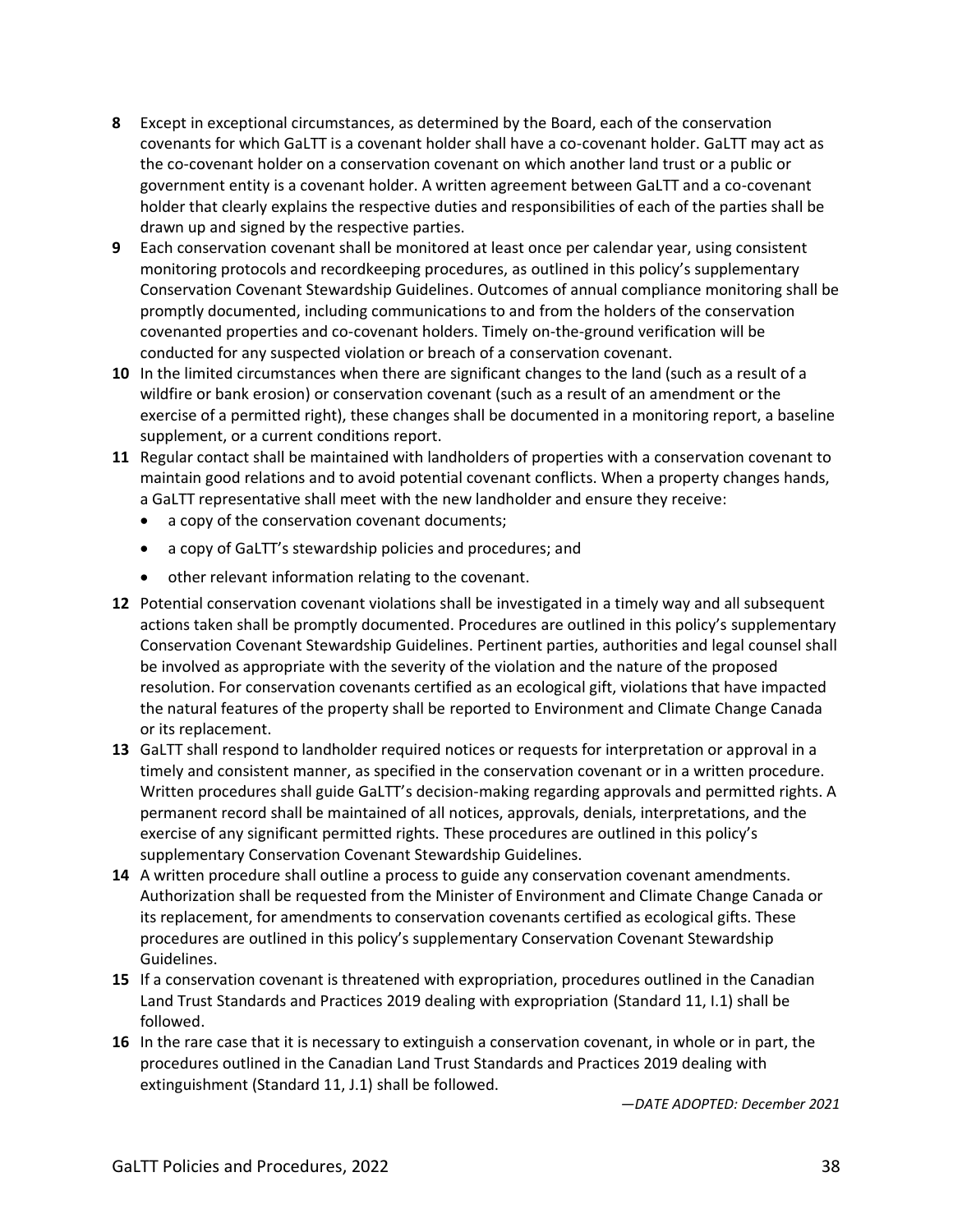# OPERATING POLICY GROUP 5—

# Land Acquisition, Conservation Agreements, & Stewardship

# OP 5.3: Land Stewardship

# **POLICY OP 5.3:**

This policy deals with land acquired and held by GaLTT for conservation purposes.

- **1** GaLTT shall practise responsible stewardship for lands acquired and held by GaLTT for conservation purposes.
- **2** Prior to finalizing a land acquisition project, the GaLTT Board shall estimate the management and stewardship expenses of the land acquisition and secure the dedicated or operating funds to cover current and future expenses, including long-term management and stewardship costs. If funds are not secured at or before the completion of the transaction, the Board shall develop a plan to secure these funds and a policy committing the funds to this purpose.

## DEFINITIONS

NOTE: *GaLTT recognizes that the language commonly used to refer to land ownership may be disrespectful to First Nations. For example, notions of 'private' and 'Crown' land do not appropriately recognize aboriginal title and the concept that land may have been owned prior to the assertion of European sovereignty. Therefore, when referring to land, GaLTT uses the terms "provincially managed" or "federally managed" land instead of "Crown". Similarly, "privately managed" is used in place of "private" and "landholder" is used instead of "landowner".*

- *Land Acquisition*: A legal agreement with a landholder, whereby GaLTT or an organization that GaLTT supports, gains ownership over a real estate property. Land acquisition may occur through purchase, donation or partnering with another organization.
- *Conservation Stewardship Fund*: A Fund established by GaLTT to cover costs associated with land stewardship of both conservation covenants held by GaLTT and conservation properties owned by GaLTT on Gabriola or neighbouring islands.
- *Ecological Gift*: Land qualifying as an ecological gift under the Income Tax Act (Canada).

## **PRACTICE:**

- **3** A Conservation Stewardship Fund shall be established to cover costs associated with land stewardship of both conservation covenants held by GaLTT and conservation property owned by GaLTT on Gabriola or neighbouring islands. The fund shall be a segregated fund within GaLTT's accounting records. Contributions to the Conservation Stewardship Fund may include cash, securities, property for resale and other assets deemed acceptable to the GaLTT Board. Accrued interest shall be added to the fund.
- **4** The Conservation Stewardship Fund may be used to cover legal or other costs associated with breaches, encroachments, trespasses and/or challenges to a conservation covenant or property owned by GaLTT. A minimum of \$5,000 per owned or covenanted property will be set aside within the Conservation Stewardship Fund and the funds shall be pooled and not restricted to any specific property. If funds are drawn down below the \$5,000 minimum per property, the fund shall be promptly replenished to the minimum level.
- **5** A list of eligible expenses shall be established and reviewed periodically and approved by the Board. When funds over \$1,000 are required from the fund, the Conservation Committee shall make a recommendation for approval by the Board. Expenses less than \$1,000 may be approved by the Conservation Committee. Money used from this fund shall be recorded and tracked.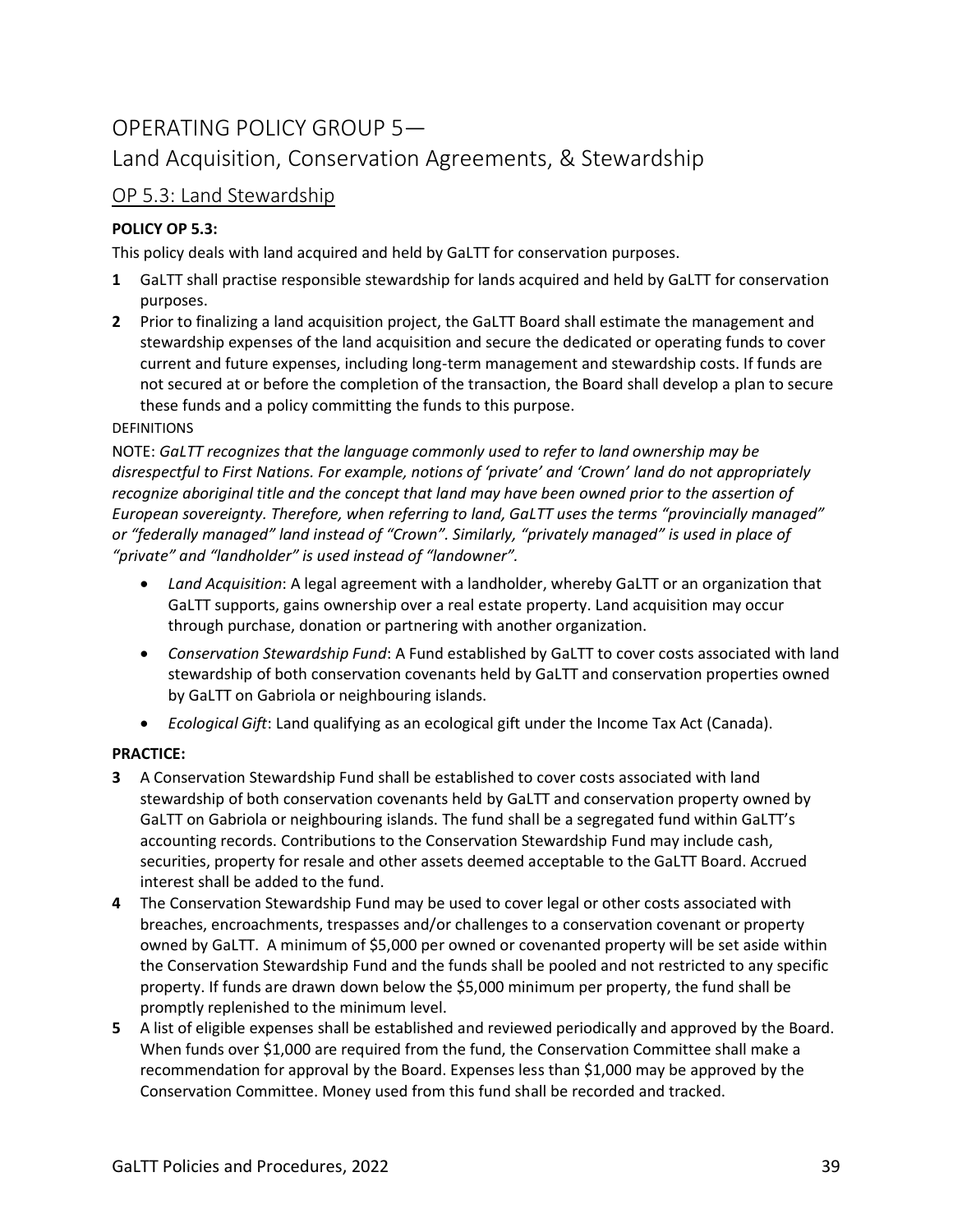- **6** For each conservation property owned by GaLTT, a management plan shall be written within 12 months of acquiring the land. The plan shall:
	- identify the property's conservation values, including any significant cultural, Indigenous, historical, and natural features, and identify threats to those features;
	- identify the overall management goals for the property;
	- identify activities and a timeline to achieve the goals and to reduce any risks or threats to the conservation values; and
	- specify the uses that are appropriate for the property, in keeping with the property's conservation values, and any restrictions and donor or funder requirements.
- **7** Each conservation property shall be managed in accordance with its management plan, which will be reviewed and updated periodically, at least every 10 years.
- **8** Administrative duties such as paying insurance, filing required forms, etc., shall be performed in a timely and responsible manner.
- **9** The property shall be maintained in a manner that retains GaLTT's public credibility, manages community expectations and minimizes risk consistent with GaLTT's mandate.
- **10** The boundaries of each property shall be physically marked to the extent possible or necessary.
- **11** Each property shall be inspected at least once per calendar year and the results of the inspection shall be promptly documented, including significant changes to the property (such as the result of a wildfire or bank erosion)
- **12** Management problems, including encroachments, trespass and other ownership challenges shall be addressed in an appropriate and timely manner and any actions taken shall be documented.
- **13** For properties that have been certified as an ecological gift, any changes or impacts to the natural features of the property shall be reported to Environment and Climate Change Canada, or its replacement.
- **14** In the event GaLTT ceases to exist or can no longer own or manage a conservation property, a contingency plan shall be established.
- **15** In the unlikely event that a conservation property is threatened with expropriation, GaLTT shall:
	- work diligently to avoid a net loss to conservation values and document the actions taken; and
	- provide prompt notification to relevant parties, including expropriating authority and Environment and Climate Change Canada, or its replacement, if the property is certified as an ecological gift.

*—DATE ADOPTED: December 2021*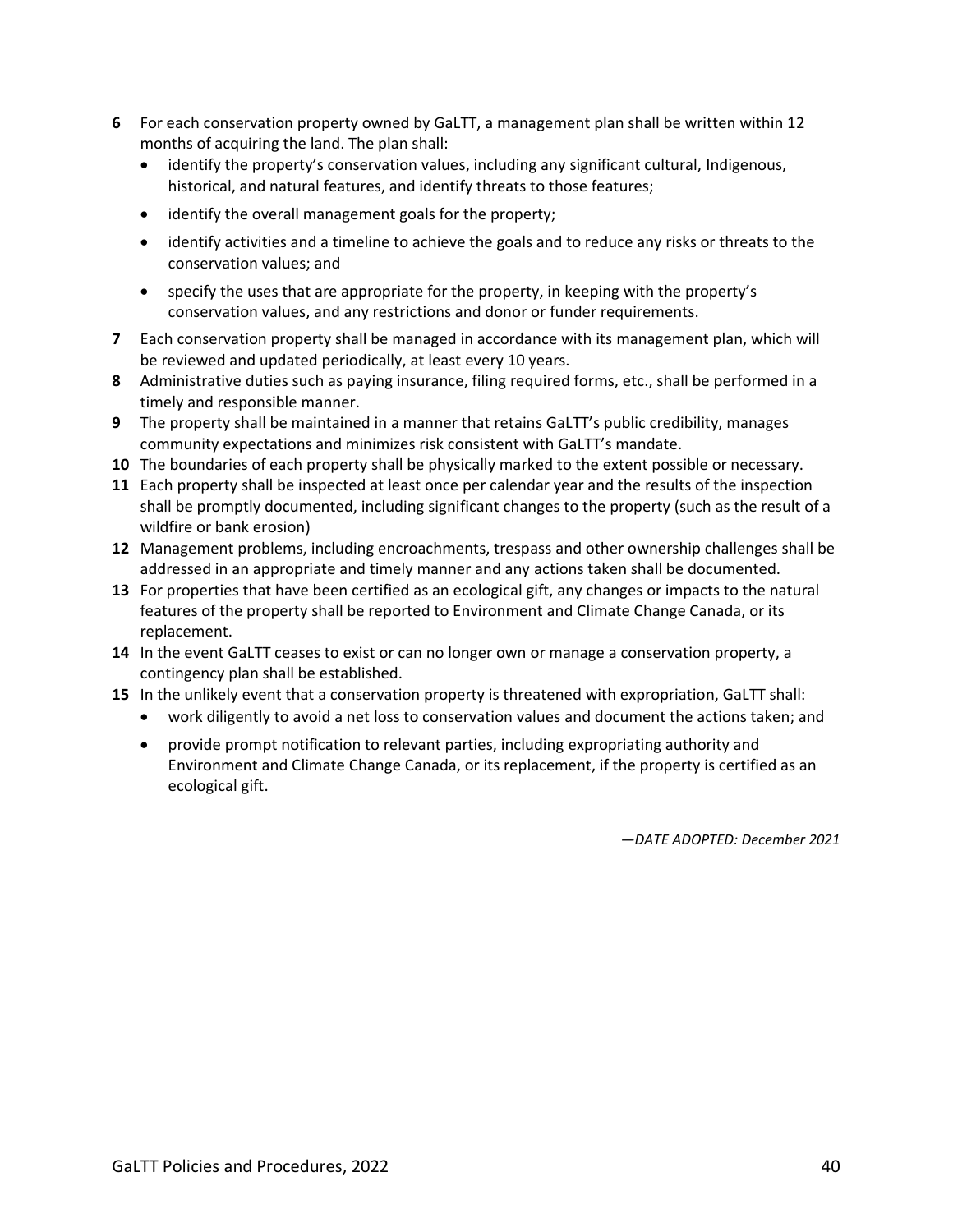# GaLTT POLICIES—APPENDIX A (Policy 4.3)

Checklists and review templates for a community group seeking to become established as a subcommittee of the GaLTT Board, or community groups with projects requesting GaLTT's assistance in administration, fundraising, issuing charitable tax receipts and providing a registered entity from which to apply for grant funding.

# Review and Decision According to GaLTT's Operating Policy 4.3

On the following pages are four templates for drawing up a co-operative agreement between GaLTT and another charitable not-for-profit community group or project.

- **4.3.T1**: **Template for application by a Community Group or Project** requesting GaLTT's assistance in administration, fundraising, issuing charitable tax receipts, and providing a registered entity from which to apply for grant funding.
- **4.3.T2 Template for GaLTT Board Review** a Community Group or Project application.
- **4.3.T3 Template for Summary of GaLTT Expectations** of Community Group or Project.
- **4.3.T4 Template for GaLTT / Community Group or Project Letter of Agreement (LOA)**

### **PROCESS:**

- **1** The Community Project must be defined in writing and submitted to the GaLTT Board of Directors for review by completing the checklist template in 4.3.T1.
- **2** The GaLTT Board will review the Community Project using the checklist format in 4.3.T2.
- **3** The GaLTT Board will provide clear written expectations for the Community Group or Project.
- **4** Discussion, clarification, and decision making by the GaLTT Board shall be fully documented.
- **5** A Letter of Understanding shall form the basis of an agreement between the GaLTT Board and the Community Group or Project representatives.
- **6** The Project or Sub-committee agreement shall be reviewed annually prior to GaLTT's AGM
- **7** The Project or Sub-committee agreement may be terminated by either party upon request.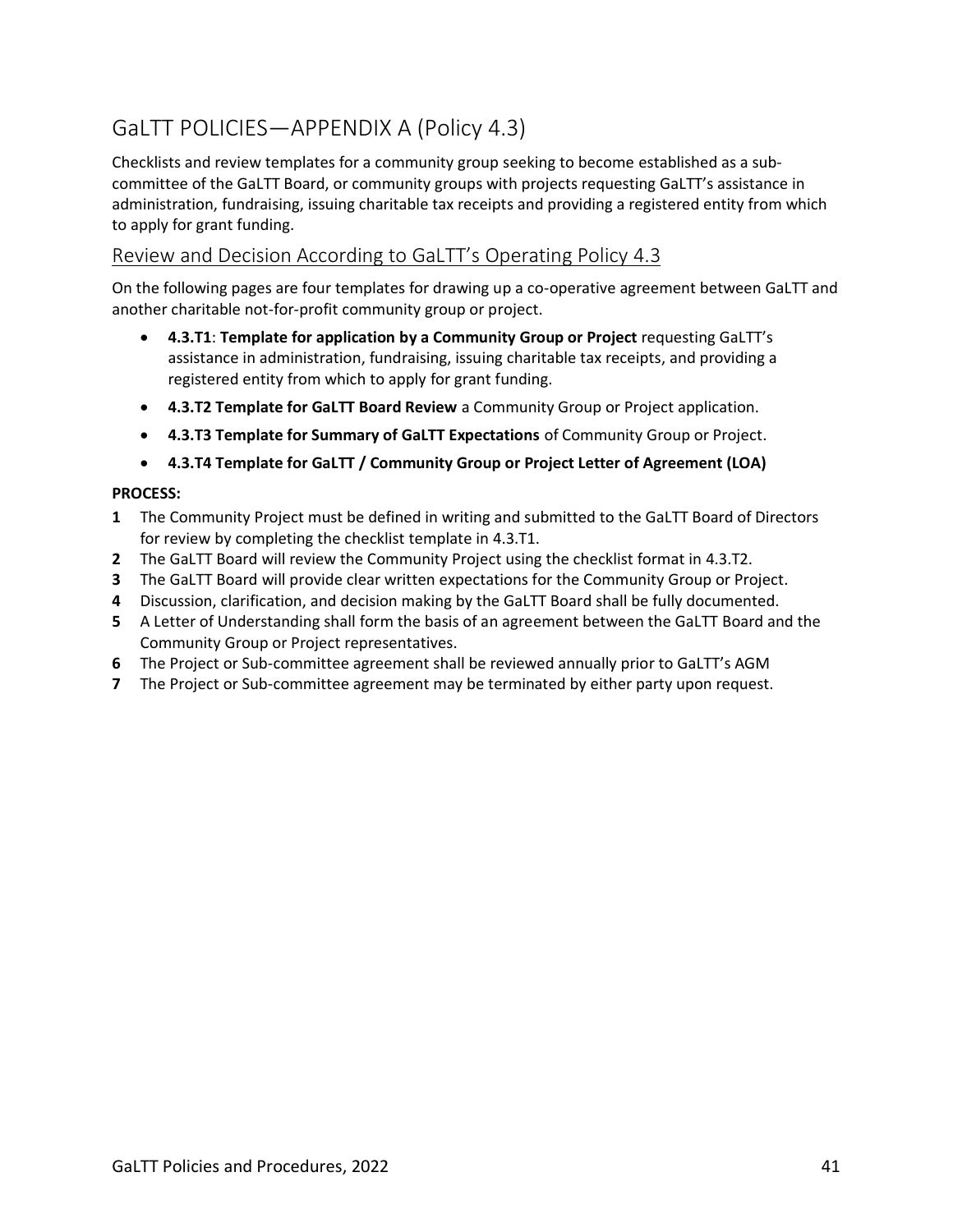| <b>TEMPLATE 4.3.T1:</b>                                                                                                                                                                                                          |                               |                      |                         |  |  |  |
|----------------------------------------------------------------------------------------------------------------------------------------------------------------------------------------------------------------------------------|-------------------------------|----------------------|-------------------------|--|--|--|
| For application by a Community Group or Project requesting<br>GaLTT's assistance in administration, fundraising, issuing charitable tax receipts,<br>and/or providing a registered entity from which to apply for grant funding. |                               |                      |                         |  |  |  |
| Full name of group or project                                                                                                                                                                                                    |                               |                      |                         |  |  |  |
| Is the group or project a Registered Society of<br>BC?                                                                                                                                                                           |                               |                      |                         |  |  |  |
| Contact names, phone numbers, & email of two<br>people who will:<br>function as GaLTT's contact person for                                                                                                                       | Name:<br>Email:               | Phone #              |                         |  |  |  |
| your group/project<br>sign the Letter of Agreement<br>make financial requests.                                                                                                                                                   | Name:<br>Phone #<br>Email:    |                      |                         |  |  |  |
| Purpose of your community group or project:                                                                                                                                                                                      |                               |                      |                         |  |  |  |
| Reason for requesting GaLTT's support:                                                                                                                                                                                           |                               |                      |                         |  |  |  |
| Time frame for GaLTT support:<br>(please check one choice)                                                                                                                                                                       | Short term?<br>(1 to 2 years) |                      | Long term?<br>(ongoing) |  |  |  |
| Fundraising goals:                                                                                                                                                                                                               |                               |                      |                         |  |  |  |
| Describe work to date, including project plans,<br>drawings, & location if applicable:                                                                                                                                           |                               |                      |                         |  |  |  |
| Identify community supporters of your project<br>(other than GaLTT)                                                                                                                                                              |                               |                      |                         |  |  |  |
| <b>PRINT NAME:</b>                                                                                                                                                                                                               |                               | Date of application: |                         |  |  |  |
| Your signature:                                                                                                                                                                                                                  |                               |                      |                         |  |  |  |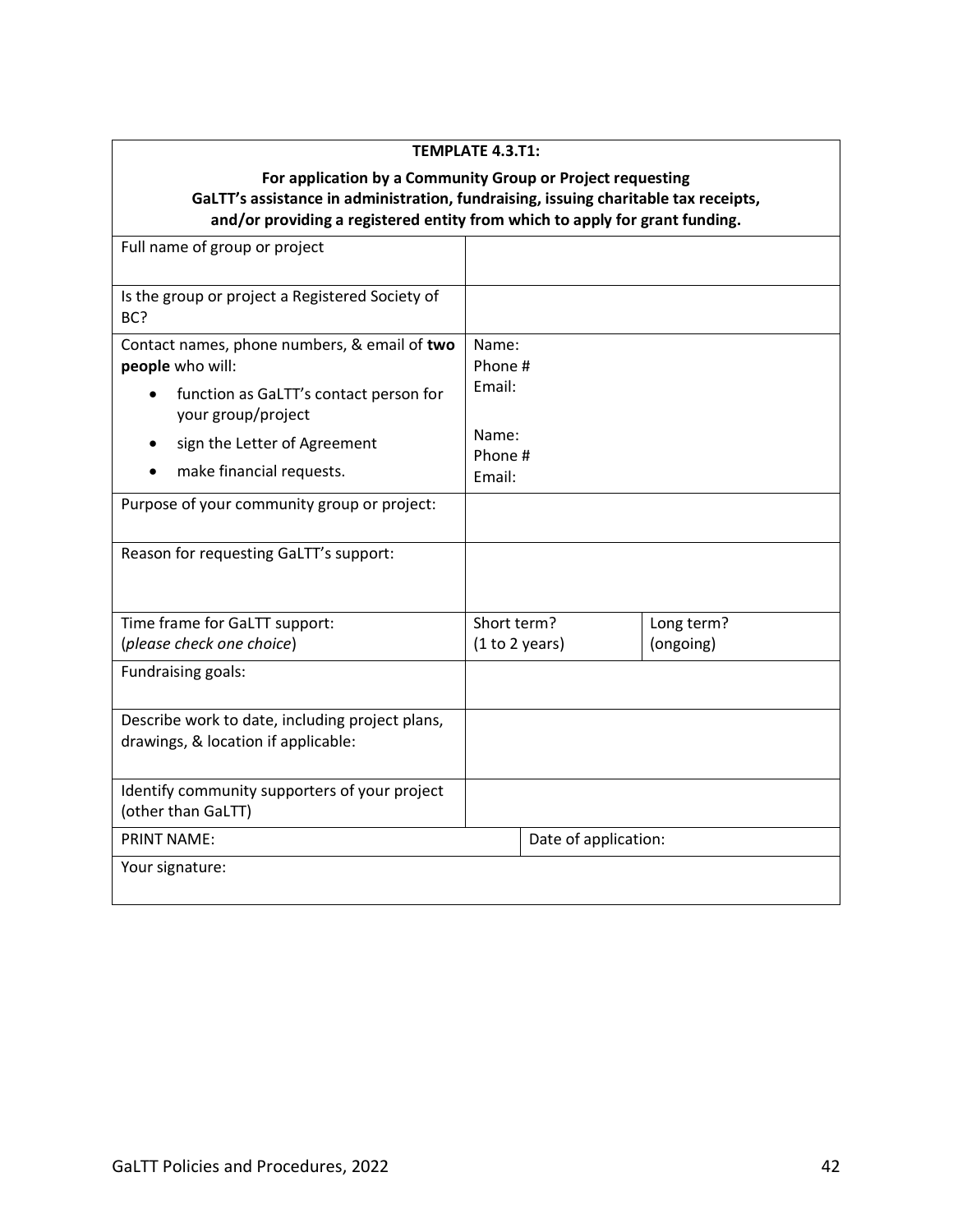| <b>TEMPLATE 4.3.T2:</b>                                                                                                    |                              |  |  |  |
|----------------------------------------------------------------------------------------------------------------------------|------------------------------|--|--|--|
| For GaLTT Board review of Community Group or Project Application.                                                          |                              |  |  |  |
| Full name of group or project                                                                                              |                              |  |  |  |
| GaLTT member or Director champion                                                                                          |                              |  |  |  |
| How specifically does the project fit within<br>GaLTT's existing mandate, constitution, and<br>bylaws?                     |                              |  |  |  |
| E.g., Do our Constitution or Bylaws require<br>amendment to accommodate this<br>group/project?                             |                              |  |  |  |
| What are the benefits of this project to the<br>Gabriola community?                                                        |                              |  |  |  |
| How does the project fit with GaLTT's "social<br>currency" in the community?                                               |                              |  |  |  |
| Are there benefits or risks to GaLTT through<br>affiliation with this group/project?                                       |                              |  |  |  |
| What additional tasks will be expected of<br>GaLTT board or staff?                                                         |                              |  |  |  |
| Are there additional insurance or other<br>liability implications for GaLTT?                                               |                              |  |  |  |
| Identify community supporters of your<br>project (other than GaLTT)                                                        |                              |  |  |  |
| Meetings between GaLTT Board and their<br>project liaison occurred on (give dates) and<br>are recorded in minutes on file. | Meeting date(s):             |  |  |  |
|                                                                                                                            | Location of meeting minutes: |  |  |  |
| <b>PRINT NAME:</b>                                                                                                         | Date:                        |  |  |  |
| Your signature:                                                                                                            |                              |  |  |  |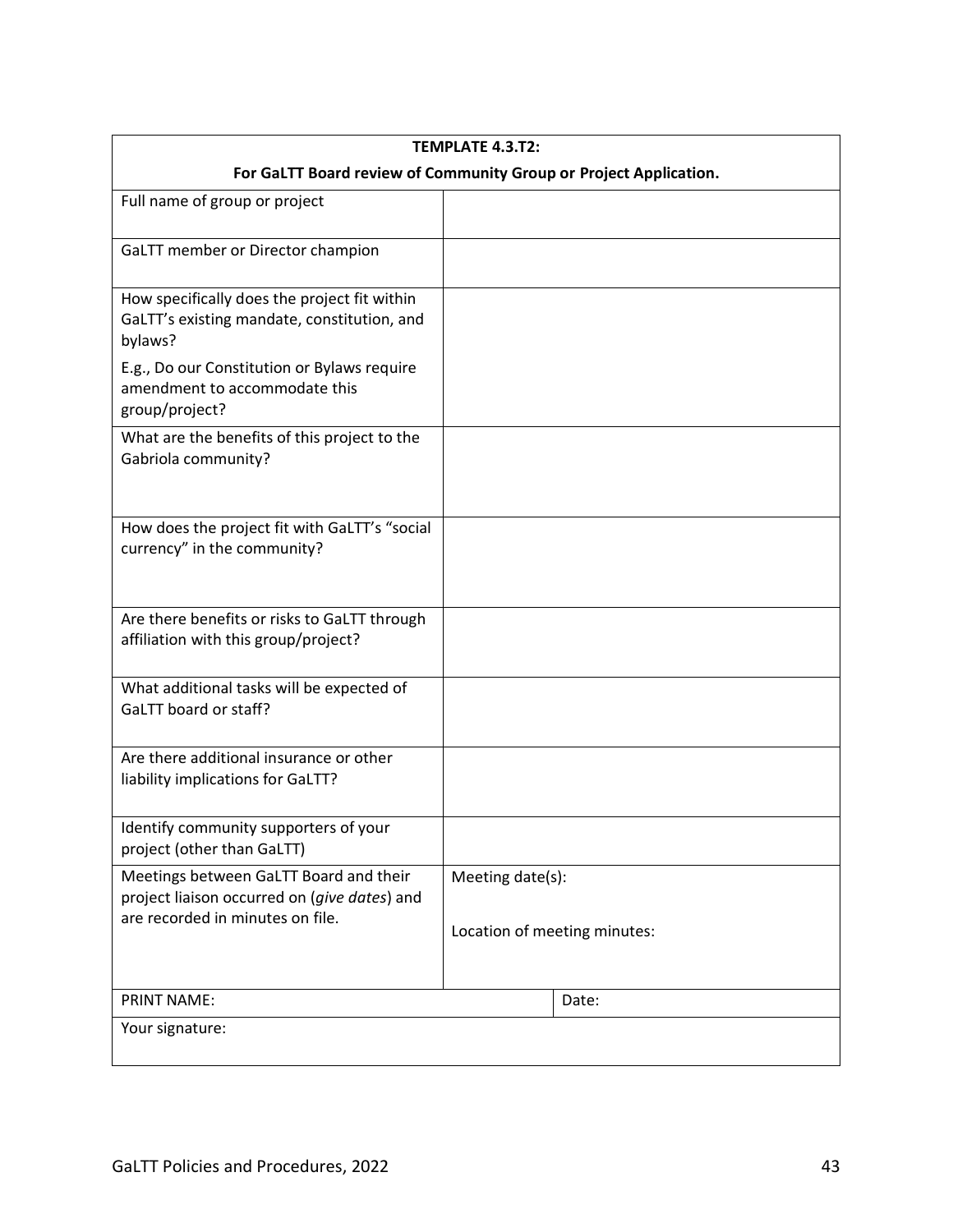| <b>TEMPLATE 4.3.T3:</b><br>Summary of GaLTT expectations of Community Group or Project. |                                                                                                                                                                                                                                                                                                            |  |  |  |
|-----------------------------------------------------------------------------------------|------------------------------------------------------------------------------------------------------------------------------------------------------------------------------------------------------------------------------------------------------------------------------------------------------------|--|--|--|
| Name of Community Group or Project                                                      |                                                                                                                                                                                                                                                                                                            |  |  |  |
| GaLTT (member or Director) Community<br>Group/Project champion                          |                                                                                                                                                                                                                                                                                                            |  |  |  |
| Frequency of reports                                                                    | A Project liaison or the GaLTT Board champion shall<br>report activities monthly at Board meetings, including<br>reporting about funds held on behalf of the<br>Group/Project.                                                                                                                             |  |  |  |
| <b>Financial Administration</b>                                                         | GaLTT will issue charitable receipts for tax<br>$\bullet$<br>purposes for qualifying donated funds received<br>on behalf of the Group/Project                                                                                                                                                              |  |  |  |
|                                                                                         | Cheques for which tax receipts are requested<br>٠<br>must be payable to GaLTT.                                                                                                                                                                                                                             |  |  |  |
|                                                                                         | The GaLTT Treasurer and Bookkeeper will track<br>$\bullet$<br>such funds received on behalf of the Community<br>Group/Project.                                                                                                                                                                             |  |  |  |
|                                                                                         | The GaLTT Treasurer will report monthly on the<br>$\bullet$<br>Group/Project's fund balance.                                                                                                                                                                                                               |  |  |  |
|                                                                                         | Requests for funds to be paid out on behalf of<br>$\bullet$<br>the Community Group/Project must be received<br>in writing and signed by two identified Project<br>liaison contacts affiliated with the group.<br>Note: Expenditures of more than the normal \$500<br>will require approval of GaLTT Board. |  |  |  |
| Support of GaLTT's position on<br>community issues.                                     | The Community Group's project liaison contacts shall be<br>sensitive to GaLTT's publicly stated position(s) on<br>Community issues and shall not promote public<br>opposition to GaLTT's position through their Community<br>Group.                                                                        |  |  |  |
| Support of GaLTT's mandate and<br>processes                                             | The Community Group's project liaison contacts shall<br>hold current GaLTT memberships and, as such,<br>demonstrate support of GaLTT's mandate and purposes.                                                                                                                                               |  |  |  |
| Other                                                                                   |                                                                                                                                                                                                                                                                                                            |  |  |  |

 $\mathbf{r}$ 

 $\overline{\phantom{0}}$